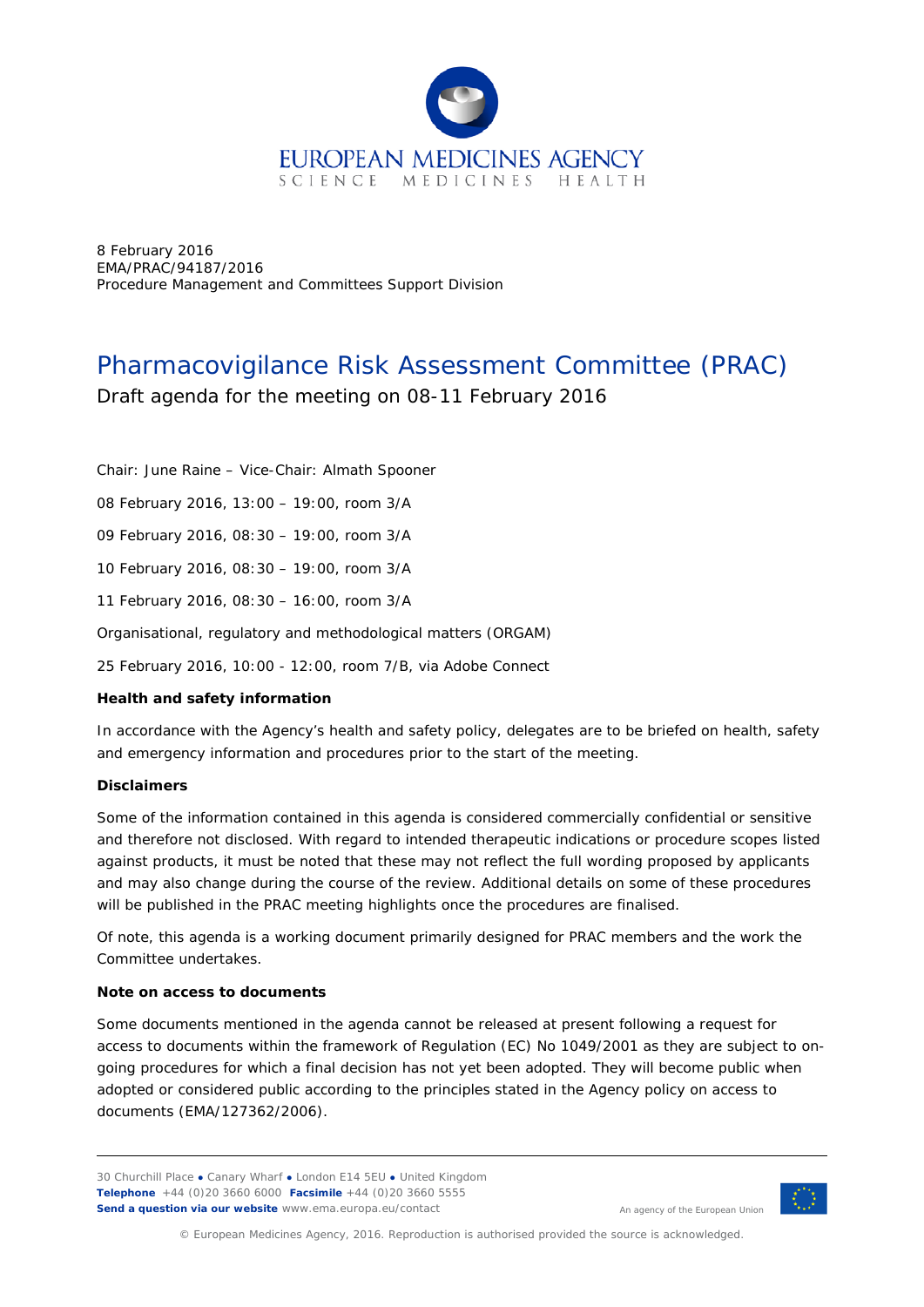# **Table of contents**

| 1.     | <b>Introduction</b>                                                                                                                                                                                                                                           | 11 |
|--------|---------------------------------------------------------------------------------------------------------------------------------------------------------------------------------------------------------------------------------------------------------------|----|
| 1.1.   | Welcome and declarations of interest of members, alternates and experts 11                                                                                                                                                                                    |    |
| 1.2.   |                                                                                                                                                                                                                                                               |    |
| 1.3.   | Minutes of the previous meeting on 11-14 January 2016  11                                                                                                                                                                                                     |    |
| 2.     | EU referral procedures for safety reasons: urgent EU procedures 11                                                                                                                                                                                            |    |
| 2.1.   |                                                                                                                                                                                                                                                               |    |
| 2.2.   |                                                                                                                                                                                                                                                               |    |
| 2.3.   |                                                                                                                                                                                                                                                               |    |
| 2.4.   |                                                                                                                                                                                                                                                               |    |
| 3.     | EU referral procedures for safety reasons: other EU referral                                                                                                                                                                                                  |    |
|        | procedures                                                                                                                                                                                                                                                    | 11 |
| 3.1.   |                                                                                                                                                                                                                                                               |    |
| 3.2.   |                                                                                                                                                                                                                                                               |    |
| 3.3.   |                                                                                                                                                                                                                                                               |    |
| 3.3.1. | Fusafungine (NAP), nasal and oral solution - EMEA/H/A-31/1420 12                                                                                                                                                                                              |    |
| 3.3.2. |                                                                                                                                                                                                                                                               |    |
| 3.3.3. | Sodium-glucose co-transporter-2 (SGLT2) inhibitors: canagliflozin - INVOKANA (CAP);<br>canagliflozin, metformin - VOKANAMET (CAP); dapagliflozin - FORXIGA (CAP);<br>dapagliflozin, metformin - XIGDUO (CAP); empagliflozin - JARDIANCE (CAP); empagliflozin, |    |
| 3.4.   | Article 5(3) of Regulation (EC) No 726/2004 as amended: PRAC advice on CHMP                                                                                                                                                                                   |    |
| 3.5.   |                                                                                                                                                                                                                                                               |    |
| 4.     | <b>Signals assessment and prioritisation</b>                                                                                                                                                                                                                  | 13 |
| 4.1.   | New signals detected from EU spontaneous reporting systems 13                                                                                                                                                                                                 |    |
| 4.1.1. |                                                                                                                                                                                                                                                               |    |
| 4.1.2. |                                                                                                                                                                                                                                                               |    |
| 4.2.   |                                                                                                                                                                                                                                                               |    |
| 4.3.   |                                                                                                                                                                                                                                                               |    |
| 4.3.1. |                                                                                                                                                                                                                                                               |    |
| 4.3.2. | Alogliptin - VIPIDIA (CAP) - EMEA/H/C/0002182/SDA/010; alogliptin, metformin -<br>VIPDOMET (CAP); alogliptin, pioglitazone - INCRESYNC (CAP); linagliptin - TRAJENTA (CAP)<br>- EMEA/H/C/002110/SDA/015; linagliptin, metformin - JENTADUETO (CAP) -          |    |
| 4.3.3. |                                                                                                                                                                                                                                                               |    |
| 4.3.4. |                                                                                                                                                                                                                                                               |    |
| 4.3.5. | Peginterferon alfa-2a - PEGASYS (CAP) - EMEA/H/C/000395/SDA/055 14                                                                                                                                                                                            |    |
| 4.3.6. | Tyrosine kinase inhibitors (TKI): bosutinib - BOSULIF (CAP) - EMEA/H/C/002373/SDA/012;<br>dasatinib - SPRYCEL (CAP) - EMEA/H/C/000709/SDA/042; imatinib - GLIVEC (CAP) -                                                                                      |    |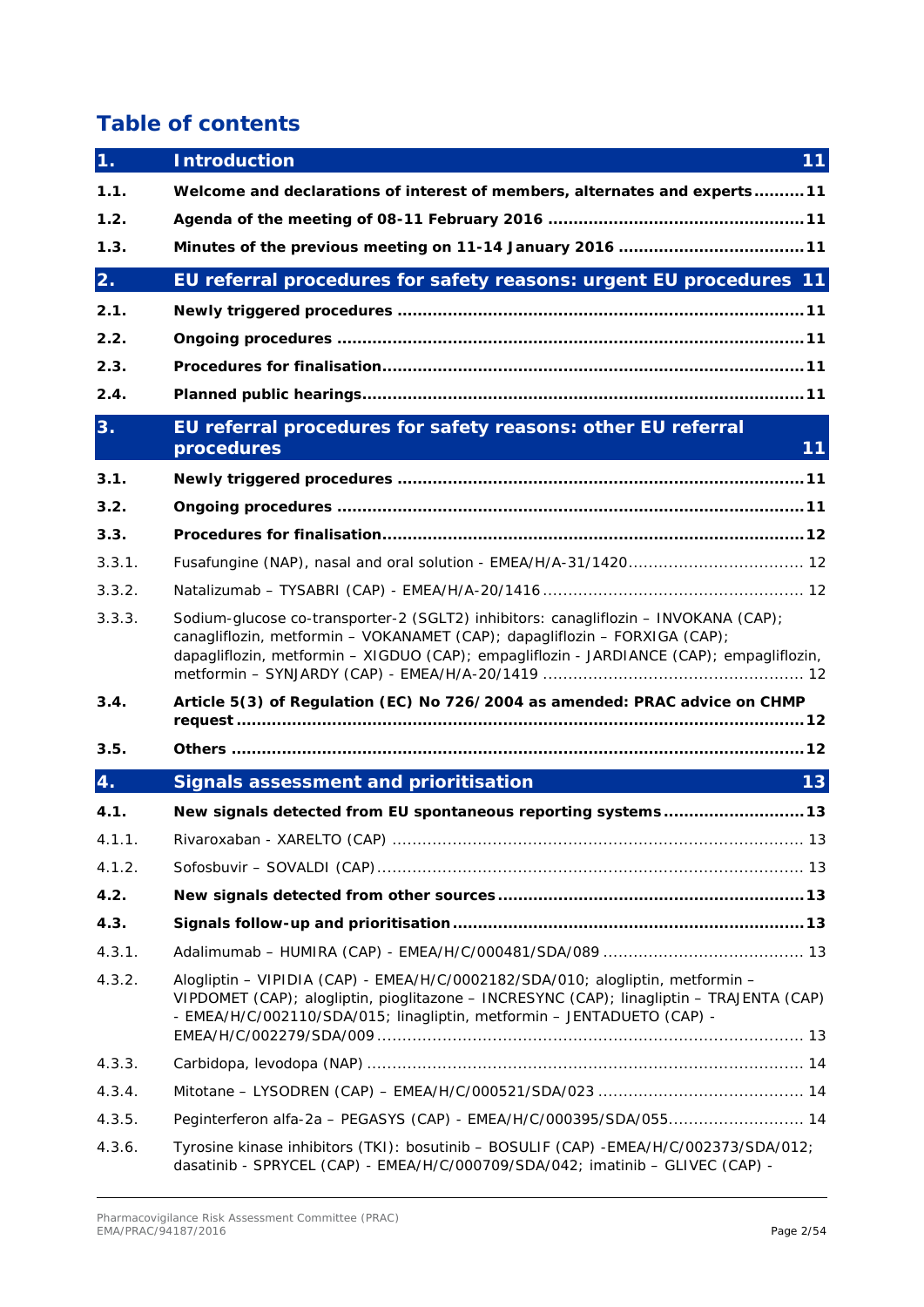|         | EMEA/H/C/000406/SDA/196; nilotinib - TASIGNA (CAP) - EMEA/H/C/000798/SDA/049;                                                                                                                                          |
|---------|------------------------------------------------------------------------------------------------------------------------------------------------------------------------------------------------------------------------|
| 4.3.7.  |                                                                                                                                                                                                                        |
| 5.      | <b>Risk management plans (RMPs)</b><br>15                                                                                                                                                                              |
| 5.1.    |                                                                                                                                                                                                                        |
| 5.1.1.  |                                                                                                                                                                                                                        |
| 5.1.2.  |                                                                                                                                                                                                                        |
| 5.1.3.  | Autologous CD34 <sup>+</sup> enriched cell fraction that contains CD34 <sup>+</sup> cells transduced with retroviral<br>vector that encodes for the human adenosine deaminase (ADA) cDNA sequence -                    |
| 5.1.4.  |                                                                                                                                                                                                                        |
| 5.1.5.  |                                                                                                                                                                                                                        |
| 5.1.6.  |                                                                                                                                                                                                                        |
| 5.1.7.  |                                                                                                                                                                                                                        |
| 5.1.8.  |                                                                                                                                                                                                                        |
| 5.1.9.  |                                                                                                                                                                                                                        |
| 5.1.10. |                                                                                                                                                                                                                        |
| 5.1.11. |                                                                                                                                                                                                                        |
| 5.1.12. |                                                                                                                                                                                                                        |
| 5.1.13. |                                                                                                                                                                                                                        |
| 5.1.14. |                                                                                                                                                                                                                        |
| 5.1.15. |                                                                                                                                                                                                                        |
| 5.1.16. |                                                                                                                                                                                                                        |
| 5.1.17. |                                                                                                                                                                                                                        |
| 5.2.    | Medicines in the post-authorisation phase - PRAC-led procedures 17                                                                                                                                                     |
| 5.2.1.  | Bosentan - STAYVEER (CAP) - EMEA/H/C/002644/WS/0899/G; TRACLEER (CAP) -                                                                                                                                                |
| 5.2.2.  | Efavirenz, emtricitabine, tenofovir disoproxil - ATRIPLA (CAP) -<br>EMEA/H/C/000797/WS/0860/G emtricitabine - EMTRIVA (CAP) -<br>EMEA/H/C/000533/WS/0860/G emtricitabine, rilpivirine, tenofovir disoproxil - EVIPLERA |
| 5.2.3.  | Emtricitabine, tenofovir disoproxil - TRUVADA (CAP) - EMEA/H/C/000594/WS/0903/G<br>tenofovir disoproxil - VIREAD (CAP) - EMEA/H/C/000419/WS/0903/G 17                                                                  |
| 5.2.4.  | Liraglutide - SAXENDA (CAP) - EMEA/H/C/003780/WS/0892; VICTOZA (CAP) -                                                                                                                                                 |
| 5.2.5.  |                                                                                                                                                                                                                        |
| 5.2.6.  |                                                                                                                                                                                                                        |
| 5.2.7.  |                                                                                                                                                                                                                        |
| 5.2.8.  |                                                                                                                                                                                                                        |
| 5.2.9.  |                                                                                                                                                                                                                        |
| 5.2.10. |                                                                                                                                                                                                                        |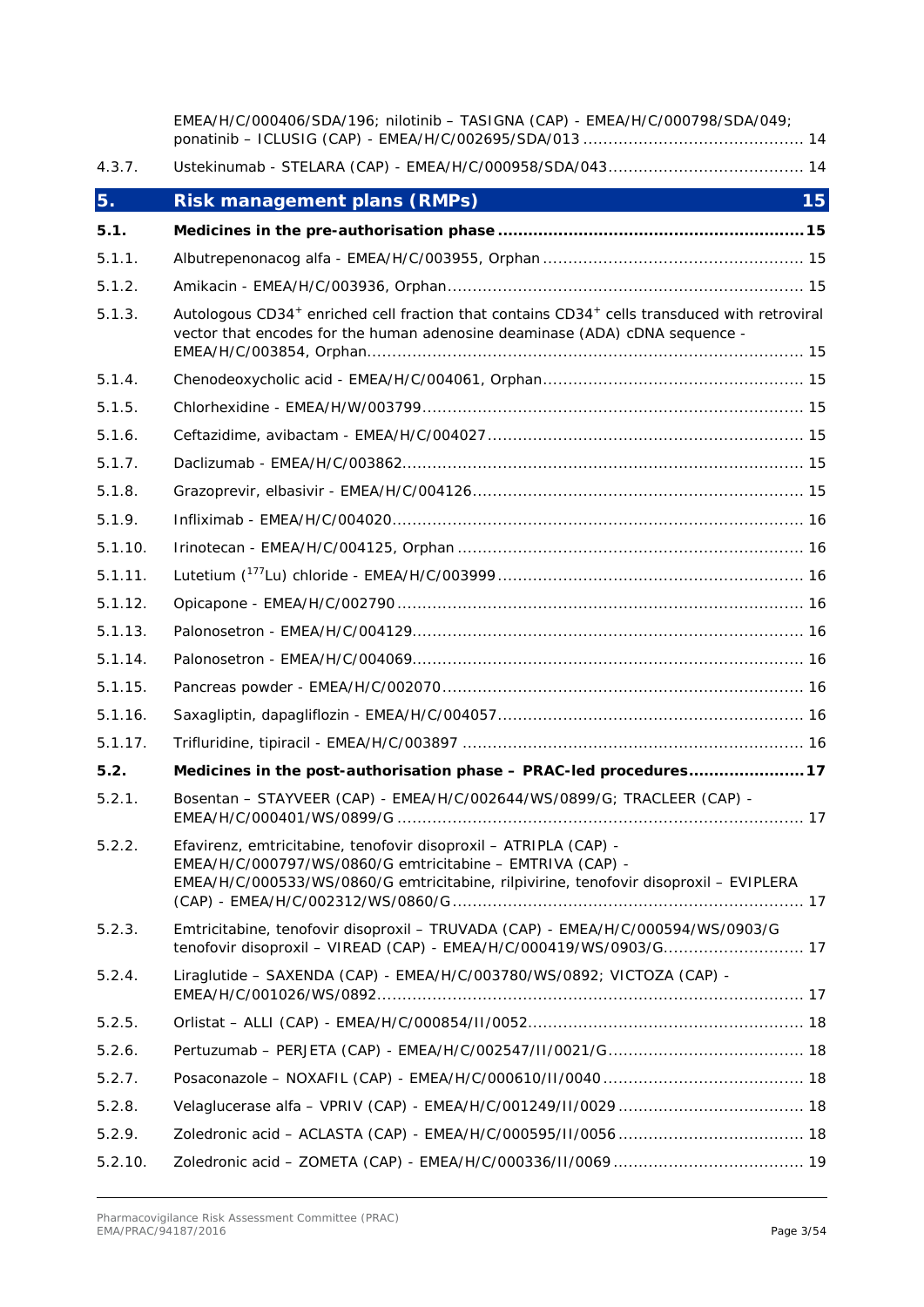| 5.3.    | Medicines in the post-authorisation phase - CHMP-led procedures  19                                                                                                  |    |
|---------|----------------------------------------------------------------------------------------------------------------------------------------------------------------------|----|
| 5.3.1.  |                                                                                                                                                                      |    |
| 5.3.2.  |                                                                                                                                                                      |    |
| 5.3.3.  |                                                                                                                                                                      |    |
| 5.3.4.  | Brentuximab vedotin - ADCETRIS (CAP) - EMEA/H/C/002455/II/030/G 20                                                                                                   |    |
| 5.3.5.  |                                                                                                                                                                      |    |
| 5.3.6.  |                                                                                                                                                                      |    |
| 5.3.7.  |                                                                                                                                                                      |    |
| 5.3.8.  | Epoetin alfa - ABSEAMED (CAP) - EMEA/H/C/000727/WS/0877; BINOCRIT (CAP) -<br>EMEA/H/C/000725/WS/0877; EPOETIN ALFA HEXAL (CAP) - EMEA/H/C/000726/WS/0877 21          |    |
| 5.3.9.  |                                                                                                                                                                      |    |
| 5.3.10. |                                                                                                                                                                      |    |
| 5.3.11. |                                                                                                                                                                      |    |
| 5.3.12. | Human papillomavirus vaccine [types 6, 11, 16, 18] (recombinant, adsorbed) - GARDASIL<br>(CAP) - EMEA/H/C/000703/WS/0908; SILGARD (CAP) - EMEA/H/C/000732/WS/0908 22 |    |
| 5.3.13. |                                                                                                                                                                      |    |
| 5.3.14. |                                                                                                                                                                      |    |
| 5.3.15. |                                                                                                                                                                      |    |
| 5.3.16. |                                                                                                                                                                      |    |
| 5.3.17. |                                                                                                                                                                      |    |
| 5.3.18. | Lumacaftor, ivacaftor - ORKAMBI (CAP) - EMEA/H/C/003954/II/0002 23                                                                                                   |    |
| 5.3.19. |                                                                                                                                                                      |    |
| 5.3.20. |                                                                                                                                                                      |    |
| 5.3.21. |                                                                                                                                                                      |    |
| 5.3.22. |                                                                                                                                                                      |    |
| 5.3.23. |                                                                                                                                                                      |    |
| 5.3.24. |                                                                                                                                                                      |    |
| 5.3.25. |                                                                                                                                                                      |    |
| 5.3.26. | Trastuzumab emtansine - KADCYLA (CAP) - EMEA/H/C/002389/II/0019/G 25                                                                                                 |    |
| 6.      | Periodic safety update reports (PSURs)                                                                                                                               | 25 |
| 6.1.    | PSUR procedures including centrally authorised products (CAPs) only  25                                                                                              |    |
| 6.1.1.  | Aclidinium bromide - BRETARIS GENUAIR (CAP); EKLIRA GENUAIR (CAP) -                                                                                                  |    |
| 6.1.2.  |                                                                                                                                                                      |    |
| 6.1.3.  |                                                                                                                                                                      |    |
| 6.1.4.  | Aripiprazole - ABILIFY (CAP); ABILIFY MAINTENA (CAP) - PSUSA/00234/201507  26                                                                                        |    |
| 6.1.5.  |                                                                                                                                                                      |    |
| 6.1.6.  |                                                                                                                                                                      |    |
| 6.1.7.  |                                                                                                                                                                      |    |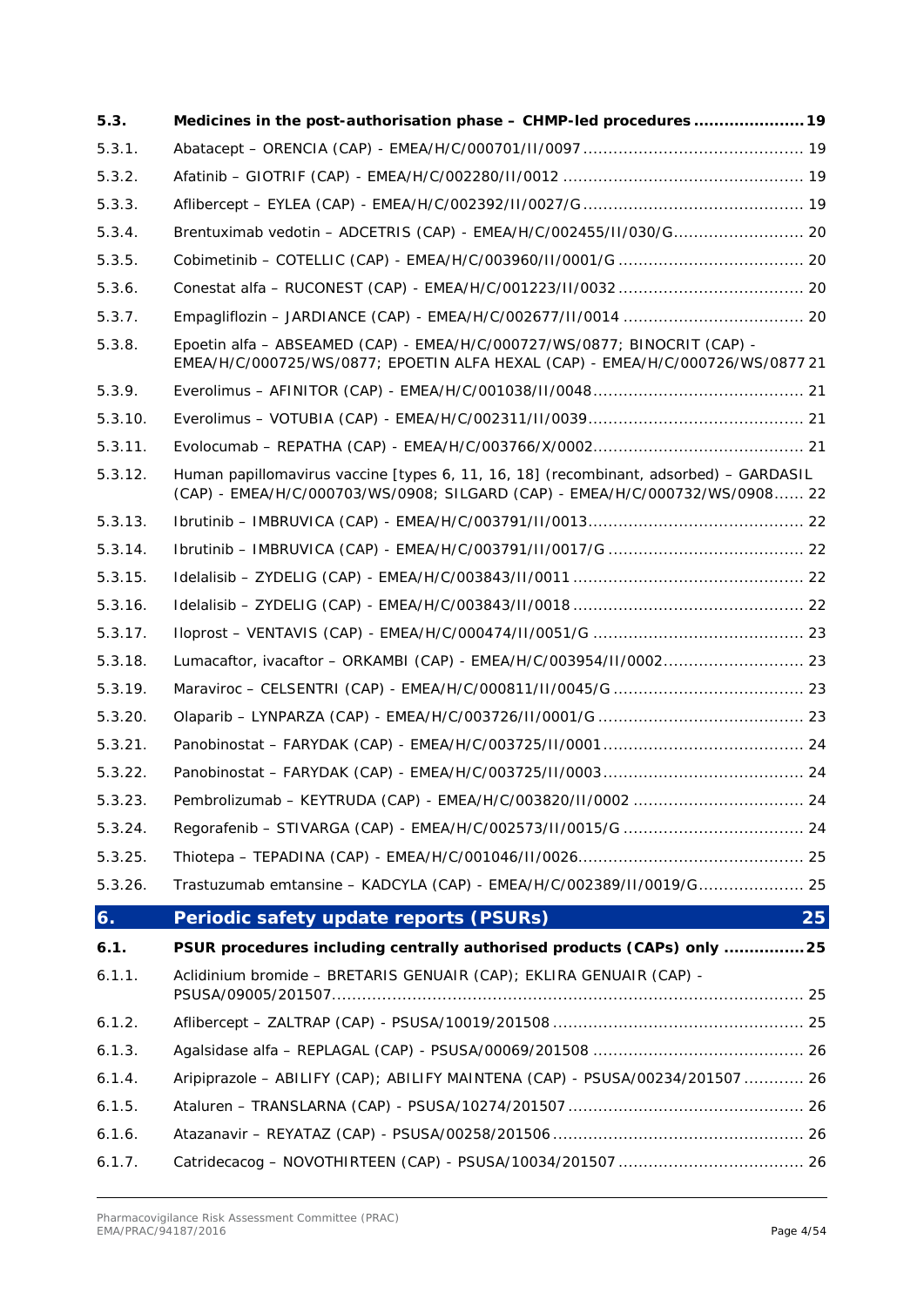| 6.1.8.  |                                                                                                                                                                                                                                                                                                                                                                                                                                                                 |
|---------|-----------------------------------------------------------------------------------------------------------------------------------------------------------------------------------------------------------------------------------------------------------------------------------------------------------------------------------------------------------------------------------------------------------------------------------------------------------------|
| 6.1.9.  |                                                                                                                                                                                                                                                                                                                                                                                                                                                                 |
| 6.1.10. | Dolutegravir - TIVICAY (CAP); dolutegravir, abacavir, lamivudine - TRIUMEQ (CAP) -                                                                                                                                                                                                                                                                                                                                                                              |
| 6.1.11. | Efavirenz, emtricitabine, tenofovir - ATRIPLA (CAP) - PSUSA/01201/201507  27                                                                                                                                                                                                                                                                                                                                                                                    |
| 6.1.12. |                                                                                                                                                                                                                                                                                                                                                                                                                                                                 |
| 6.1.13. |                                                                                                                                                                                                                                                                                                                                                                                                                                                                 |
| 6.1.14. |                                                                                                                                                                                                                                                                                                                                                                                                                                                                 |
| 6.1.15. | Infliximab - INFLECTRA (CAP), REMSIMA (CAP) - PSUSA/10106/201507 27                                                                                                                                                                                                                                                                                                                                                                                             |
| 6.1.16. |                                                                                                                                                                                                                                                                                                                                                                                                                                                                 |
| 6.1.17. |                                                                                                                                                                                                                                                                                                                                                                                                                                                                 |
| 6.1.18. |                                                                                                                                                                                                                                                                                                                                                                                                                                                                 |
| 6.1.19. | Modified vaccinia ankara virus - IMVANEX (CAP) - PSUSA/10119/201507 (with RMP)  28                                                                                                                                                                                                                                                                                                                                                                              |
| 6.1.20. | Ombitasvir, paritaprevir, ritonavir - VIEKIRAX (CAP) - PSUSA/10367/201507 28                                                                                                                                                                                                                                                                                                                                                                                    |
| 6.1.21. |                                                                                                                                                                                                                                                                                                                                                                                                                                                                 |
| 6.1.22. |                                                                                                                                                                                                                                                                                                                                                                                                                                                                 |
| 6.1.23. |                                                                                                                                                                                                                                                                                                                                                                                                                                                                 |
| 6.1.24. | Rotavirus vaccine live oral monovalent - ROTARIX (CAP) - PSUSA/02665/201507  29                                                                                                                                                                                                                                                                                                                                                                                 |
| 6.1.25. |                                                                                                                                                                                                                                                                                                                                                                                                                                                                 |
| 6.1.26. |                                                                                                                                                                                                                                                                                                                                                                                                                                                                 |
| 6.1.27. |                                                                                                                                                                                                                                                                                                                                                                                                                                                                 |
| 6.1.28. |                                                                                                                                                                                                                                                                                                                                                                                                                                                                 |
| 6.1.29. |                                                                                                                                                                                                                                                                                                                                                                                                                                                                 |
| 6.2.    | PSUR procedures including centrally authorised products (CAPs) and nationally                                                                                                                                                                                                                                                                                                                                                                                   |
| 6.2.1.  | Ibandronic acid monosodium salt, monohydrate - BONDRONAT (CAP); BONVIVA (CAP); NAP                                                                                                                                                                                                                                                                                                                                                                              |
| 6.3.    | PSUR procedures including nationally authorised products (NAPs) only  30                                                                                                                                                                                                                                                                                                                                                                                        |
| 6.3.1.  |                                                                                                                                                                                                                                                                                                                                                                                                                                                                 |
| 6.3.2.  | Alanine, arginine, aspartic acid, cysteine, glucose anhydrous, glutamic acid, glycine,<br>histidine, isoleucine, leucine, lysine, methionine, olive oil refined, ornithine, phenylalanine,<br>proline, serine, sodium chloride, sodium glycerophosphate hydrated, soya bean oil refined,<br>taurine, threonine, tryptophan, tyrosine, valine, potassium acetate, calcium chloride<br>dihydrate, magnesium acetate tetrahydrate (NAP) - PSUSA/00010190/201506 30 |
| 6.3.3.  |                                                                                                                                                                                                                                                                                                                                                                                                                                                                 |
| 6.3.4.  |                                                                                                                                                                                                                                                                                                                                                                                                                                                                 |
| 6.3.5.  |                                                                                                                                                                                                                                                                                                                                                                                                                                                                 |
| 6.3.6.  |                                                                                                                                                                                                                                                                                                                                                                                                                                                                 |
| 6.3.7.  |                                                                                                                                                                                                                                                                                                                                                                                                                                                                 |
| 6.3.8.  |                                                                                                                                                                                                                                                                                                                                                                                                                                                                 |
| 6.3.9.  | Ethinylestradiol, etonogestrel (NAP) - PSUSA/00001307/201507  31                                                                                                                                                                                                                                                                                                                                                                                                |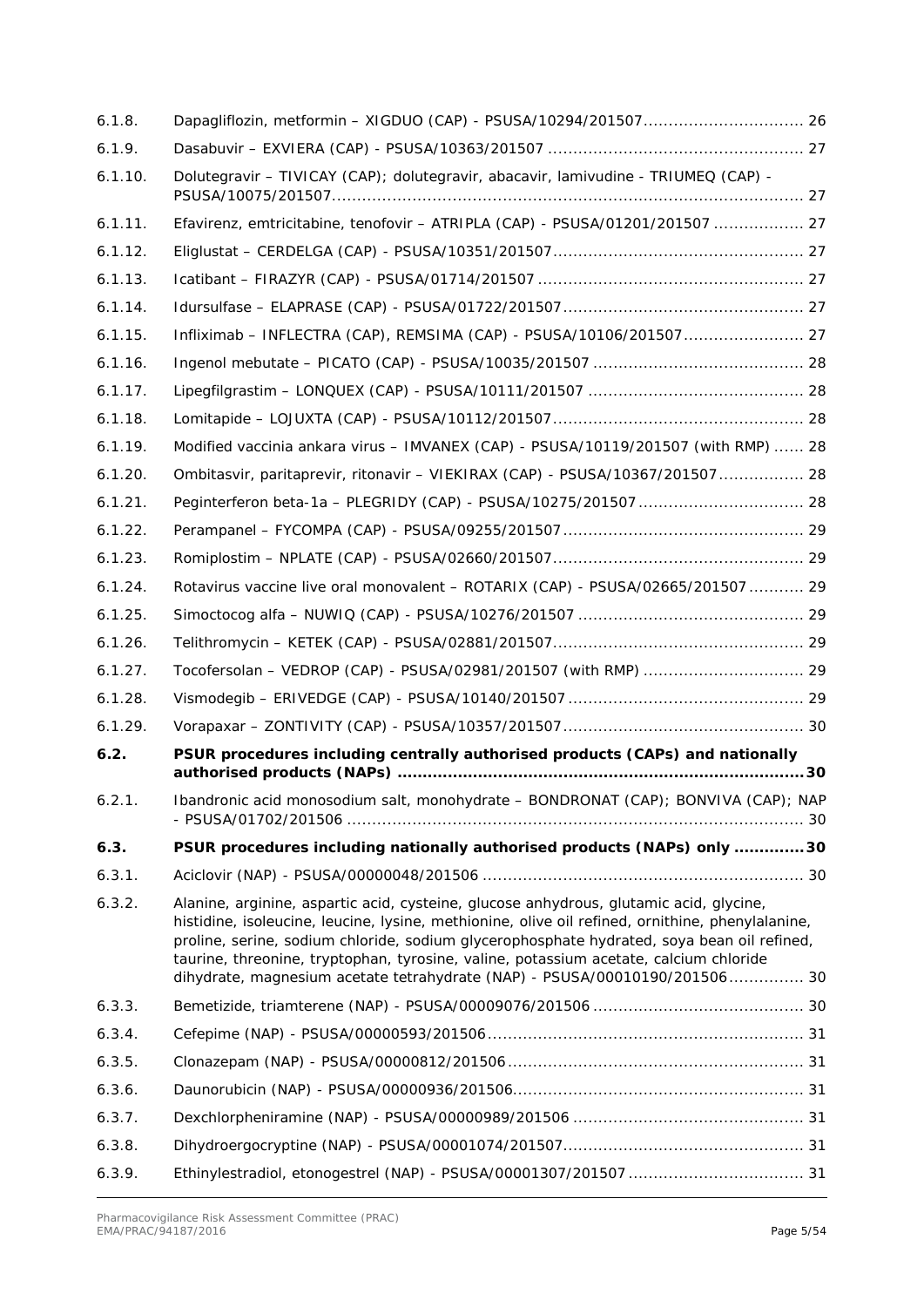| 6.3.10. | Glibenclamide, metformin hydrochloride (NAP) - PSUSA/00002002/201506 32                  |    |
|---------|------------------------------------------------------------------------------------------|----|
| 6.3.11. |                                                                                          |    |
| 6.3.12. |                                                                                          |    |
| 6.3.13. |                                                                                          |    |
| 6.3.14. |                                                                                          |    |
| 6.3.15. | Misoprostol (gastrointestinal indication) (NAP) - PSUSA/00010291/201506 32               |    |
| 6.3.16. | Nimesulide (systemic formulations) (NAP) - PSUSA/00009236/201506  32                     |    |
| 6.3.17. |                                                                                          |    |
| 6.3.18. | Rabbit anti-human thymocyte (concentrate for solution for infusion) (NAP) -              |    |
| 6.3.19. | Rabbit anti-human thymocyte (powder for solution for infusion) (NAP) -                   |    |
| 6.3.20. |                                                                                          |    |
| 6.3.21. | Salmon calcitonin, synthetic analogue of eel calcitonin (NAP) - PSUSA/00000494/201506 33 |    |
| 6.3.22. |                                                                                          |    |
| 6.3.23. |                                                                                          |    |
| 6.3.24. |                                                                                          |    |
| 6.3.25. |                                                                                          |    |
| 6.3.26. |                                                                                          |    |
|         |                                                                                          |    |
| 6.4.    |                                                                                          |    |
| 6.4.1.  | Botulinum b toxin - NEUROBLOC (CAP) - EMEA/H/C/000301/LEG 062.1 34                       |    |
| 6.4.2.  | Pregabalin - LYRICA (CAP) - EMEA/H/C/000546/LEG 050; PREGABALIN PFIZER (CAP) -           |    |
| 6.4.3.  | Repaglinide - NOVONORM (CAP) - EMEA/H/C/000187/LEG 018; PRANDIN (CAP) -                  |    |
| 7.      | Post-authorisation safety studies (PASS)                                                 | 35 |
| 7.1.    | Protocols of PASS imposed in the marketing authorisation(s)35                            |    |
| 7.1.1.  |                                                                                          |    |
| 7.1.2.  |                                                                                          |    |
| 7.1.3.  |                                                                                          |    |
| 7.2.    | Protocols of PASS non-imposed in the marketing authorisation(s)  36                      |    |
| 7.2.1.  |                                                                                          |    |
| 7.2.2.  |                                                                                          |    |
| 7.2.3.  |                                                                                          |    |
| 7.2.4.  |                                                                                          |    |
| 7.2.5.  |                                                                                          |    |
| 7.2.6.  | Fenofibrate, simvastatin - CHOLIB (CAP) - EMEA/H/C/002559/MEA/002.2 37                   |    |
| 7.2.7.  | Human normal immunoglobulin - HYQVIA (CAP) - EMEA/H/C/002491/MEA/004.2  37               |    |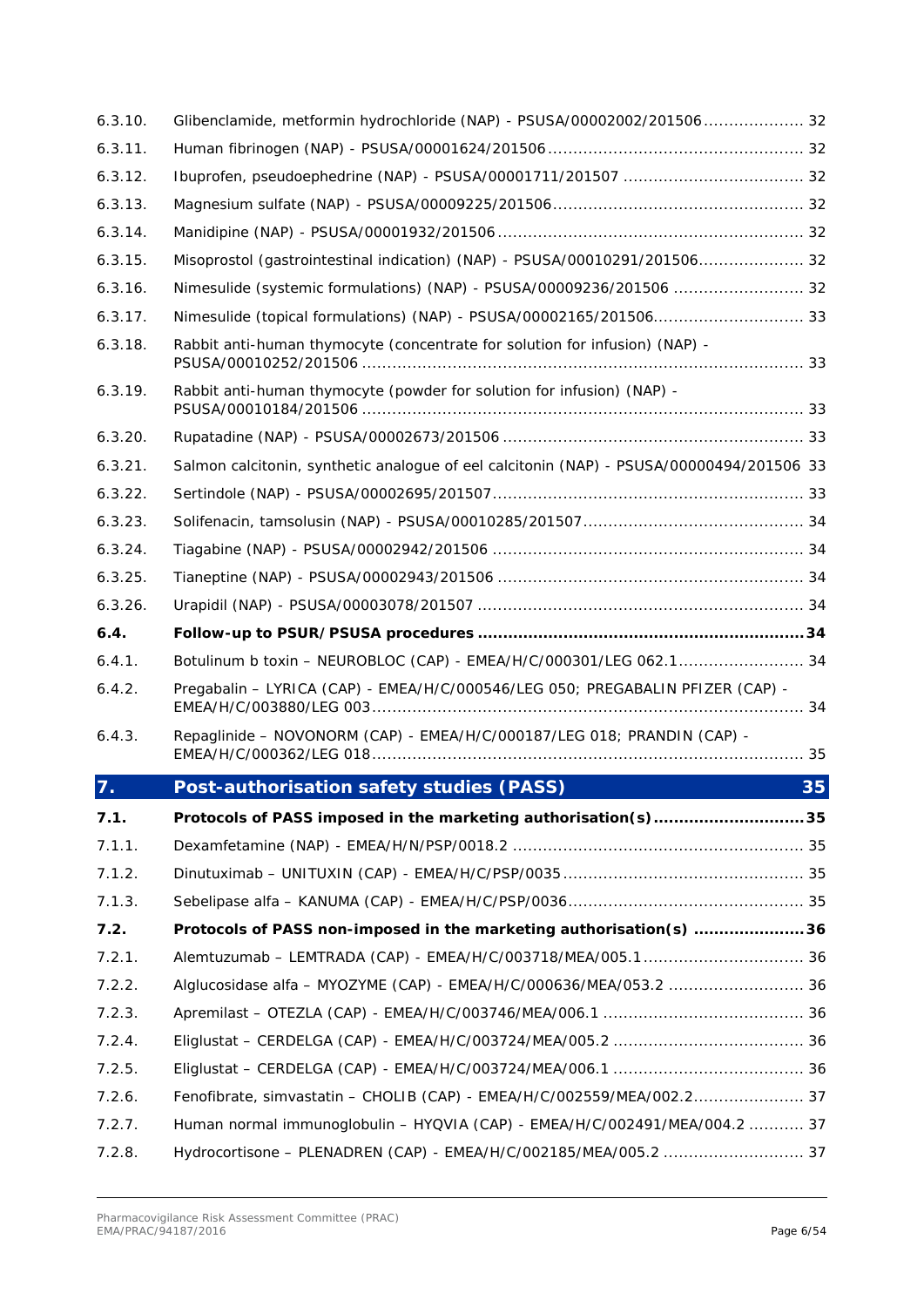| 7.2.9.  |                                                                                                                                                                                                                                                                                                |
|---------|------------------------------------------------------------------------------------------------------------------------------------------------------------------------------------------------------------------------------------------------------------------------------------------------|
| 7.2.10. |                                                                                                                                                                                                                                                                                                |
| 7.2.11. |                                                                                                                                                                                                                                                                                                |
| 7.2.12. |                                                                                                                                                                                                                                                                                                |
| 7.2.13. |                                                                                                                                                                                                                                                                                                |
| 7.2.14. | Tenofovir disoproxil- VIREAD (CAP) - EMEA/H/C/000419/MEA/273.1  38                                                                                                                                                                                                                             |
| 7.3.    | Results of PASS imposed in the marketing authorisation(s)38                                                                                                                                                                                                                                    |
| 7.3.1.  |                                                                                                                                                                                                                                                                                                |
| 7.3.2.  |                                                                                                                                                                                                                                                                                                |
| 7.4.    | Results of PASS non-imposed in the marketing authorisation(s)39                                                                                                                                                                                                                                |
| 7.4.1.  |                                                                                                                                                                                                                                                                                                |
| 7.4.2.  |                                                                                                                                                                                                                                                                                                |
| 7.4.3.  |                                                                                                                                                                                                                                                                                                |
| 7.4.4.  | Dabigatran etexilate - PRADAXA (CAP) - EMEA/H/C/000829/II/0091/G 40                                                                                                                                                                                                                            |
| 7.4.5.  |                                                                                                                                                                                                                                                                                                |
| 7.4.6.  | Memantine - AXURA (CAP) - EMEA/H/C/000378/WS/0804; EBIXA (CAP) -<br>EMEA/H/C/000463/WS/0804; MEMANTINE MERZ (CAP) - EMEA/H/C/002711/WS/0804 40                                                                                                                                                 |
| 7.4.7.  | Pioglitazone - ACTOS (CAP) - EMEA/H/C/000285/WS/0827; GLUSTIN (CAP) -<br>EMEA/H/C/000286/WS/0827 pioglitazone, glimepiride - TANDEMACT (CAP) -<br>EMEA/H/C/000680/WS/0827 pioglitazone, metformin - COMPETACT (CAP) -<br>EMEA/H/C/000655/WS/0827; GLUBRAVA (CAP) - EMEA/H/C/000893/WS/0827  40 |
| 7.4.8.  |                                                                                                                                                                                                                                                                                                |
| 7.4.9.  |                                                                                                                                                                                                                                                                                                |
| 7.5.    | Interim results of imposed and non-imposed PASS submitted before the entry into                                                                                                                                                                                                                |
| 7.5.1.  |                                                                                                                                                                                                                                                                                                |
| 7.5.2.  |                                                                                                                                                                                                                                                                                                |
| 7.5.3.  |                                                                                                                                                                                                                                                                                                |
| 7.5.4.  |                                                                                                                                                                                                                                                                                                |
| 7.5.5.  |                                                                                                                                                                                                                                                                                                |
| 7.5.6.  | Canagliflozin, metformin - VOKANAMET (CAP) - EMEA/H/C/002656/MEA/004.4  42                                                                                                                                                                                                                     |
| 7.5.7.  | Canagliflozin, metformin - VOKANAMET (CAP) - EMEA/H/C/002656/MEA/004.5  42                                                                                                                                                                                                                     |
| 7.5.8.  | Canagliflozin, metformin - VOKANAMET (CAP) - EMEA/H/C/002656/MEA/005.1  42                                                                                                                                                                                                                     |
| 7.5.9.  |                                                                                                                                                                                                                                                                                                |
| 7.5.10. | Efavirenz, emtricitabine, tenofovir disoproxil - ATRIPLA (CAP) -                                                                                                                                                                                                                               |
| 7.5.11. |                                                                                                                                                                                                                                                                                                |
| 7.5.12. | Filgrastim - FILGRASTIM HEXAL (CAP) - EMEA/H/C/000918/MEA/007.1; ZARZIO (CAP) -                                                                                                                                                                                                                |
| 7.5.13. |                                                                                                                                                                                                                                                                                                |
|         | Filgrastim - TEVAGRASTIM (CAP) - EMEA/H/C/000827/MEA/019.2  44                                                                                                                                                                                                                                 |
| 7.5.14. |                                                                                                                                                                                                                                                                                                |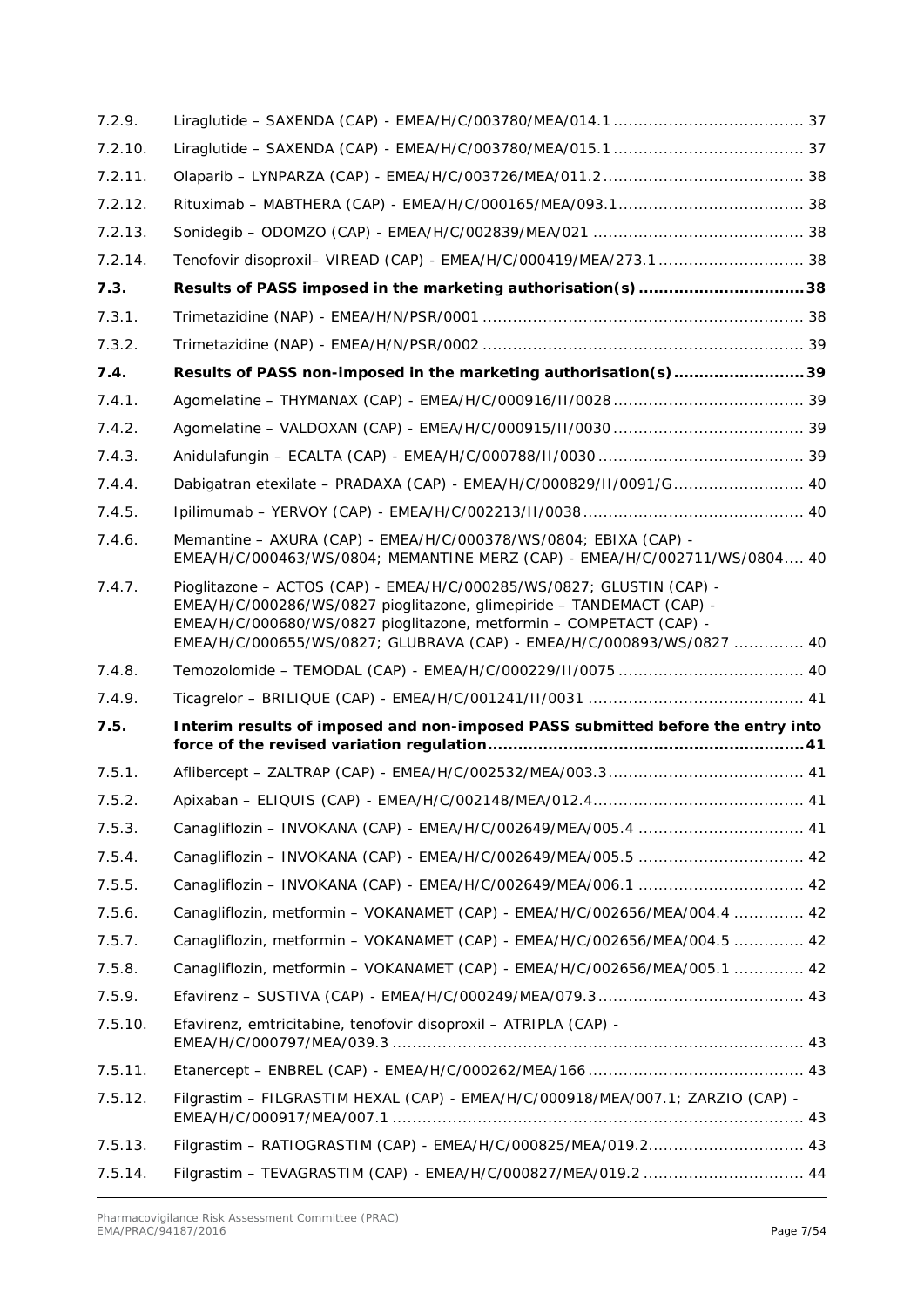| 7.5.15. |                                                                                                |
|---------|------------------------------------------------------------------------------------------------|
| 7.5.16. | Strontium ranelate - OSSEOR (CAP) - EMEA/H/C/000561/ANX/039; PROTELOS (CAP) -                  |
| 7.6.    |                                                                                                |
| 7.6.1.  | Pegaptanib sodium - MACUGEN (CAP) - EMEA/H/C/000620/LEG 049  44                                |
| 7.6.2.  | Vernakalant - BRINAVESS (CAP) - EMEA/H/C/001215/LEG 025.1 44                                   |
| 7.7.    |                                                                                                |
| 7.8.    |                                                                                                |
| 7.9.    | Final Scientific Advice (Reports and Scientific Advice letters)  45                            |
| 8.      | Renewals of the marketing authorisation, conditional renewal and<br>annual reassessments<br>45 |
| 8.1.    |                                                                                                |
| 8.1.1.  | Anagrelide - XAGRID (CAP) - EMEA/H/C/000480/S/0072 (without RMP) 45                            |
| 8.1.2.  | Antithrombin alfa - ATRYN (CAP) - EMEA/H/C/000587/S/00026 (without RMP)  45                    |
| 8.1.3.  | Histamine dihydrochloride - CEPLENE (CAP) - EMEA/H/C/000796/S/0026 (without RMP) 45            |
| 8.2.    |                                                                                                |
| 8.3.    |                                                                                                |
| 8.3.1.  | Antithrombin alfa - ATRYN (CAP) - EMEA/H/C/000587/R/0024 (without RMP)  46                     |
| 8.3.2.  | Deferasirox - EXJADE (CAP) - EMEA/H/C/000670/R/0047 (without RMP) 46                           |
| 8.3.3.  | Entacapone - ENTACAPONE ORION (CAP) - EMEA/H/C/002440/R/00011 (without RMP)  46                |
| 8.3.4.  | Ibandronic acid - IBANDRONIC ACID SANDOZ (CAP) - EMEA/H/C/002367/R/0017 (with                  |
| 8.3.5.  | Ipilimumab - YERVOY (CAP) - EMEA/H/C/002213/R/0035 (with/without RMP)  46                      |
| 8.3.6.  | Levetiracetam - LEVETIRACETAM RATIOPHARM (CAP) - EMEA/H/C/002244/R/0014 (without               |
| 8.3.7.  | Natalizumab - TYSABRI (CAP) - EMEA/H/C/000603/R/0091 (with RMP)  47                            |
| 8.3.8.  | Nomegestrol, estradiol - ZOELY (CAP) - EMEA/H/C/001213/R/0032 (without RMP) 47                 |
| 8.3.9.  | Pioglitazone, metformin - COMPETACT (CAP) - EMEA/H/C/000655/R/0057 (without RMP) 47            |
| 8.3.10. | Temozolomide - TEMOZOLOMIDE SUN (CAP) - EMEA/H/C/002198/R/0019 (without RMP) 47                |
| 9.      | 47<br>Product related pharmacovigilance inspections                                            |
| 9.1.    |                                                                                                |
| 9.2.    |                                                                                                |
| 10.     | Other safety issues for discussion requested by the CHMP or the<br><b>EMA</b><br>48            |
| 10.1.   |                                                                                                |
| 10.2.   | Timing and message content in relation to Member States' safety announcements                  |
| 10.3.   |                                                                                                |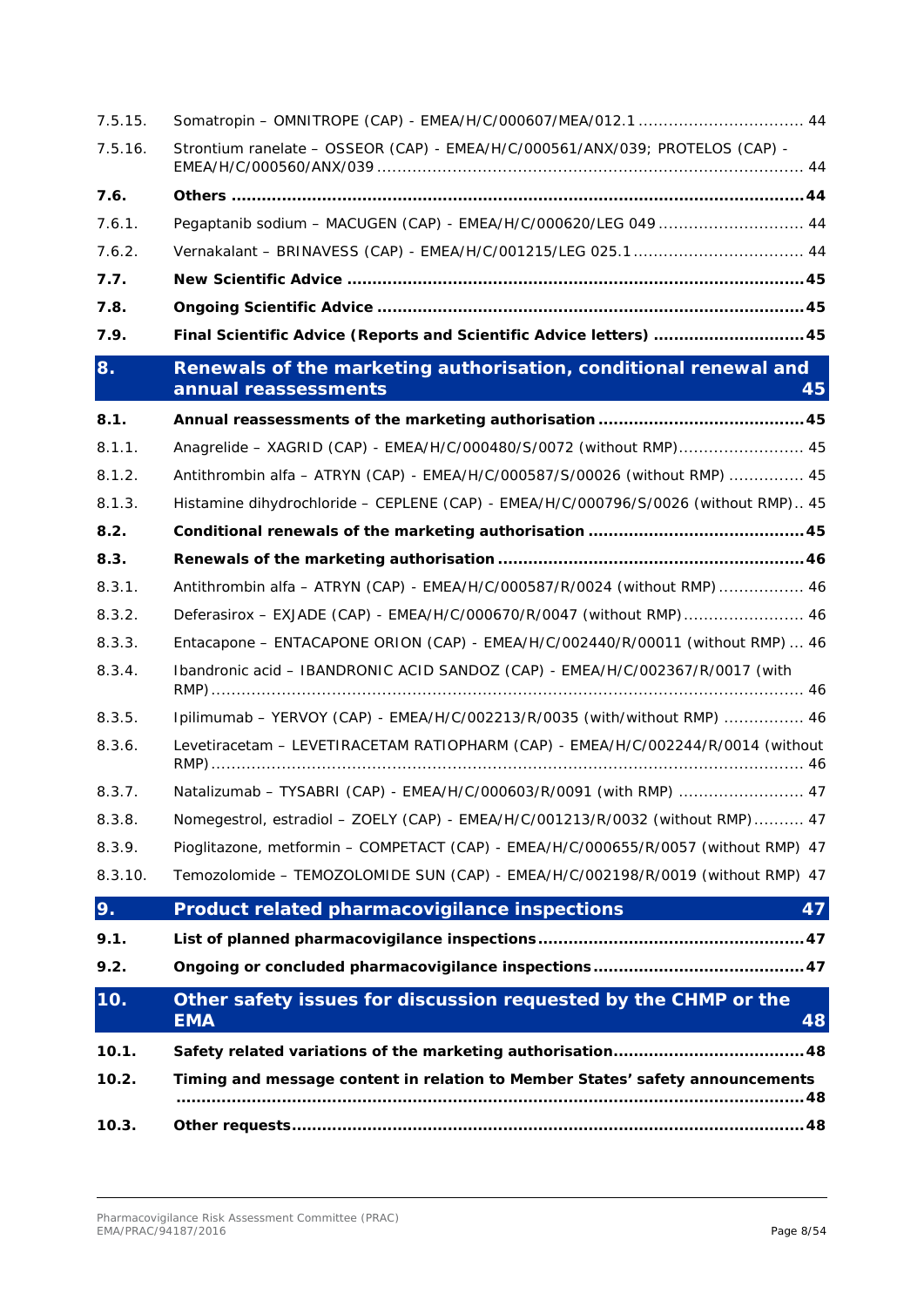| 11.      | Other safety issues for discussion requested by the Member States                                                                                                      | 48 |
|----------|------------------------------------------------------------------------------------------------------------------------------------------------------------------------|----|
| 11.1.    |                                                                                                                                                                        |    |
| 11.2.    |                                                                                                                                                                        |    |
| 11.2.1.  | Bosentan - NL/H/3407/001-2/DC, NL/H/3421/001-2/DC, NL/H/3422/001-2/DC 48                                                                                               |    |
| 11.2.2.  |                                                                                                                                                                        |    |
| 11.2.3.  |                                                                                                                                                                        |    |
| 12.      | Organisational, regulatory and methodological matters                                                                                                                  | 49 |
| 12.1.    |                                                                                                                                                                        |    |
| 12.2.    |                                                                                                                                                                        |    |
| 12.3.    | Coordination with EMA Working Parties/Working Groups/Drafting Groups  49                                                                                               |    |
| 12.3.1.  | EMA workshop on the role of pharmacokinetic and pharmacodynamic measurements in the<br>use of direct oral anticoagulants (DOAC) held on 23 November 2015 - feedback 49 |    |
| 12.3.2.  | Enhanced early dialogue to foster development and facilitate accelerated assessment:                                                                                   |    |
| 12.3.3.  | Scientific Advice Working Party (SAWP) - consultation procedure: criteria and process 49                                                                               |    |
| 12.4.    |                                                                                                                                                                        |    |
| 12.5.    |                                                                                                                                                                        |    |
| 12.6.    | Contacts of the PRAC with external parties and interaction with the Interested                                                                                         |    |
| 12.6.1.  | Innovative Medicines Initiative (IMI)2 Patient Preferences in benefit risk assessment during                                                                           |    |
| 12.7.    |                                                                                                                                                                        |    |
| 12.7.1.  |                                                                                                                                                                        |    |
| 12.8.    |                                                                                                                                                                        |    |
| 12.9.    |                                                                                                                                                                        |    |
| 12.9.1.  |                                                                                                                                                                        |    |
| 12.9.2.  |                                                                                                                                                                        |    |
| 12.9.3.  |                                                                                                                                                                        |    |
| 12.10.   | Periodic safety update reports (PSURs) & Union reference date (EURD) list  50                                                                                          |    |
| 12.10.1. |                                                                                                                                                                        |    |
| 12.10.2. |                                                                                                                                                                        |    |
| 12.10.3. |                                                                                                                                                                        |    |
| 12.10.4. |                                                                                                                                                                        |    |
| 12.10.5. | Project and Maintenance Group (PMG) 2 - common understanding on EU PSUR single                                                                                         |    |
| 12.11.   |                                                                                                                                                                        |    |
| 12.11.1. | Signal management - feedback from Signal Management Review Technical (SMART)                                                                                           |    |
| 12.12.   | Adverse drug reactions reporting and additional reporting 51                                                                                                           |    |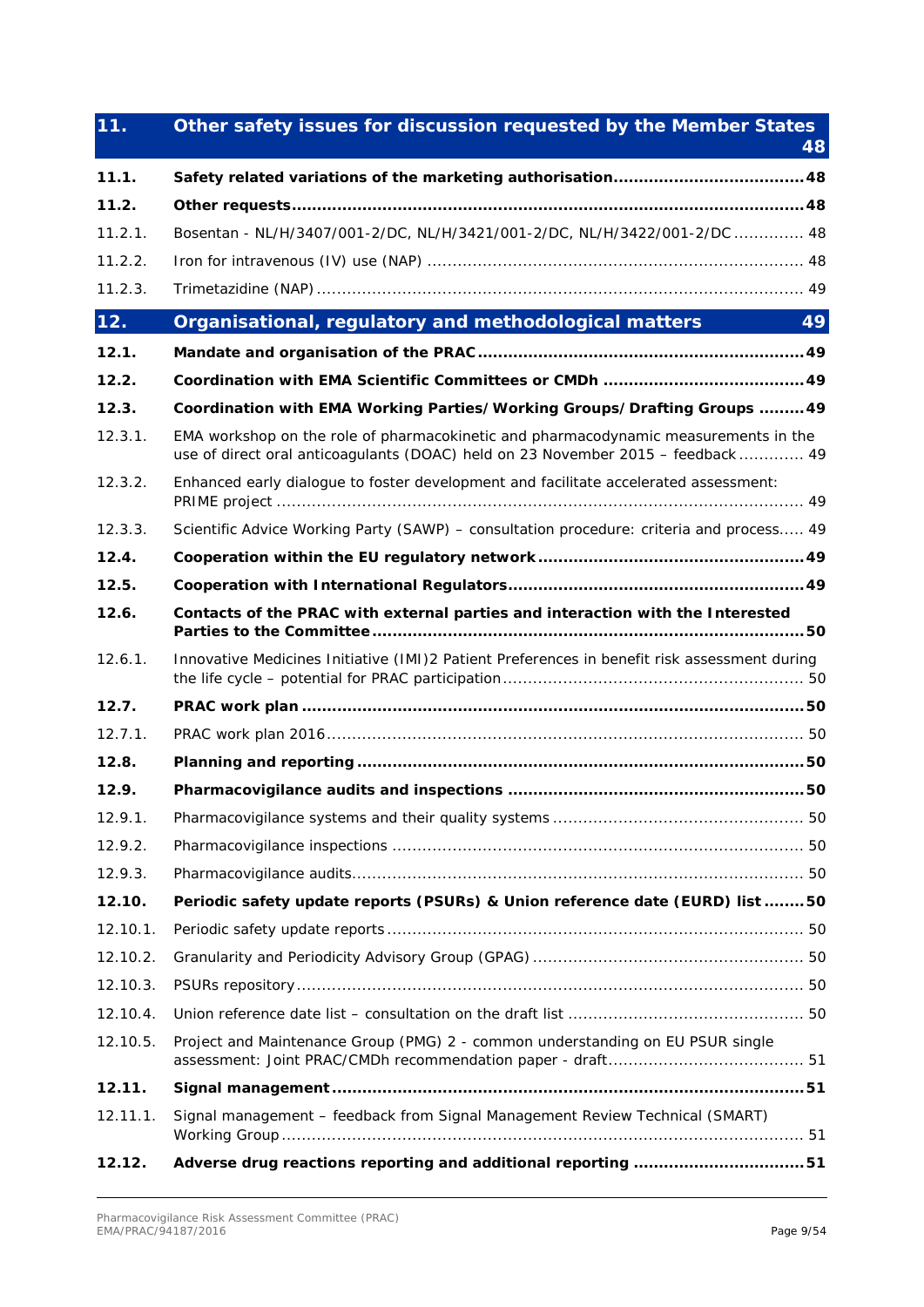| 12.12.1. | Management and reporting of adverse reactions to medicinal products 51                      |    |
|----------|---------------------------------------------------------------------------------------------|----|
| 12.12.2. |                                                                                             |    |
| 12.12.3. | List of products under additional monitoring – consultation on the draft list  51           |    |
| 12.13.   |                                                                                             |    |
| 12.13.1. | Activities related to the confirmation of full functionality - EudraVigilance auditable     |    |
| 12.13.1. |                                                                                             |    |
| 12.14.   | Risk management plans and effectiveness of risk minimisations51                             |    |
| 12.14.1. |                                                                                             |    |
| 12.14.2. | Risk Management Plan (RMP) revised assessment process for initial marketing                 |    |
| 12.14.3. | Tools, educational materials and effectiveness measurement of risk minimisations  51        |    |
| 12.15.   |                                                                                             |    |
| 12.15.1. | Direct oral anticoagulants (DOACs) - proposal for an EMA funded study on the risk of major  |    |
| 12.15.2. |                                                                                             |    |
| 12.15.3. |                                                                                             |    |
| 12.16.   |                                                                                             |    |
|          |                                                                                             |    |
| 12.16.1. |                                                                                             |    |
| 12.17.   |                                                                                             |    |
| 12.18.   |                                                                                             |    |
| 12.18.1. |                                                                                             |    |
| 12.18.2. |                                                                                             |    |
| 12.19.   |                                                                                             |    |
| 12.19.1. |                                                                                             |    |
| 12.19.2. |                                                                                             |    |
| 12.20.   |                                                                                             |    |
| 12.20.1. | Initial marketing authorisation(s) - revised accelerated assessment procedural timetables - |    |
| 12.20.2. | Pharmacovigilance operation and implementation - streamlined governance structure -         |    |
| 12.20.3. | Strategy on impact of pharmacovigilance - PRAC interest group (IG) mandate  53              |    |
| 13.      | <b>Any other business</b>                                                                   | 53 |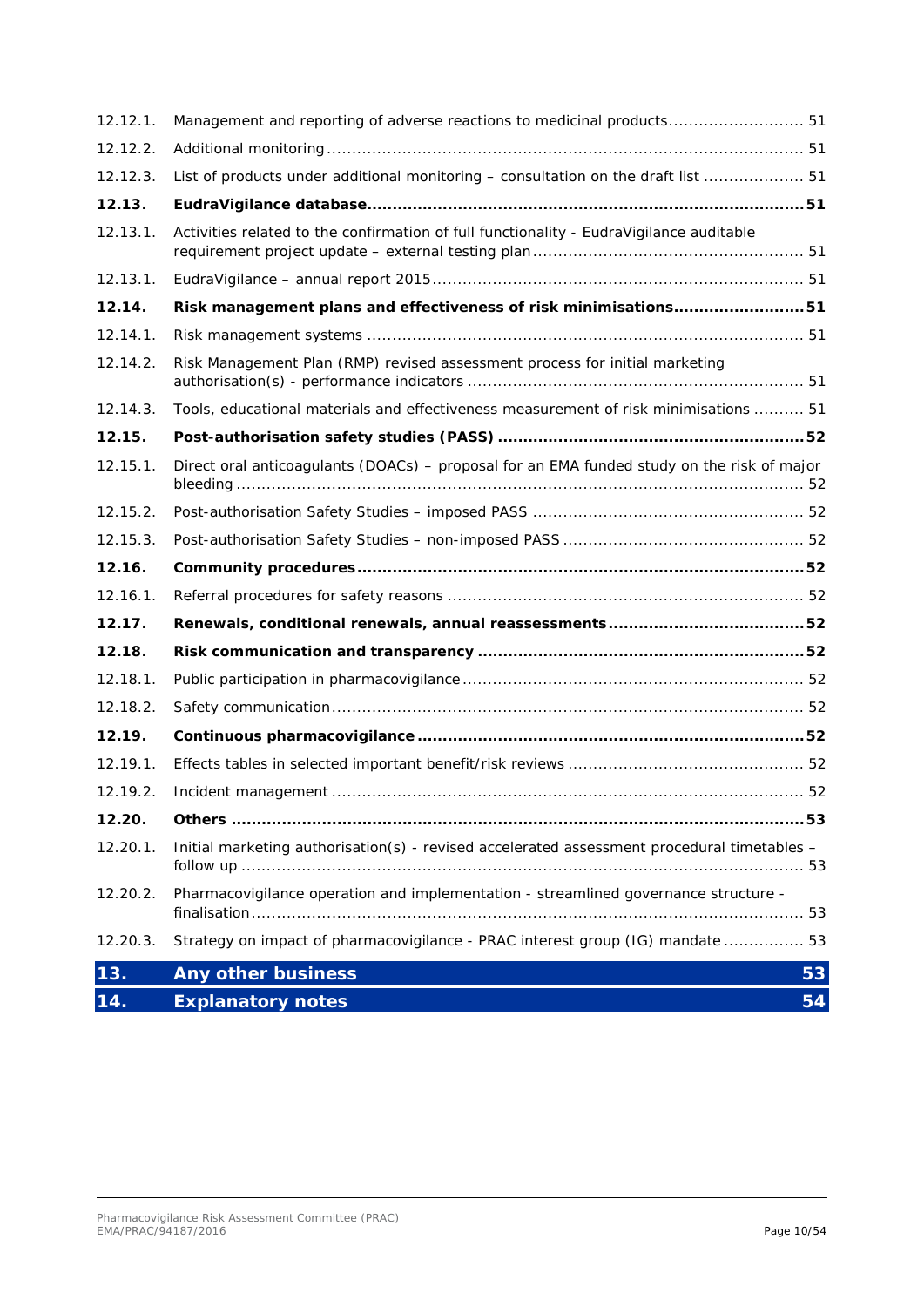## <span id="page-10-0"></span>**1. Introduction**

### <span id="page-10-1"></span>**1.1. Welcome and declarations of interest of members, alternates and experts**

Pre-meeting list of participants and restrictions in relation to declarations of interests applicable to the items of the agenda for the PRAC plenary session to be held 08-11 February 2016. See February month 2016 PRAC minutes (to be published post March 2016 PRAC meeting).

### <span id="page-10-2"></span>**1.2. Agenda of the meeting of 08-11 February 2016**

**Action:** For adoption

### <span id="page-10-3"></span>**1.3. Minutes of the previous meeting on 11-14 January 2016**

**Action:** For adoption

# <span id="page-10-4"></span>**2. EU referral procedures for safety reasons: urgent EU procedures**

### <span id="page-10-5"></span>**2.1. Newly triggered procedures**

None

## <span id="page-10-6"></span>**2.2. Ongoing procedures**

None

### <span id="page-10-7"></span>**2.3. Procedures for finalisation**

None

### <span id="page-10-8"></span>**2.4. Planned public hearings**

None

# <span id="page-10-9"></span>**3. EU referral procedures for safety reasons: other EU referral procedures**

### <span id="page-10-10"></span>**3.1. Newly triggered procedures**

None

### <span id="page-10-11"></span>**3.2. Ongoing procedures**

None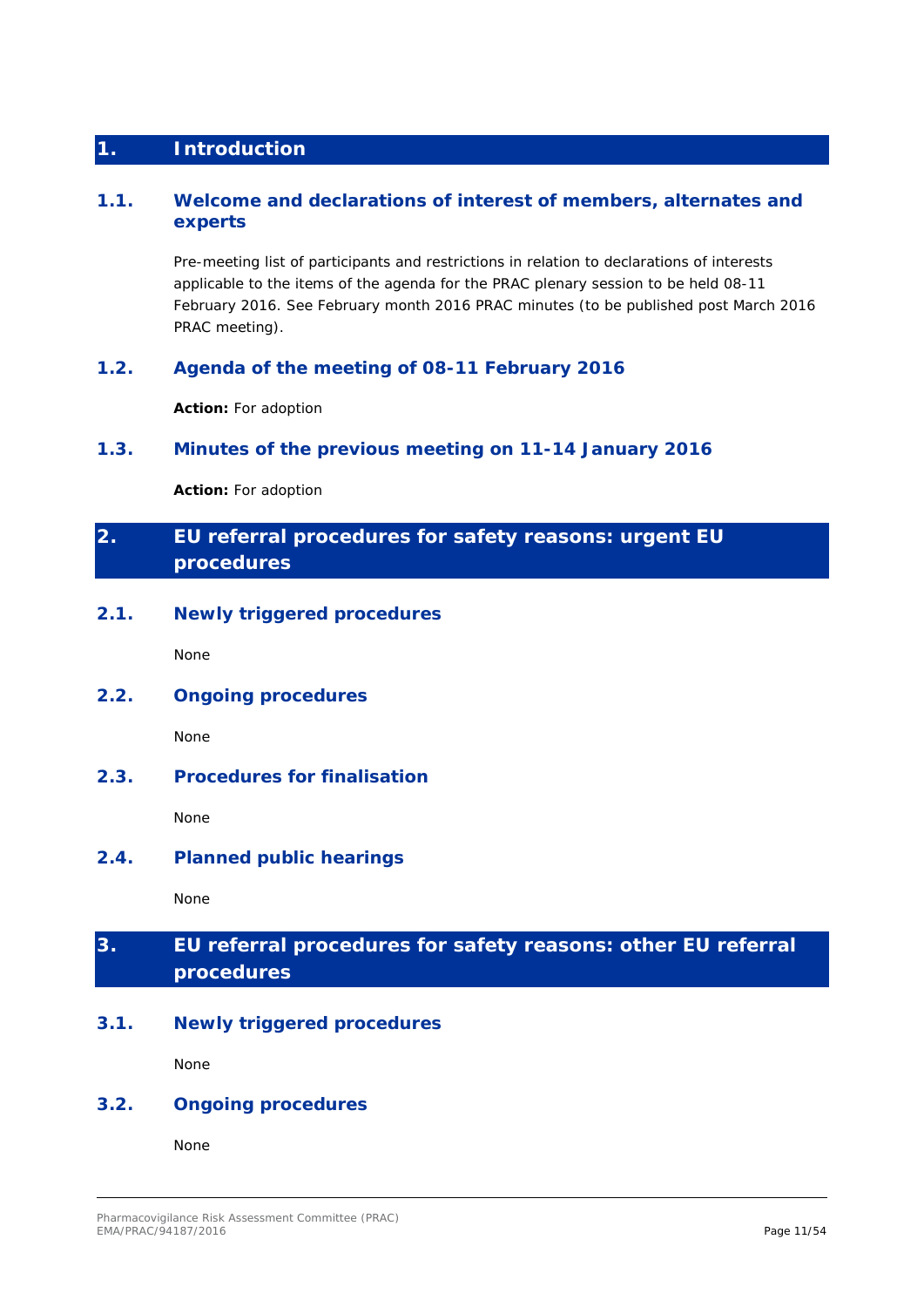### <span id="page-11-0"></span>**3.3. Procedures for finalisation**

### <span id="page-11-1"></span>3.3.1. Fusafungine (NAP), nasal and oral solution - EMEA/H/A-31/1420

Applicant: Les Laboratoires Servier, various

PRAC Rapporteur: Julia Pallos; PRAC Co-rapporteur: Jana Mladá

Scope: Review of the benefit-risk balance following notification by Italy of a referral under Article 31 of Directive 2001/83/EC, based on pharmacovigilance data **Action:** For adoption of a recommendation to CMDh

### <span id="page-11-2"></span>3.3.2. Natalizumab – TYSABRI (CAP) - EMEA/H/A-20/1416

Applicant: Biogen Idec Ltd

PRAC Rapporteur: Brigitte Keller-Stanislawski; PRAC Co-rapporteur: Carmela Macchiarulo

Scope: Review of the benefit-risk balance following notification by the European Commission of a referral under Article 20(8) of Regulation (EC) No 726/2004, based on pharmacovigilance data **Action:** For adoption of a recommendation to CHMP

#### <span id="page-11-3"></span>3.3.3. Sodium-glucose co-transporter-2 (SGLT2) inhibitors:

canagliflozin – INVOKANA (CAP); canagliflozin, metformin – VOKANAMET (CAP); dapagliflozin – FORXIGA (CAP); dapagliflozin, metformin – XIGDUO (CAP); empagliflozin - JARDIANCE (CAP); empagliflozin, metformin – SYNJARDY (CAP) - EMEA/H/A-20/1419

Applicant: AstraZeneca AB (Forxiga, Xigduo), Boehringer Ingelheim International GmbH (Jardiance, Synjardy), Janssen-Cilag International N.V. (Invokana, Vokanamet)

PRAC Rapporteur: Menno van der Elst; PRAC Co-rapporteurs: Valerie Strassmann, Qun-Ying Yue

Scope: Review of the benefit-risk balance following notification by the European Commission of a referral under Article 20 of Regulation (EC) No 726/2004, based on pharmacovigilance data **Action:** For adoption of a recommendation to CHMP

### <span id="page-11-4"></span>**3.4. Article 5(3) of Regulation (EC) No 726/2004 as amended: PRAC advice on CHMP request**

None

### <span id="page-11-5"></span>**3.5. Others**

None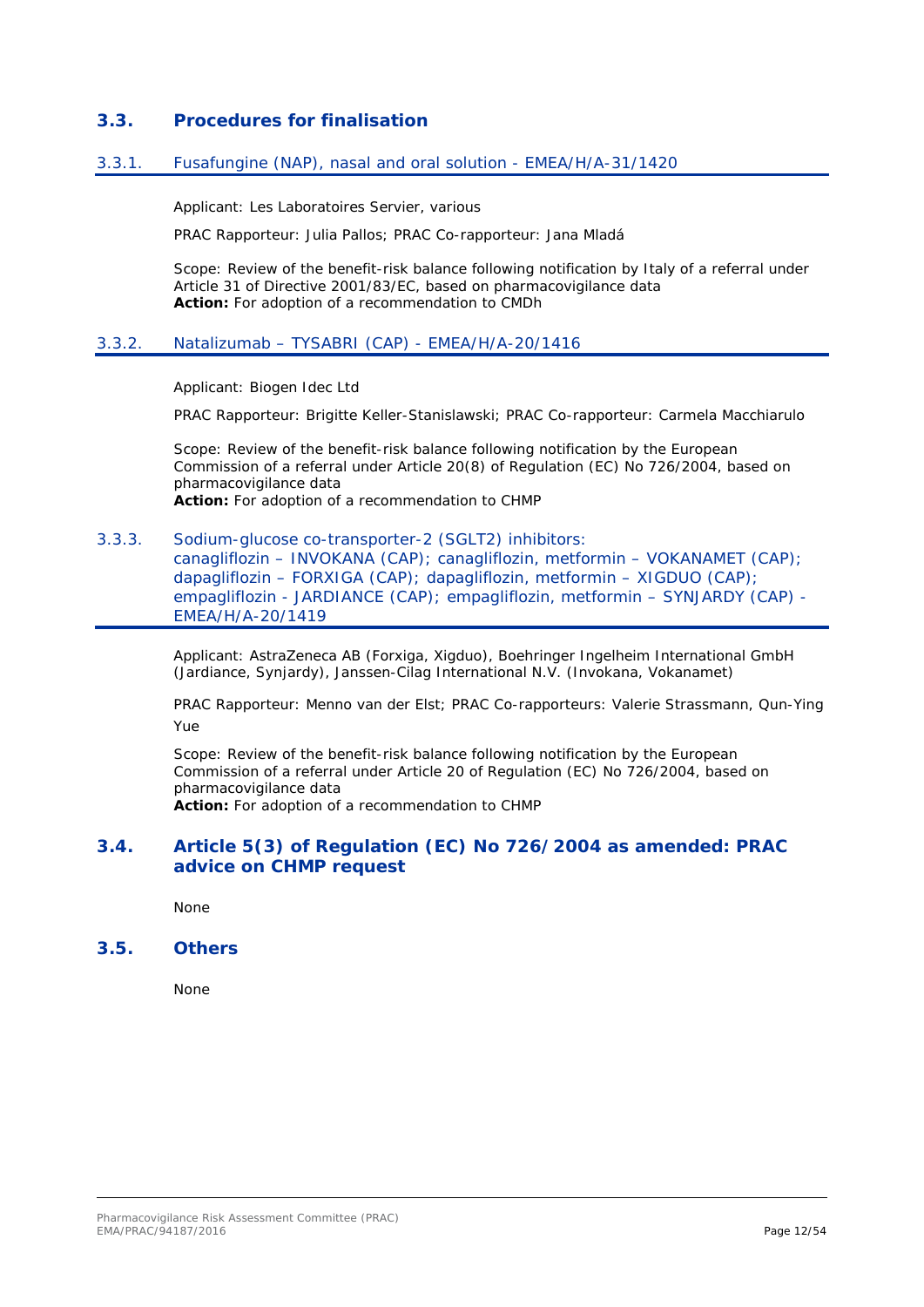## <span id="page-12-0"></span>**4. Signals assessment and prioritisation[1](#page-12-8)**

### <span id="page-12-1"></span>**4.1. New signals detected from EU spontaneous reporting systems**

#### <span id="page-12-2"></span>4.1.1. Rivaroxaban - XARELTO (CAP)

Applicant: Bayer Pharma AG

PRAC Rapporteur: Qun-Ying Yue

Scope: Signal of spontaneous spinal haematoma **Action:** For adoption of PRAC recommendation EPITT 18606 – New signal Lead Member State: SE

### <span id="page-12-3"></span>4.1.2. Sofosbuvir – SOVALDI (CAP)

Applicant: Gilead Sciences International Ltd

PRAC Rapporteur: Rafe Suvarna

Scope: Signal of hepatitis B reactivation **Action:** For adoption of PRAC recommendation EPITT 18607– New signal Lead Member State: UK

### <span id="page-12-4"></span>**4.2. New signals detected from other sources**

None

### <span id="page-12-5"></span>**4.3. Signals follow-up and prioritisation**

### <span id="page-12-6"></span>4.3.1. Adalimumab – HUMIRA (CAP) - EMEA/H/C/000481/SDA/089

Applicant: AbbVie Ltd.

PRAC Rapporteur: Ulla Wändel Liminga

Scope: Signal of autoimmune haemolytic anaemia (AIHA) and haemolytic anaemia (HA) **Action:** For adoption of PRAC recommendation EPITT 18447– Follow-up to October 2015

<span id="page-12-7"></span>4.3.2. Alogliptin – VIPIDIA (CAP) - EMEA/H/C/0002182/SDA/010; alogliptin, metformin – VIPDOMET (CAP); alogliptin, pioglitazone – INCRESYNC (CAP); linagliptin – TRAJENTA (CAP) - EMEA/H/C/002110/SDA/015; linagliptin, metformin – JENTADUETO (CAP) - EMEA/H/C/002279/SDA/009

> Applicant: Boehringer Ingelheim International (Jentadueto, Trajenta), Takeda Pharma A/S (Incresync, Vipdomet, Vipidia)

PRAC Rapporteur: Menno van der Elst

<span id="page-12-8"></span> <sup>1</sup> Each signal refers to a substance or therapeutic class. The route of marketing authorisation is indicated in brackets (CAP for Centrally Authorised Products; NAP for Nationally Authorised Products including products authorised via Mutual Recognition Procedures and Decentralised Procedure). Product names are listed for reference Centrally Authorised Products (CAP) only. PRAC recommendations will specify the products concerned in case of any regulatory action required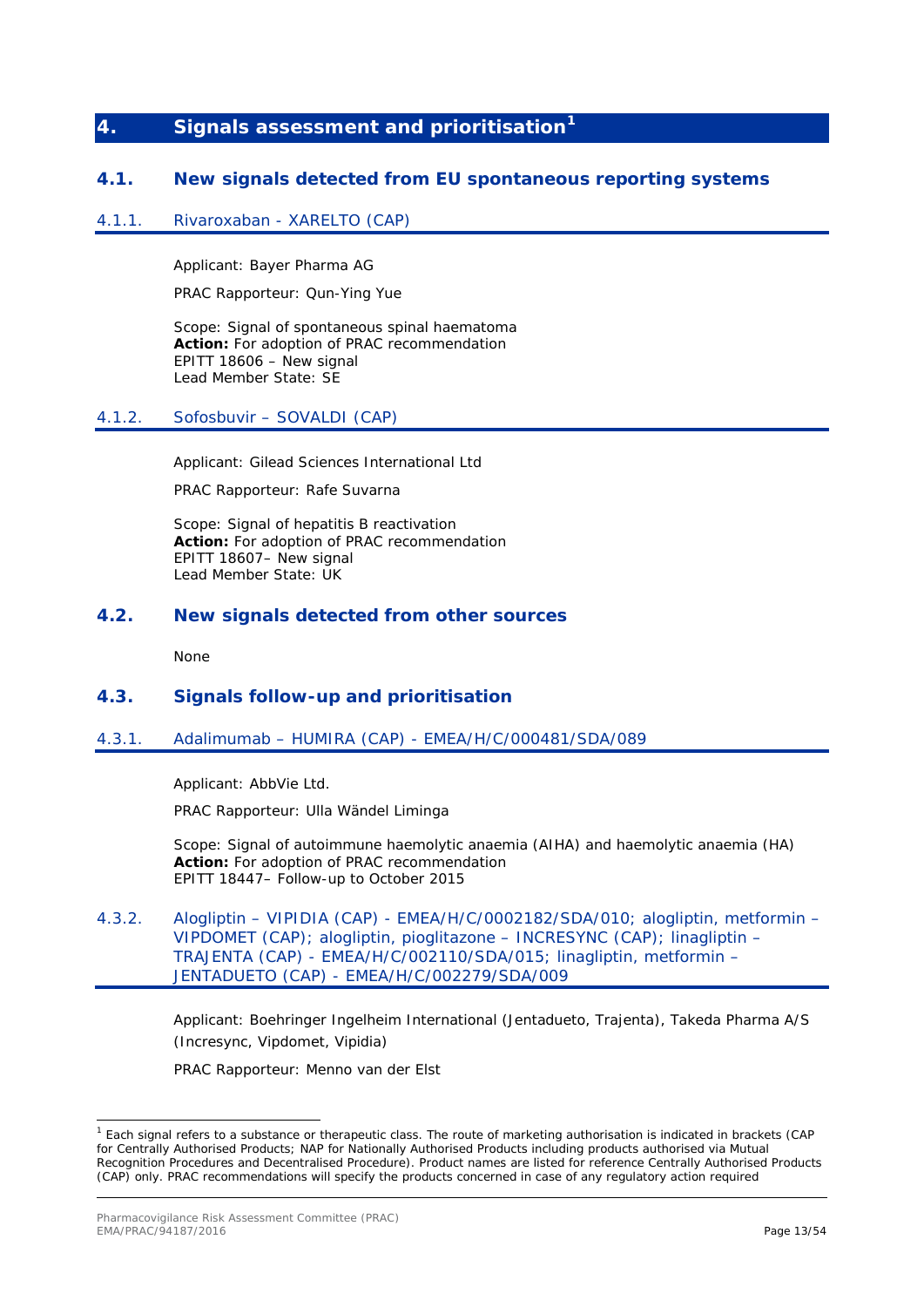Scope: Signal of arthralgia **Action:** For adoption of PRAC recommendation EPITT 18489 – Follow-up to October 2015

### <span id="page-13-0"></span>4.3.3. Carbidopa, levodopa (NAP)

Applicant: AbbVie Ltd, various

PRAC Rapporteur: Qun-Ying Yue

Scope: Signal of intussusception **Action:** For adoption of PRAC recommendation EPITT 18424 – Follow-up to October 2015

### <span id="page-13-1"></span>4.3.4. Mitotane – LYSODREN (CAP) – EMEA/H/C/000521/SDA/023

Applicant: Laboratoire HRA Pharma, SA

PRAC Rapporteur: Dolores Montero Corominas

Scope: Signal of sex hormone disturbances and development of ovarian macrocysts **Action:** For adoption of PRAC recommendation EPITT 18301 – Follow-up to October 2015

### <span id="page-13-2"></span>4.3.5. Peginterferon alfa-2a – PEGASYS (CAP) - EMEA/H/C/000395/SDA/055

Applicant: Roche Registration Limited

PRAC Rapporteur: Qun-Ying Yue

Scope: Signal of acquired haemophilia **Action:** For adoption of PRAC recommendation EPITT 18476 – Follow-up to October 2015

<span id="page-13-3"></span>4.3.6. Tyrosine kinase inhibitors (TKI): bosutinib – BOSULIF (CAP) -EMEA/H/C/002373/SDA/012; dasatinib - SPRYCEL (CAP) - EMEA/H/C/000709/SDA/042; imatinib – GLIVEC (CAP) - EMEA/H/C/000406/SDA/196; nilotinib – TASIGNA (CAP) - EMEA/H/C/000798/SDA/049; ponatinib – ICLUSIG (CAP) - EMEA/H/C/002695/SDA/013

> Applicant: Bristol-Myers Squibb Pharma EEIG (Sprycel), Novartis Europharm Ltd (Glivec, Tasigna), Pfizer Limited (Bosulif), Ariad Pharma Ltd (Iclusig)

PRAC Rapporteur: Dolores Montero Corominas

Scope: Signal of hepatitis B virus (HBV) reactivation **Action:** For adoption of PRAC recommendation EPITT 18405 – Follow-up to September 2015

### <span id="page-13-4"></span>4.3.7. Ustekinumab - STELARA (CAP) - EMEA/H/C/000958/SDA/043

Applicant: Janssen-Cilag International N.V.

PRAC Rapporteur: Julie Williams

Scope: Signal of pemphigoid **Action:** For adoption of PRAC recommendation EPITT 18469 – Follow-up to October 2015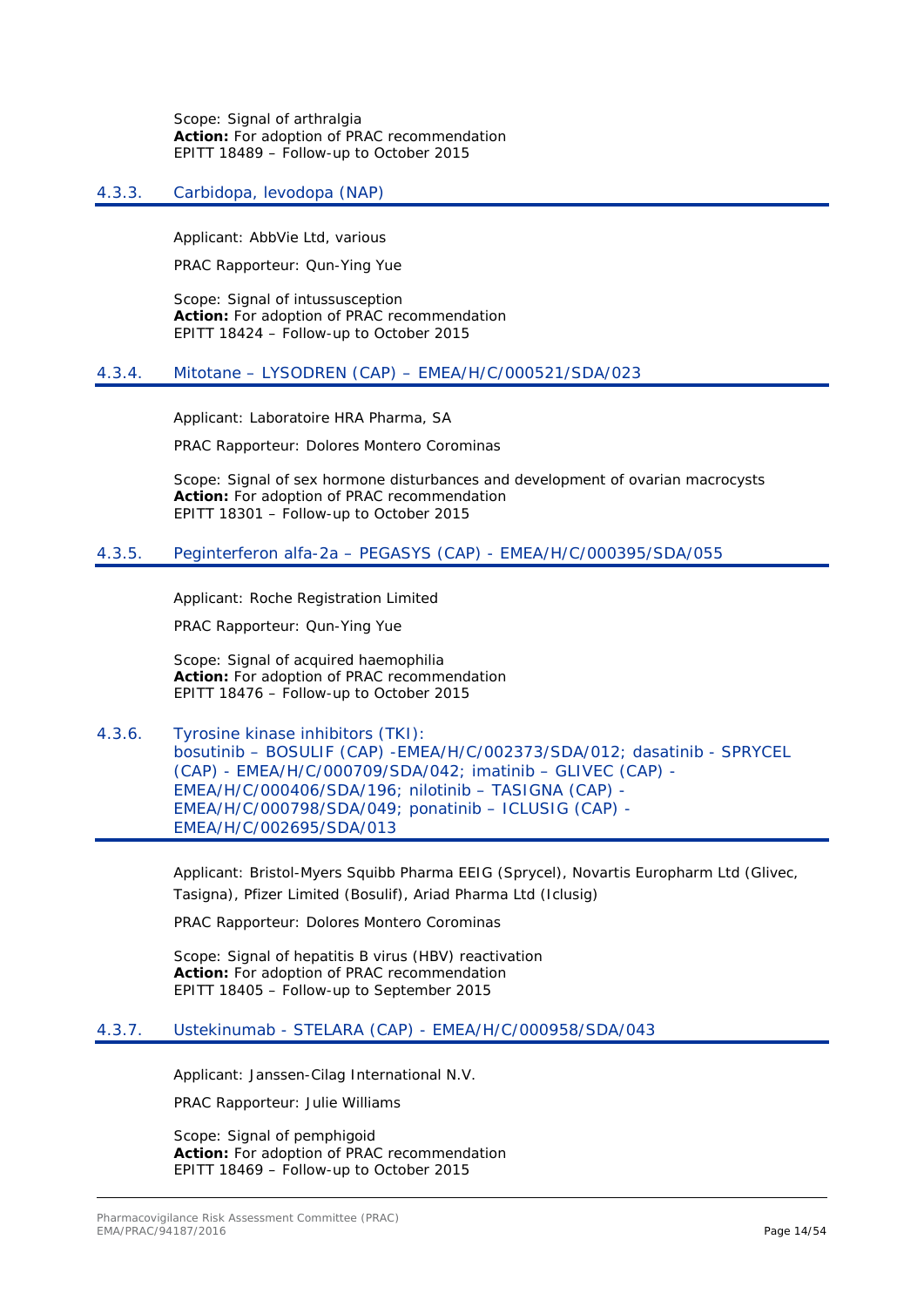## <span id="page-14-0"></span>**5. Risk management plans (RMPs)**

### <span id="page-14-1"></span>**5.1. Medicines in the pre-authorisation phase**

### <span id="page-14-2"></span>5.1.1. Albutrepenonacog alfa - EMEA/H/C/003955, Orphan

Applicant: CSL Behring GmbH

Scope: Prophylaxis and treatment of bleeding in all patients with haemophilia B5.1 RMP - Medicines in pre-authorisation phase **Action:** For adoption of PRAC RMP AR, PRAC RMP assessment overview and advice to CHMP

### <span id="page-14-3"></span>5.1.2. Amikacin - EMEA/H/C/003936, Orphan

Applicant: Insmed Limited

Scope: Treatment of nontuberculous mycobacterial lung infection **Action:** For adoption of PRAC RMP AR, PRAC RMP assessment overview and advice to CHMP

### <span id="page-14-4"></span>5.1.3. Autologous CD34<sup>+</sup> enriched cell fraction that contains CD34<sup>+</sup> cells transduced with retroviral vector that encodes for the human adenosine deaminase (ADA) cDNA sequence - EMEA/H/C/003854, Orphan

Applicant: GlaxoSmithKline Trading Services, ATMP<sup>[2](#page-14-10)</sup>

Scope: Treatment of severe combined immunodeficiency **Action:** For adoption of PRAC RMP AR, PRAC RMP assessment overview and advice to CHMP

#### <span id="page-14-5"></span>5.1.4. Chenodeoxycholic acid - EMEA/H/C/004061, Orphan

Applicant: Sigma-tau Arzneimittel GmbH

Scope: Treatment of inborn errors of primary bile acid synthesis **Action:** For adoption of PRAC RMP AR, PRAC RMP assessment overview and advice to CHMP

#### <span id="page-14-6"></span>5.1.5. Chlorhexidine - EMEA/H/W/003799

Scope: Prophylaxis of omphalitis **Action:** For adoption of PRAC RMP AR, PRAC RMP assessment overview and advice to CHMP

### <span id="page-14-7"></span>5.1.6. Ceftazidime, avibactam - EMEA/H/C/004027

Scope: Treatment of complicated intra-abdominal infections (cIAI), complicated urinarytract infections (cUTI) and nosocomial pneumonia **Action:** For adoption of PRAC RMP AR, PRAC RMP assessment overview and advice to CHMP

### <span id="page-14-8"></span>5.1.7. Daclizumab - EMEA/H/C/003862

Scope: Treatment of multiple sclerosis **Action:** For adoption of PRAC RMP AR, PRAC RMP assessment overview and advice to CHMP

#### <span id="page-14-9"></span>5.1.8. Grazoprevir, elbasivir - EMEA/H/C/004126

Scope: Treatment of chronic hepatitis C (CHC) in adults

<span id="page-14-10"></span>2 Advanced-therapy medicinal product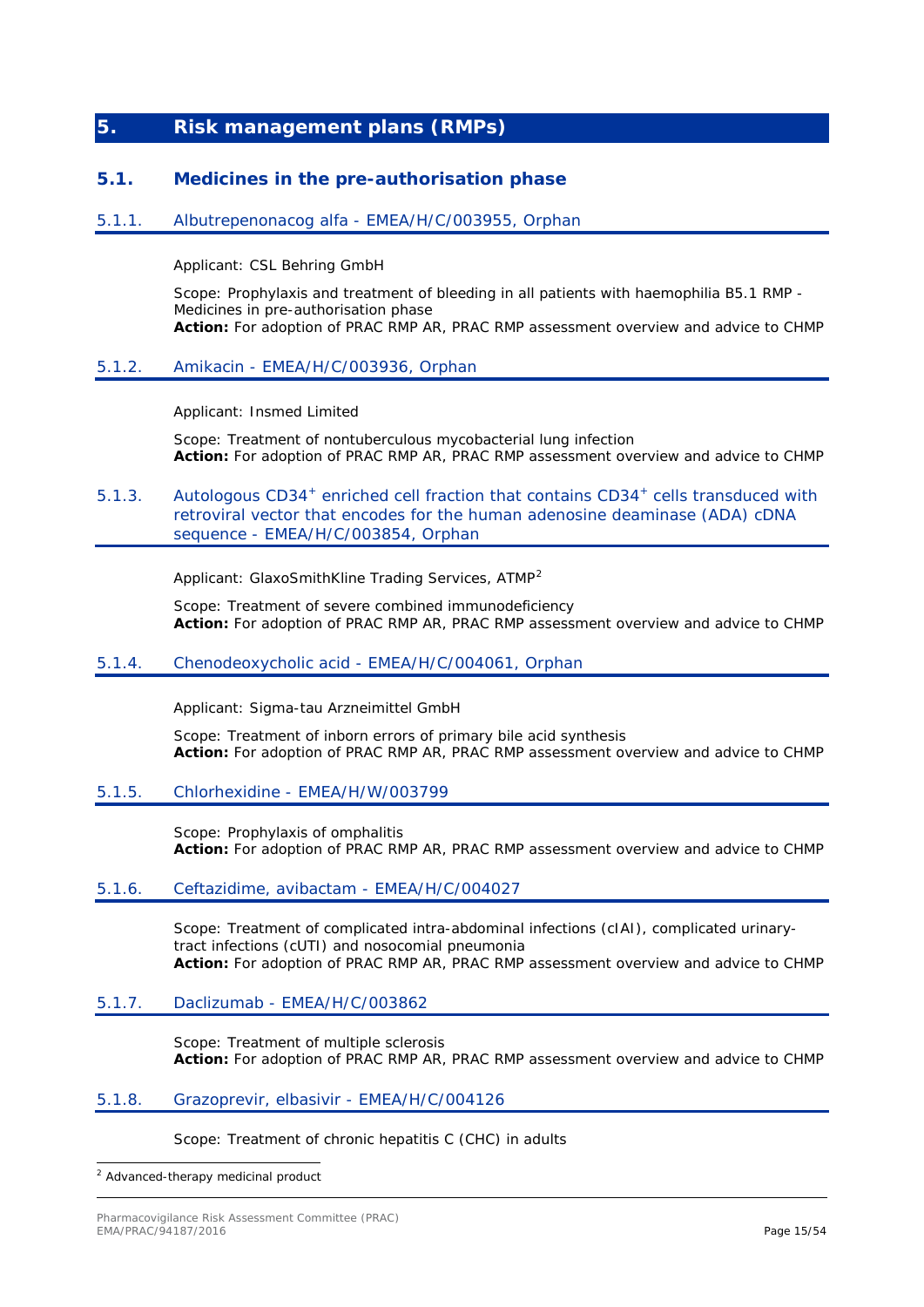**Action:** For adoption of PRAC RMP AR, PRAC RMP assessment overview and advice to CHMP

### <span id="page-15-0"></span>5.1.9. Infliximab - EMEA/H/C/004020

Scope: Treatment of rheumatoid arthritis, Crohn's disease, ankylosing spondylitis, psoriatic arthritis, psoriasis and ulcerative colitis **Action:** For adoption of PRAC RMP AR, PRAC RMP assessment overview and advice to CHMP

#### <span id="page-15-1"></span>5.1.10. Irinotecan - EMEA/H/C/004125, Orphan

Applicant: Baxter Innovations GmbH

Scope: Treatment of pancreatic cancer **Action:** For adoption of PRAC RMP AR, PRAC RMP assessment overview and advice to CHMP

### <span id="page-15-2"></span>5.1.11. Lutetium (177Lu) chloride - EMEA/H/C/003999

Scope: Radiolabelling of carrier molecules specifically developed for radiolabelling with this radionuclide **Action:** For adoption of PRAC RMP AR, PRAC RMP assessment overview and advice to CHMP

### <span id="page-15-3"></span>5.1.12. Opicapone - EMEA/H/C/002790

Scope: Treatment of Parkinson's disease and motor fluctuations **Action:** For adoption of PRAC RMP AR, PRAC RMP assessment overview and advice to CHMP

#### <span id="page-15-4"></span>5.1.13. Palonosetron - EMEA/H/C/004129

Scope: Prevention of nausea and vomiting associated with cancer chemotherapy **Action:** For adoption of PRAC RMP AR, PRAC RMP assessment overview and advice to CHMP

#### <span id="page-15-5"></span>5.1.14. Palonosetron - EMEA/H/C/004069

Scope: Prevention of nausea and vomiting associated with cancer chemotherapy **Action:** For adoption of PRAC RMP AR, PRAC RMP assessment overview and advice to CHMP

#### <span id="page-15-6"></span>5.1.15. Pancreas powder - EMEA/H/C/002070

Scope: Treatment in exocrine pancreatic insufficiency **Action:** For adoption of PRAC RMP AR, PRAC RMP assessment overview and advice to CHMP

#### <span id="page-15-7"></span>5.1.16. Saxagliptin, dapagliflozin - EMEA/H/C/004057

Scope: Treatment of type 2 diabetes **Action:** For adoption of PRAC RMP AR, PRAC RMP assessment overview and advice to CHMP

### <span id="page-15-8"></span>5.1.17. Trifluridine, tipiracil - EMEA/H/C/003897

Scope: Treatment of colorectal cancer **Action:** For adoption of PRAC RMP AR, PRAC RMP assessment overview and advice to CHMP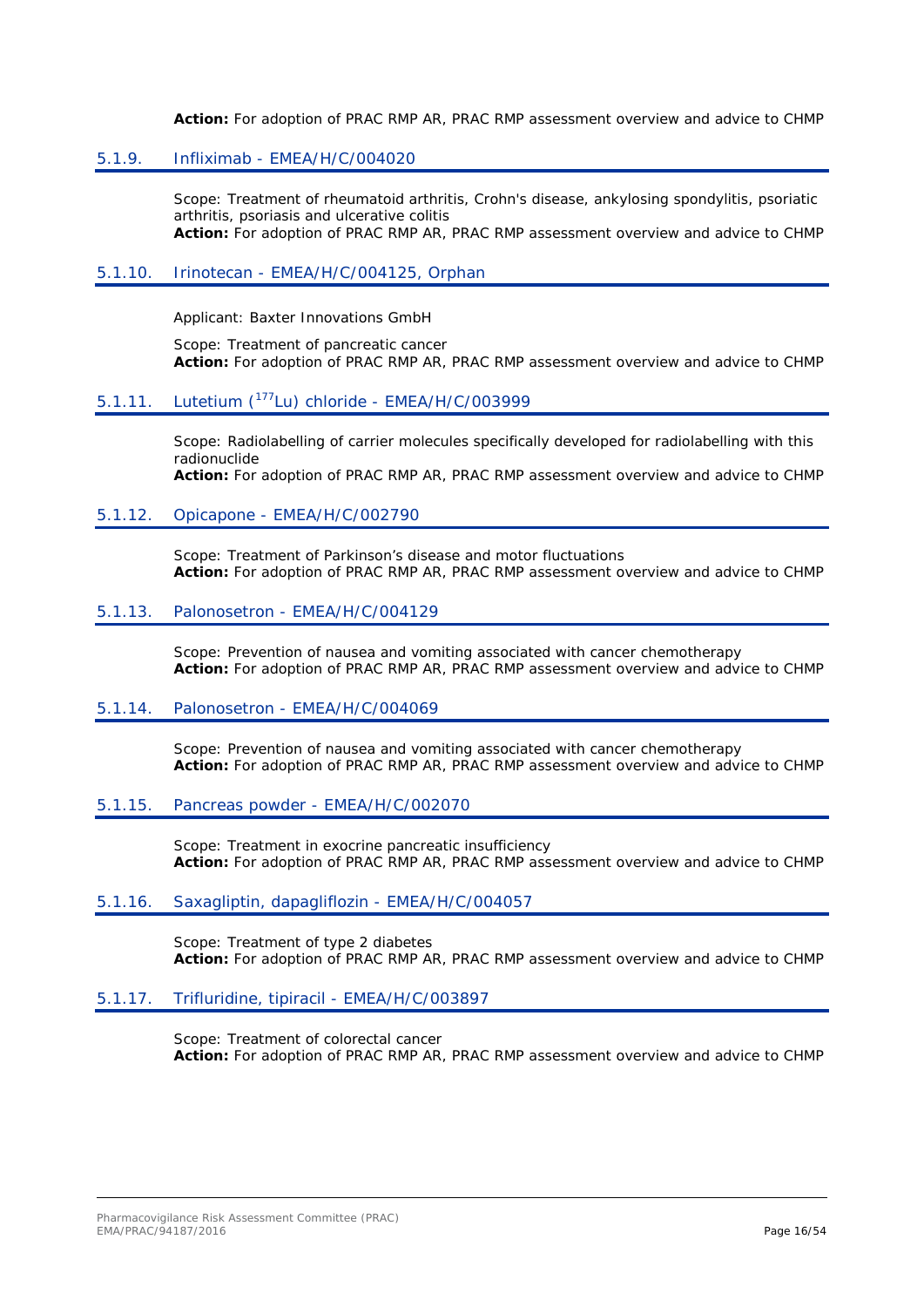### <span id="page-16-0"></span>**5.2. Medicines in the post-authorisation phase – PRAC-led procedures**

### <span id="page-16-1"></span>5.2.1. Bosentan – STAYVEER (CAP) - EMEA/H/C/002644/WS/0899/G; TRACLEER (CAP) - EMEA/H/C/000401/WS/0899/G

Applicant: Marklas Nederlands BV (Stayveer), Actelion Registration Ltd (Tracleer)

PRAC Rapporteur: Isabelle Robine

Scope: Revised RMP in order to align the additional risk minimisation measures of three safety concerns ('pulmonary oedema associated with veno-occlusive disease', 'interaction with sildenafil' and 'interaction with antiretrovirals'), with the requirements defined in Annex II of the Marketing Authorisation. In addition, the RMP is updated in line with the outcome of previous procedures and other corrections **Action:** For adoption of PRAC AR

<span id="page-16-2"></span>5.2.2. Efavirenz, emtricitabine, tenofovir disoproxil – ATRIPLA (CAP) - EMEA/H/C/000797/WS/0860/G emtricitabine – EMTRIVA (CAP) - EMEA/H/C/000533/WS/0860/G emtricitabine, rilpivirine, tenofovir disoproxil – EVIPLERA (CAP) - EMEA/H/C/002312/WS/0860/G

> Applicant: Bristol-Myers Squibb and Gilead Sciences Ltd (Atripla), Gilead Sciences International Ltd (Emtriva, Eviplera)

PRAC Rapporteur: Rafe Suvarna

Scope: Revised RMP following the PRAC review on the 'comprehensive analysis of existing data on lipodystrophy (updated literature data on non-clinical and clinical aspects)' and 'comprehensive analysis of existing data on lactic acidosis (updated literature data on nonclinical and clinical aspects)' **Action:** For adoption of PRAC AR

<span id="page-16-3"></span>5.2.3. Emtricitabine, tenofovir disoproxil – TRUVADA (CAP) - EMEA/H/C/000594/WS/0903/G tenofovir disoproxil – VIREAD (CAP) - EMEA/H/C/000419/WS/0903/G

Applicant: Gilead Sciences International Ltd

PRAC Rapporteur: Julie Williams

Scope: Revised RMP to remove 'lactic acidosis with severe hepatomegaly with steatosis' as an important identified risk following the PRAC outcome whereby the warning statements regarding lactic acidosis have been removed from the product information for emtricitabine and tenofovir disoproxil-containing products. In addition, the RMP is revised to remove 'lipodystophy' as an important identified risk following the PRAC outcome on lipodystrophy whereby the warning statements regarding lipodystrophy have been removed from the product information for antiretroviral products. Furthermore, the RMP is amended with the due date for submission of GS-US-236-0103 Week 192 clinical study report from 'Q3 2015' to 'Q1 2016'

**Action:** For adoption of PRAC AR

### <span id="page-16-4"></span>5.2.4. Liraglutide – SAXENDA (CAP) - EMEA/H/C/003780/WS/0892; VICTOZA (CAP) - EMEA/H/C/001026/WS/0892

Applicant: Novo Nordisk A/S PRAC Rapporteur: Menno van der Elst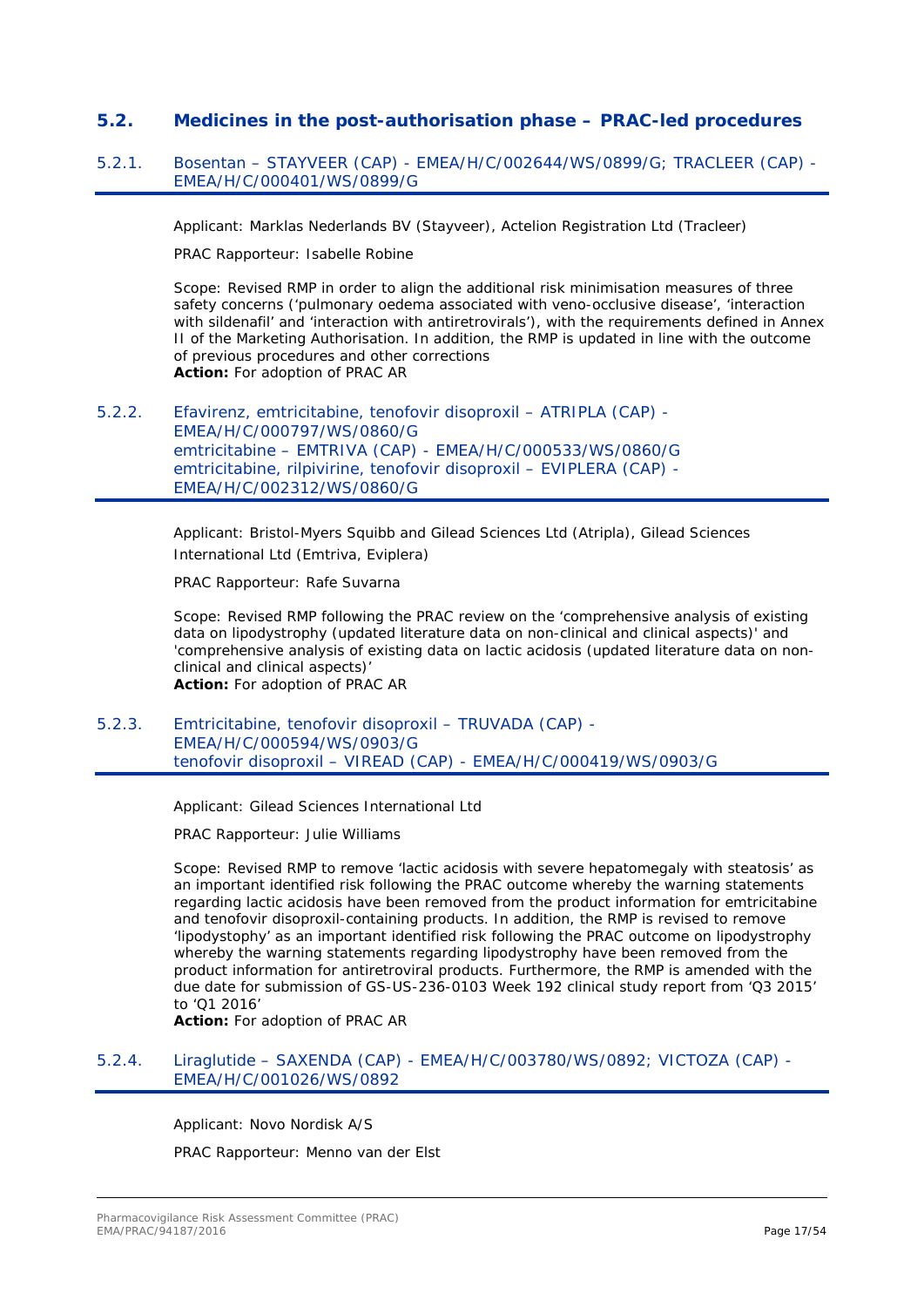Scope: Revised RMP to change the due date submission of the final study report for the Optum database study (study NN2211-3784) from 'January 2016' to 'August 2016' **Action:** For adoption of PRAC AR

### <span id="page-17-0"></span>5.2.5. Orlistat – ALLI (CAP) - EMEA/H/C/000854/II/0052

Applicant: Glaxo Group Ltd

PRAC Rapporteur: Rafe Suvarna

Scope: Revised RMP in order to update the safety concerns, pharmacovigilance plan and risk minimisations measures and replace PASS study RH01159 (survey based on the use of a questionnaire handed out by pharmacists at the point of sale) with PASS study 204675 (study comprising an online questionnaire on a series of virtual customers to include both customers who are suitable and unsuitable for alli) **Action:** For adoption of PRAC AR

### <span id="page-17-1"></span>5.2.6. Pertuzumab – PERJETA (CAP) - EMEA/H/C/002547/II/0021/G

Applicant: Roche Registration Limited

PRAC Rapporteur: Doris Stenver

Scope: Revised RMP in order to update the length of the follow-up period of the PERUSE study from 45 to 60 months. Consequently, the due date for study completion is amended to September 2020. Annex II of the product information is updated accordingly. In addition, further to the outcome of PSUSA/10125/201412 procedure concluding on the inclusion of diarrhoea management in the product information, the RMP is updated accordingly **Action:** For adoption of PRAC AR

#### <span id="page-17-2"></span>5.2.7. Posaconazole – NOXAFIL (CAP) - EMEA/H/C/000610/II/0040

Applicant: Merck Sharp & Dohme Limited

PRAC Rapporteur: Rafe Suvarna

Scope: Revised RMP (version 12.0) in order to reflect the study results showing a lack of interaction effect of OATP1B1 and OATP1B3 substrates and inhibitors **Action:** For adoption of PRAC AR

### <span id="page-17-3"></span>5.2.8. Velaglucerase alfa – VPRIV (CAP) - EMEA/H/C/001249/II/0029

Applicant: Shire Pharmaceuticals Ireland Ltd.

PRAC Rapporteur: Valerie Strassmann

Scope: Revised RMP (version 9.0) in order to include an additional risk minimisation measure to mitigate the risk of serious infusion related reactions and hypersensitivity reactions in the home setting, such as educational material for healthcare professionals and patients/caregivers and questionnaire (testing request form) **Action:** For adoption of PRAC AR

#### <span id="page-17-4"></span>5.2.9. Zoledronic acid – ACLASTA (CAP) - EMEA/H/C/000595/II/0056

Applicant: Novartis Europharm Ltd

PRAC Rapporteur: Ulla Wändel Liminga

Scope: Revised RMP (version 11.0) in order to introduce a patient reminder card as an additional risk minimisation measure for the existing identified risk of osteonecrosis of the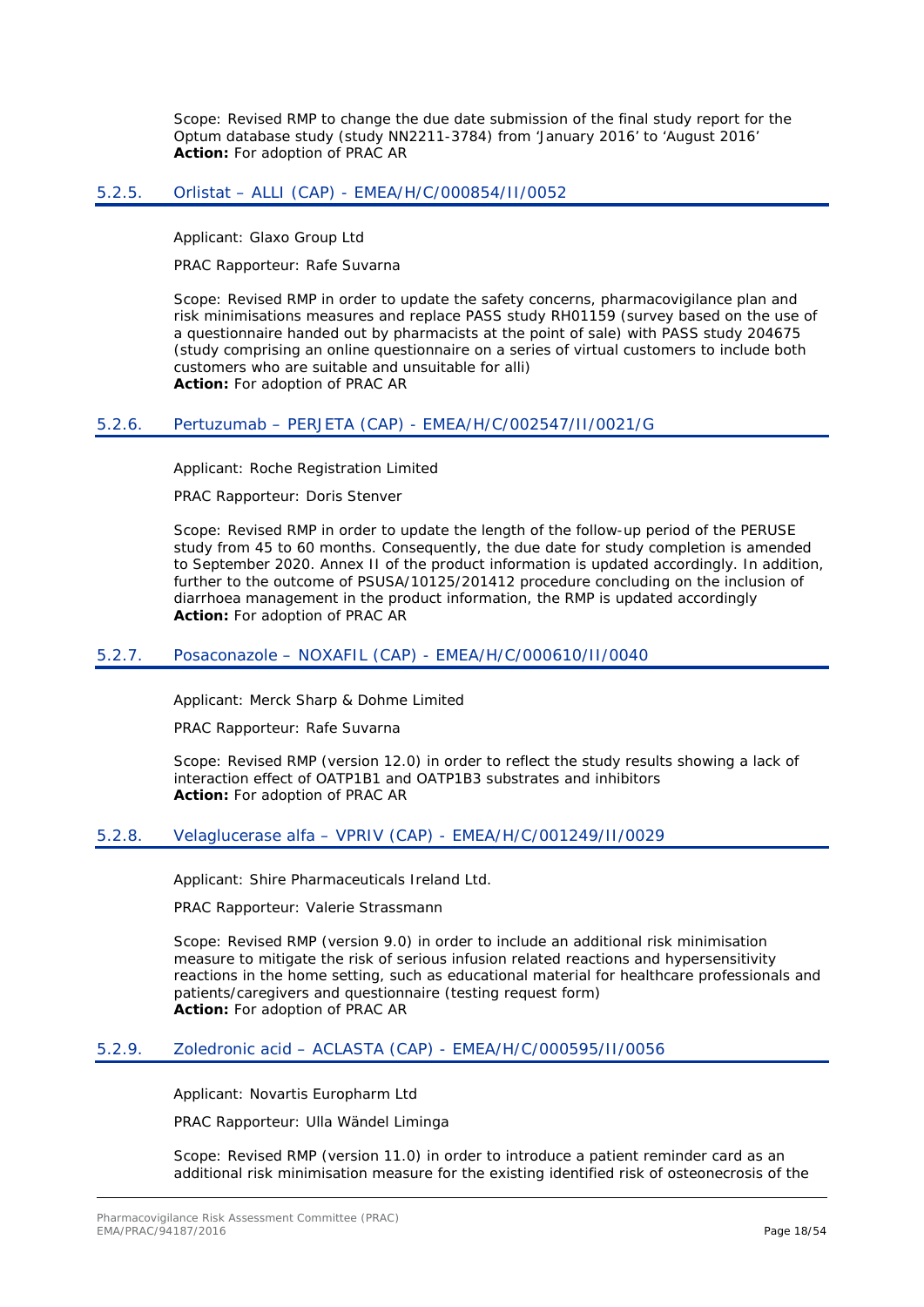jaw (ONJ) and to propose indicators to measure the effectiveness of this new measure. Furthermore, the clinical trial exposure data from the Aclasta study ZOL446H2301E2 has been updated **Action:** For adoption of PRAC AR

### <span id="page-18-0"></span>5.2.10. Zoledronic acid – ZOMETA (CAP) - EMEA/H/C/000336/II/0069

Applicant: Novartis Europharm Ltd

PRAC Rapporteur: Doris Stenver

Scope: Revised RMP in order to reflect the PSUR data approved in procedure EMEA/H/C/PSUSA/00003149/201408 and to introduce a patient reminder card in osteonecrosis of the jaw (ONJ) as an additional risk minimisation measure as well as to propose indicators to measure its effectiveness . The MAH has also taken the opportunity to add to the RMP the targeted follow-up checklist for the identified risk of hypocalcaemia **Action:** For adoption of PRAC AR

### <span id="page-18-1"></span>**5.3. Medicines in the post-authorisation phase – CHMP-led procedures**

### <span id="page-18-2"></span>5.3.1. Abatacept – ORENCIA (CAP) - EMEA/H/C/000701/II/0097

Applicant: Bristol-Myers Squibb Pharma EEIG

PRAC Rapporteur: Kirsti Villikka

Scope: Extension of indication in combination with methotrexate (MTX) in the treatment of adults with rheumatoid arthritis (RA) who have highly active disease with poor prognostic factors not previously treated with MTX. As a consequence, sections 4.1 and 5.1 of the SmPC are updated based on results from the AVERT study (IM101226). The Package Leaflet is updated accordingly. Moreover, the updated RMP version 20 has been submitted **Action:** For adoption of PRAC RMP AR, PRAC RMP assessment overview and advice to CHMP

### <span id="page-18-3"></span>5.3.2. Afatinib – GIOTRIF (CAP) - EMEA/H/C/002280/II/0012

Applicant: Boehringer Ingelheim International GmbH

PRAC Rapporteur: Ulla Wändel Liminga

Scope: Extension of indication to include patients with locally advanced or metastatic nonsmall cell lung cancer (NSCLC) of squamous histology progressing on or after platinumbased chemotherapy for Giotrif. As a consequence, sections 4.1, 4.2, 4.4, 4.8 and 5.1 of the SmPC are updated. The Package Leaflet and RMP are updated accordingly **Action:** For adoption of PRAC RMP AR, PRAC RMP assessment overview and advice to CHMP

#### <span id="page-18-4"></span>5.3.3. Aflibercept – EYLEA (CAP) - EMEA/H/C/002392/II/0027/G

Applicant: Bayer Pharma AG

PRAC Rapporteur: Isabelle Robine

Scope: Grouped variations to include: 1) 3-year data of the pivotal trials VIVID-DME and VISTA-DME; 2) protocol T data with a consequential update to section 5.1 of the SmPC . Furthermore, the MAH took the opportunity to condense the SmPC section 4.8 text relating to antiplatelet trialists' collaboration (APTC) as recommended by EMA during II/0018 variation (diabetic macular oedema (DME) 2 year data), to shorten SmPC section 5.1 as committed by the MAH during II/0021 variation (indication myopic choroidal neovascularisation (mCNV)), to align the annexes with the latest QRD templates (version 9.1, June 2015) and to implement minor changes within age-related macular degeneration (AMD) and DME posology sections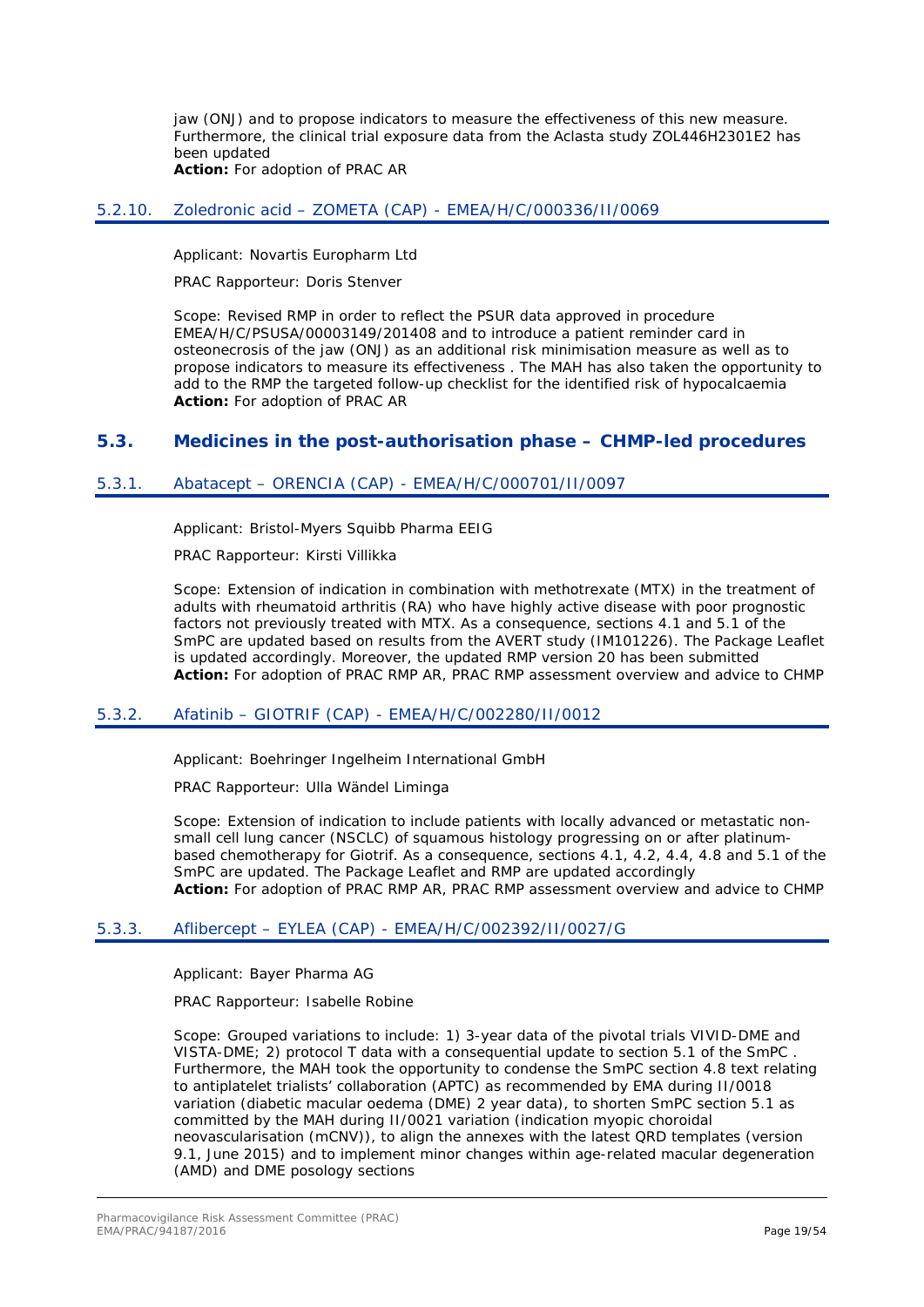**Action:** For adoption of PRAC RMP AR, PRAC RMP assessment overview and advice to CHMP

#### <span id="page-19-0"></span>5.3.4. Brentuximab vedotin – ADCETRIS (CAP) - EMEA/H/C/002455/II/030/G

Applicant: Takeda Pharma A/S

PRAC Rapporteur: Sabine Straus

Scope: Update of section 4.4 of the SmPC in order to add a warning on hepatotoxicity, further to the outcome of PSUSA/00010039/201502. The Package Leaflet and RMP are updated accordingly. In addition, the MAH took the opportunity to update the list of local representatives in the Package Leaflet. Update of section 4.4 of the SmPC in order to add a warning on gastrointestinal complications. The Package Leaflet and RMP are updated accordingly. Update of section 4.4 of the SmPC in order to update a warning on pulmonary toxicity, providing examples of pulmonary toxicity diagnoses. The Package Leaflet and RMP are updated accordingly. Update of section 4.8 of the SmPC in order to implement data from the pivotal phase II studies. The RMP is updated accordingly

**Action:** For adoption of PRAC RMP AR, PRAC RMP assessment overview and advice to CHMP

#### <span id="page-19-1"></span>5.3.5. Cobimetinib – COTELLIC (CAP) - EMEA/H/C/003960/II/0001/G

Applicant: Roche Registration Limited

PRAC Rapporteur: Sabine Straus

Scope: Update of sections 4.2, 4.8, 5.2 of the SmPC to reflect the results of GP29342, with recommendations for patients with hepatic impairment. In addition, the MAH took the opportunity to correct an alternative use of 'CYP3A' and 'CYP3A4' in sections 4.4, 4.5 of the SmPC in line with previous recommendations. The Package Leaflet is updated accordingly. Furthermore, the MAH submitted results of the in vitro CYP time-dependent inhibition study (study 15-1983)

**Action:** For adoption of PRAC RMP AR, PRAC RMP assessment overview and advice to CHMP

#### <span id="page-19-2"></span>5.3.6. Conestat alfa – RUCONEST (CAP) - EMEA/H/C/001223/II/0032

Applicant: Pharming Group N.V

PRAC Rapporteur: Rafe Suvarna

Scope: Update of sections 4.2 and 4.4 of the SmPC in order to remove the requirement for testing all new patients for immunoglobulin E (IgE) antibodies against rabbit epithelium (dander) prior to initiation of treatment and the requirement for repeat testing of IgE antibodies to rabbit dander. The Package Leaflet is updated accordingly. Annex II is updated to reflect changes to the educational material. Furthermore, the RMP is updated accordingly **Action:** For adoption of PRAC RMP AR, PRAC RMP assessment overview and advice to CHMP

#### <span id="page-19-3"></span>5.3.7. Empagliflozin – JARDIANCE (CAP) - EMEA/H/C/002677/II/0014

Applicant: Boehringer Ingelheim International GmbH

PRAC Rapporteur: Miguel-Angel Macia

Scope: Extension of indication to include the prevention of cardiovascular events, based on the final data of the cardiovascular safety phase III clinical trial EMPA-REG OUTCOME. As a consequence, section 4.1 of the SmPC is updated in order to add safety information on this study. The Package Leaflet is updated accordingly

**Action:** For adoption of PRAC RMP AR, PRAC RMP assessment overview and advice to CHMP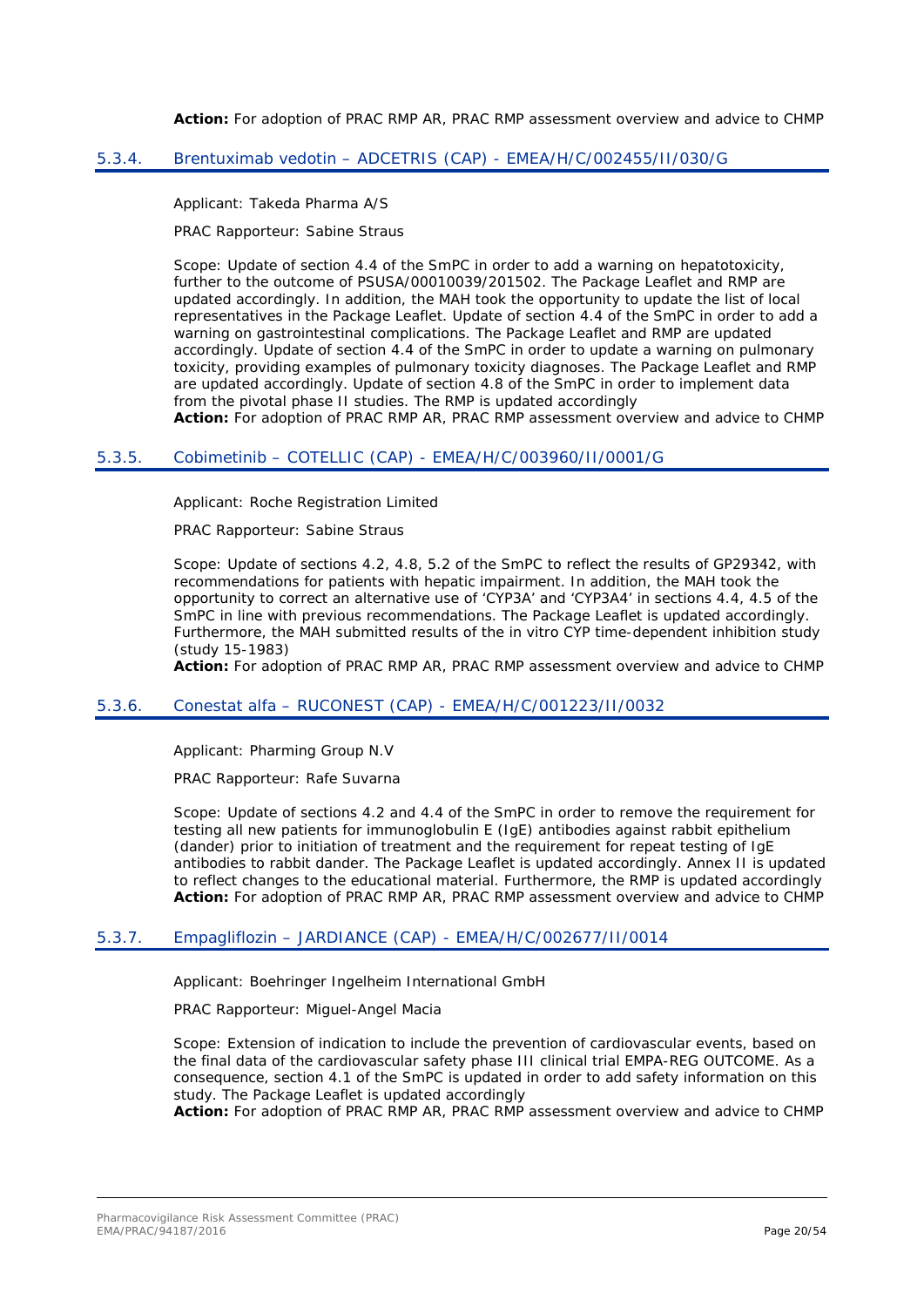### <span id="page-20-0"></span>5.3.8. Epoetin alfa – ABSEAMED (CAP) - EMEA/H/C/000727/WS/0877; BINOCRIT (CAP) - EMEA/H/C/000725/WS/0877; EPOETIN ALFA HEXAL (CAP) - EMEA/H/C/000726/WS/0877

Applicant: Medice Arzneimittel Pütter GmbH & Co. KG (Abseamed), Sandoz GmbH (Binocrit), Hexal AG (Epoetin alfa Hexal)

PRAC Rapporteur: Isabelle Robine

Scope: Update of sections 4.2 and 4.4 of the SmPC in order to add a subcutaneously (SC) route of administration in addition to the intravenous route in the treatment of anaemia in patients with chronic renal failure based on clinical study HX575-308 (SENSE) to address MEA 024.1. The Package Leaflet is updated accordingly. In addition, the Worksharing applicant (WSA) took the opportunity to make minor editorial changes in the SmPC and to update the list of local representatives in Greece in the Package Leaflet and to bring the product information in line with the latest QRD template version 9.1. Moreover, the RMP (version 15) is updated accordingly

**Action:** For adoption of PRAC RMP AR, PRAC RMP assessment overview and advice to CHMP

### <span id="page-20-1"></span>5.3.9. Everolimus – AFINITOR (CAP) - EMEA/H/C/001038/II/0048

Applicant: Novartis Europharm Ltd

PRAC Rapporteur: Martin Huber

Scope: Extension of indication to include the treatment of unresectable or metastatic, welldifferentiated non-functional neuroendocrine tumours of gastrointestinal or lung origin in adults with progressive disease for Afinitor. As a consequence, sections 4.1, 4.4, 4.8 and 5.1 of the SmPC are updated. The Package Leaflet is updated accordingly. Furthermore, the product information is brought in line with the latest QRD template version 9.1 **Action:** For adoption of PRAC RMP AR, PRAC RMP assessment overview and advice to CHMP

### <span id="page-20-2"></span>5.3.10. Everolimus – VOTUBIA (CAP) - EMEA/H/C/002311/II/0039

Applicant: Novartis Europharm Ltd

PRAC Rapporteur: Martin Huber

Scope: Update of section 4.8 (for dispersible tablets) and section 4.8 and 5.2 (for tablets) of the SmPC in order to update the safety and efficacy information with the data from the final clinical study report (CSR) comprising the extension phase of study M2302 in fulfilment of ANX 027. The Annex II and Package Leaflet are updated accordingly. In addition, update of section 4.2 and 4.4 of the SmPC in order to align the wording with the product information of Afinitor. Furthermore, the MAH took the opportunity to bring the PI in line with the latest QRD template version 9.1. Moreover, the RMP (version 11.0) is updated accordingly **Action:** For adoption of PRAC RMP AR, PRAC RMP assessment overview and advice to CHMP

### <span id="page-20-3"></span>5.3.11. Evolocumab – REPATHA (CAP) - EMEA/H/C/003766/X/0002

Applicant: Amgen Europe B.V.

PRAC Rapporteur: Kimmo Jaakkola

Scope: Addition of a new strength of 420 mg (120 mg/mL) for evolocumab solution for injection in cartridge, for subcutaneous (SC) administration by an automated mini-doser device

**Action:** For adoption of PRAC RMP AR, PRAC RMP assessment overview and advice to CHMP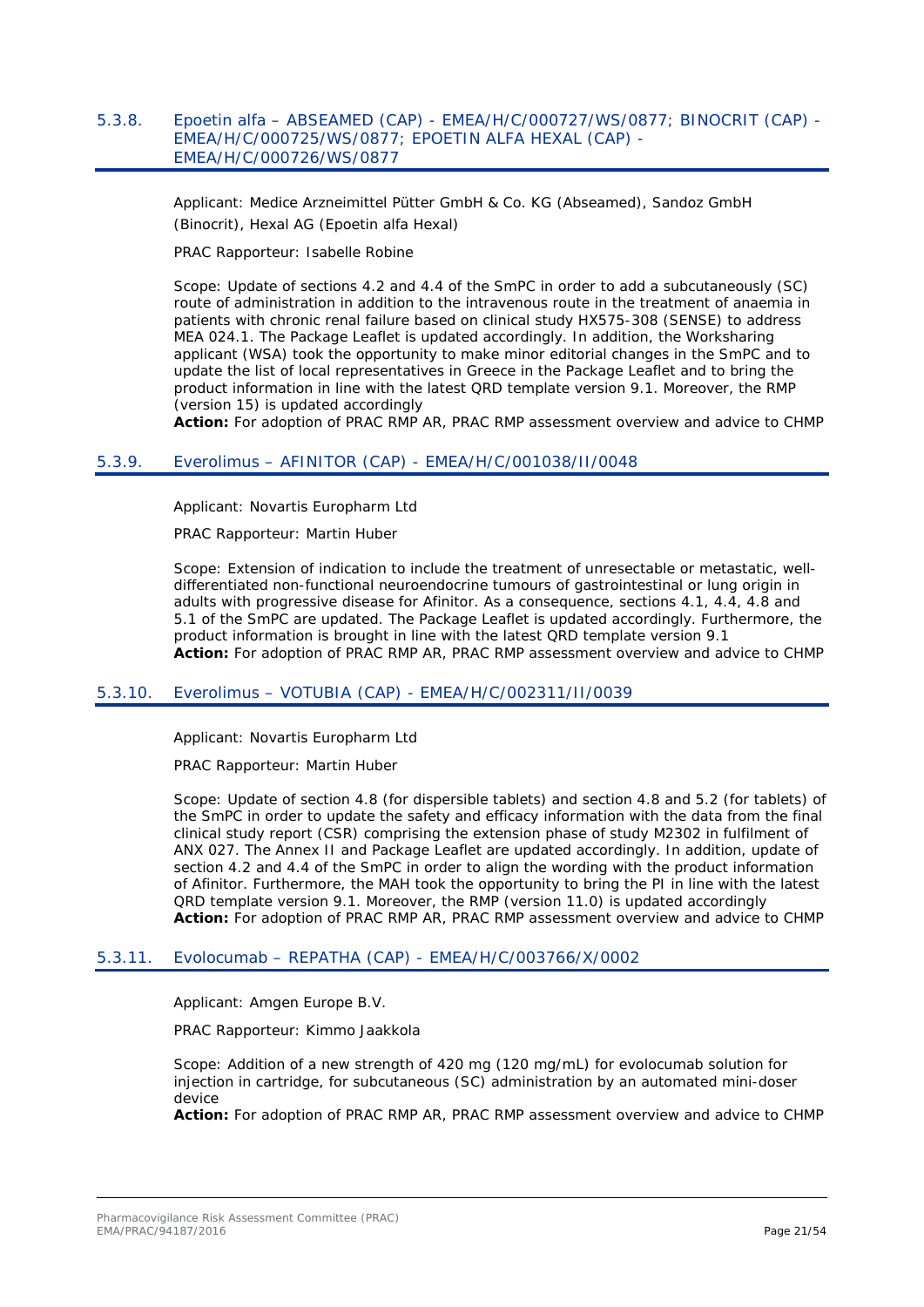### <span id="page-21-0"></span>5.3.12. Human papillomavirus vaccine [types 6, 11, 16, 18] (recombinant, adsorbed) – GARDASIL (CAP) - EMEA/H/C/000703/WS/0908; SILGARD (CAP) - EMEA/H/C/000732/WS/0908

Applicant: Sanofi Pasteur MSD SNC (Gardasil), Merck Sharp & Dohme Limited (Silgard)

PRAC Rapporteur: Qun-Ying Yue

Scope: Update of section 5.1 of the SmPC with long-term data based on the final clinical study report (CSR) for study P018-11, in fulfilment of Article 46 and post-authorisation measures MEA 020.6 and MEA 020.7, as well as interim reports for studies P015-21, P019- 21 and P020-21. In addition, the MAH took the opportunity to implement changes related to the latest QRD template v 9.1, in particular, the MAH has combined the SmPC of the prefilled syringe and the vial presentations, Annex II and labelling. The RMP (version 10.0) is updated accordingly

**Action:** For adoption of PRAC RMP AR, PRAC RMP assessment overview and advice to CHMP

### <span id="page-21-1"></span>5.3.13. Ibrutinib – IMBRUVICA (CAP) - EMEA/H/C/003791/II/0013

Applicant: Janssen-Cilag International NV

PRAC Rapporteur: Julie Williams

Scope: Update of SmPC sections 4.8 and 4.9 of the SmPC with information on hepatic failure and hepatotoxicity. The Package Leaflet and RMP are updated accordingly **Action:** For adoption of PRAC RMP AR, PRAC RMP assessment overview and advice to CHMP

### <span id="page-21-2"></span>5.3.14. Ibrutinib – IMBRUVICA (CAP) - EMEA/H/C/003791/II/0017/G

Applicant: Janssen-Cilag International NV

PRAC Rapporteur: Julie Williams

Scope: Update of sections 4.8 and 5.1 of the SmPC in order to update the safety and efficacy information following the conclusion of studies MCL 3001 and CLL 3001. Annex II has been updated to remove the obligation to submit the final clinical study report (CSR) of study MCL 3001. The Package Leaflet and RMP are updated accordingly. In addition, the final CSRs for studies MCL 2001 and 1117 are provided in fulfilment of post-authorisation measures. Furthermore, data from two other trials are included in support of the use of ibrutinib in combination with other agents in subjects with relapsed/refractory chronic lymphocytic leukaemia (CLL)

**Action:** For adoption of PRAC RMP AR, PRAC RMP assessment overview and advice to CHMP

### <span id="page-21-3"></span>5.3.15. Idelalisib – ZYDELIG (CAP) - EMEA/H/C/003843/II/0011

Applicant: Gilead Sciences International Ltd

PRAC Rapporteur: Rafe Suvarna

Scope: Extension of indication to include the combination of idelalisib with ofatumumab. As a consequence, sections 4.1, 4.8 and 5.1 of the SmPC are updated. The Package Leaflet is updated accordingly

**Action:** For adoption of PRAC RMP AR, PRAC RMP assessment overview and advice to CHMP

### <span id="page-21-4"></span>5.3.16. Idelalisib – ZYDELIG (CAP) - EMEA/H/C/003843/II/0018

Applicant: Gilead Sciences International Ltd

PRAC Rapporteur: Rafe Suvarna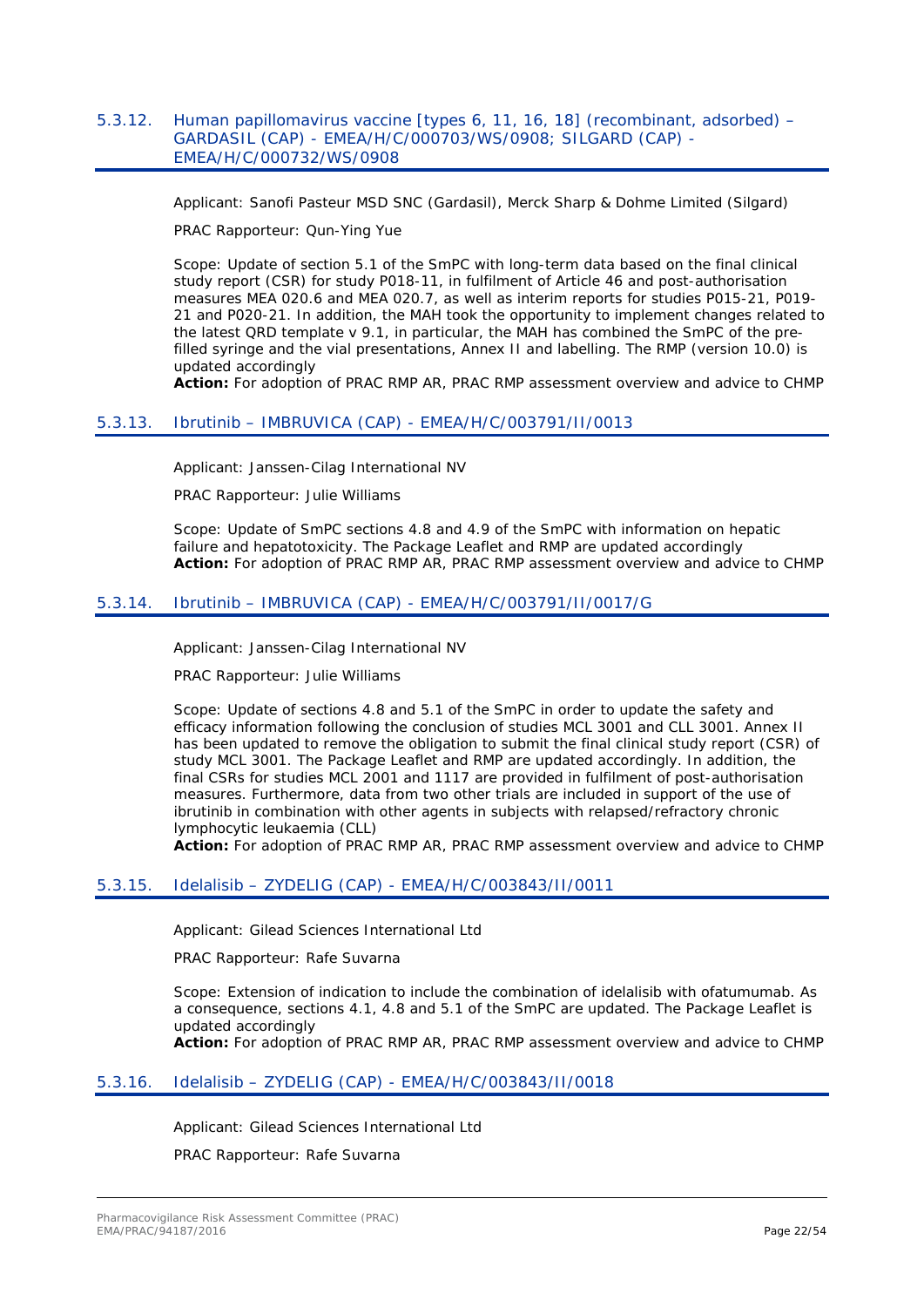Scope: Update of sections 4.4 and 4.8 of the SmPC in order to update the safety information regarding Stevens-Johnson syndrome (SJS) and toxic epidermal necrolysis (TEN) based on post marketing experience. The Package Leaflet and the RMP (version 1.5) are updated accordingly

**Action:** For adoption of PRAC RMP AR, PRAC RMP assessment overview and advice to CHMP

### <span id="page-22-0"></span>5.3.17. Iloprost – VENTAVIS (CAP) - EMEA/H/C/000474/II/0051/G

Applicant: Bayer Pharma AG

PRAC Rapporteur: Isabelle Robine

Scope: Grouped variations to introduce an additional nebulizer 'FOX Bavent' for application of Ventavis 10 μg/ mL and Ventavis 20 μg/mL solution, a change of pack sizes within the range of current approved pack sizes as well as consequential changes to SmPC sections 4.2, 4.4, 6.5 and 8, to the labelling and Package Leaflet. In addition, the MAH took the opportunity to delete reference in the product information to nebulizers which are no longer available by the device manufacturer (ProDose and HaloLite), to merge the texts for Ventavis 10 μg/ mL and Ventavis 20 μg/ mL,nebulizer solution into one SmPC and one Package Leaflet text, to update the list of local representatives in the Package Leaflet, to implement minor editorial changes in the annexes and to bring the annexes in line with the latest QRD template version 9.1. The RMP (version 7.0) is updated accordingly **Action:** For adoption of PRAC RMP AR, PRAC RMP assessment overview and advice to CHMP

### <span id="page-22-1"></span>5.3.18. Lumacaftor, ivacaftor – ORKAMBI (CAP) - EMEA/H/C/003954/II/0002

Applicant: Vertex Pharmaceuticals (Europe) Ltd.

PRAC Rapporteur: Almath Spooner

Scope: Update of sections 4.4, 4.8 and 5.1 of SmPC to add information regarding increase of blood pressure and decrease of heart rate following the review of clinical safety data. The Package Leaflet is updated accordingly

**Action:** For adoption of PRAC RMP AR, PRAC RMP assessment overview and advice to CHMP

#### <span id="page-22-2"></span>5.3.19. Maraviroc – CELSENTRI (CAP) - EMEA/H/C/000811/II/0045/G

Applicant: ViiV Healthcare Uk Limited

PRAC Rapporteur: Qun-Ying Yue

Scope: Submission of the 148 week final clinical study report (CSR) for study A4001098, a multicentre, randomized, blinded, placebo-controlled study to evaluate the safety of maraviroc in combination with other antiretroviral agents in HIV-1-infected subjects coinfected with Hepatitis C and/or Hepatitis B virus. The RMP (version 10.0) is updated to add information related to study A4001098 and to include modifications requested during variation II/41 (i.e. to remove the associations between study A4001098 and the safety concern 'potential to alter immune function: infection since this concern is not addressed by the study). Moreover, the RMP contains also information on ongoing studies (studies A4001067, POEM and WS324148/CRT115653, CADIRIS). In addition, the due dates for A4001067 (category 3 study) are amended in the RMP **Action:** For adoption of PRAC Assessment Report

### <span id="page-22-3"></span>5.3.20. Olaparib – LYNPARZA (CAP) - EMEA/H/C/003726/II/0001/G

Applicant: AstraZeneca AB

PRAC Rapporteur: Carmela Macchiarulo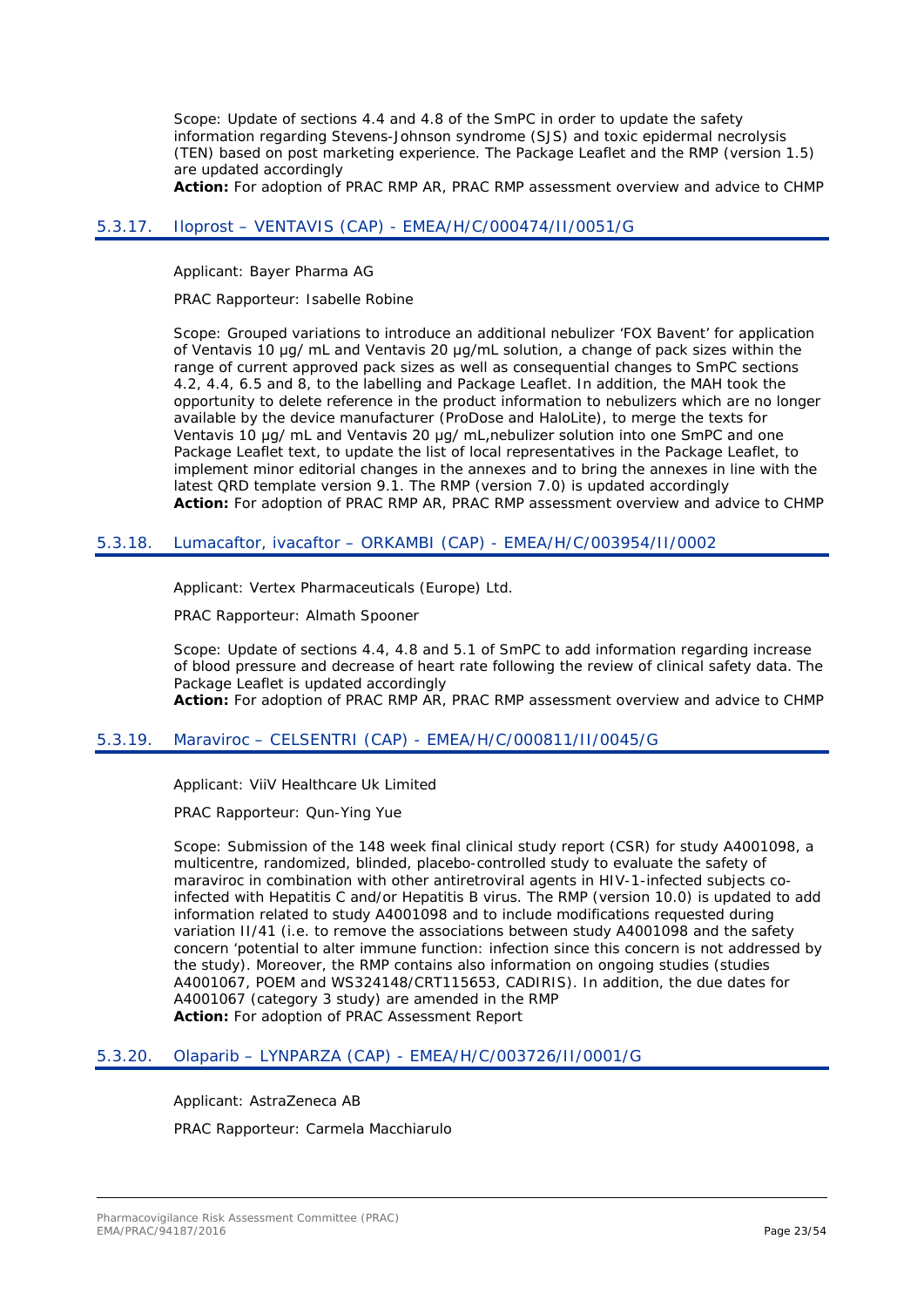Scope: Update of sections 4.4, 4.5 and 4.6 of the SmPC in order to include further information related to pharmacokinetic interactions based on the in vivo interaction study D0816C00008, three in vitro interaction studies (studies ADME-AZS-Wave3-140714, ADME-AZS-Wave3-140725 and 140483) and data from previously submitted interaction studies. The provision of the final clinical study report (CSR) for study D0816C00008 addresses the post-authorisation measure MEA 004. Furthermore, the MAH provided the study report of in vitro study 8305083. In addition, the MAH took the opportunity to add the published ATC code in section 5.1 of the SmPC, and to implement minor editorial changes in the SmPC, labelling and Package Leaflet. The RMP (version 6) is updated accordingly. Further, the MAH is taking the opportunity to update the due dates for the provision of the final study reports of the category 3 studies D0816C00005 and D0816C00006, and to add the new category 3 study D0816C00010

**Action:** For adoption of PRAC RMP AR, PRAC RMP assessment overview and advice to CHMP

#### <span id="page-23-0"></span>5.3.21. Panobinostat – FARYDAK (CAP) - EMEA/H/C/003725/II/0001

Applicant: Novartis Europharm Ltd

PRAC Rapporteur: Julie Williams

Scope: Update of section 5.1 of the SmPC in order to update the safety information with regards to the key secondary endpoint of overall survival in study D2308 to fulfil a post authorisation measure (ANX 001). The Annex II of the product information is updated accordingly to remove the specific obligations. The RMP (version 2.2) is updated accordingly **Action:** For adoption of PRAC RMP AR, PRAC RMP assessment overview and advice to CHMP

### <span id="page-23-1"></span>5.3.22. Panobinostat – FARYDAK (CAP) - EMEA/H/C/003725/II/0003

Applicant: Novartis Europharm Ltd

PRAC Rapporteur: Julie Williams

Scope: Update of section 4.6 of the SmPC in order to update the safety information with a recommendation for pregnancy testing prior to treatment with Farydak, as a cautionary measure. The RMP (version 2.3) is updated accordingly **Action:** For adoption of PRAC RMP AR, PRAC RMP assessment overview and advice to CHMP

### <span id="page-23-2"></span>5.3.23. Pembrolizumab – KEYTRUDA (CAP) - EMEA/H/C/003820/II/0002

Applicant: Merck Sharp & Dohme Limited

PRAC Rapporteur: Sabine Straus

Scope: Update of sections 4.8, 5.1 and 5.2 of the SmPC with safety and pharmacokinetic (PK) data based on the clinical study report (CSR) of study P006v01. Furthermore, the adverse drug reaction (ADR) Guillain-Barré Syndrome (GBS) is added to sections 4.4 and 4.8 of the SmPC. The Package Leaflet is updated accordingly. In addition, the MAH took the opportunity to revise the text referring to fatal cases of pneumonitis in section 4.4 of the SmPC, to implement minor editorial changes in the annexes, to align the SmPC, Annex II, labelling and Package Leaflet with the latest QRD template version 9.1, and to update the contact details of the local representative in Luxemburg in the Package Leaflet. The RMP (version 2.0) is updated accordingly

**Action:** For adoption of PRAC RMP AR, PRAC RMP assessment overview and advice to CHMP

### <span id="page-23-3"></span>5.3.24. Regorafenib – STIVARGA (CAP) - EMEA/H/C/002573/II/0015/G

Applicant: Bayer Pharma AG PRAC Rapporteur: Sabine Straus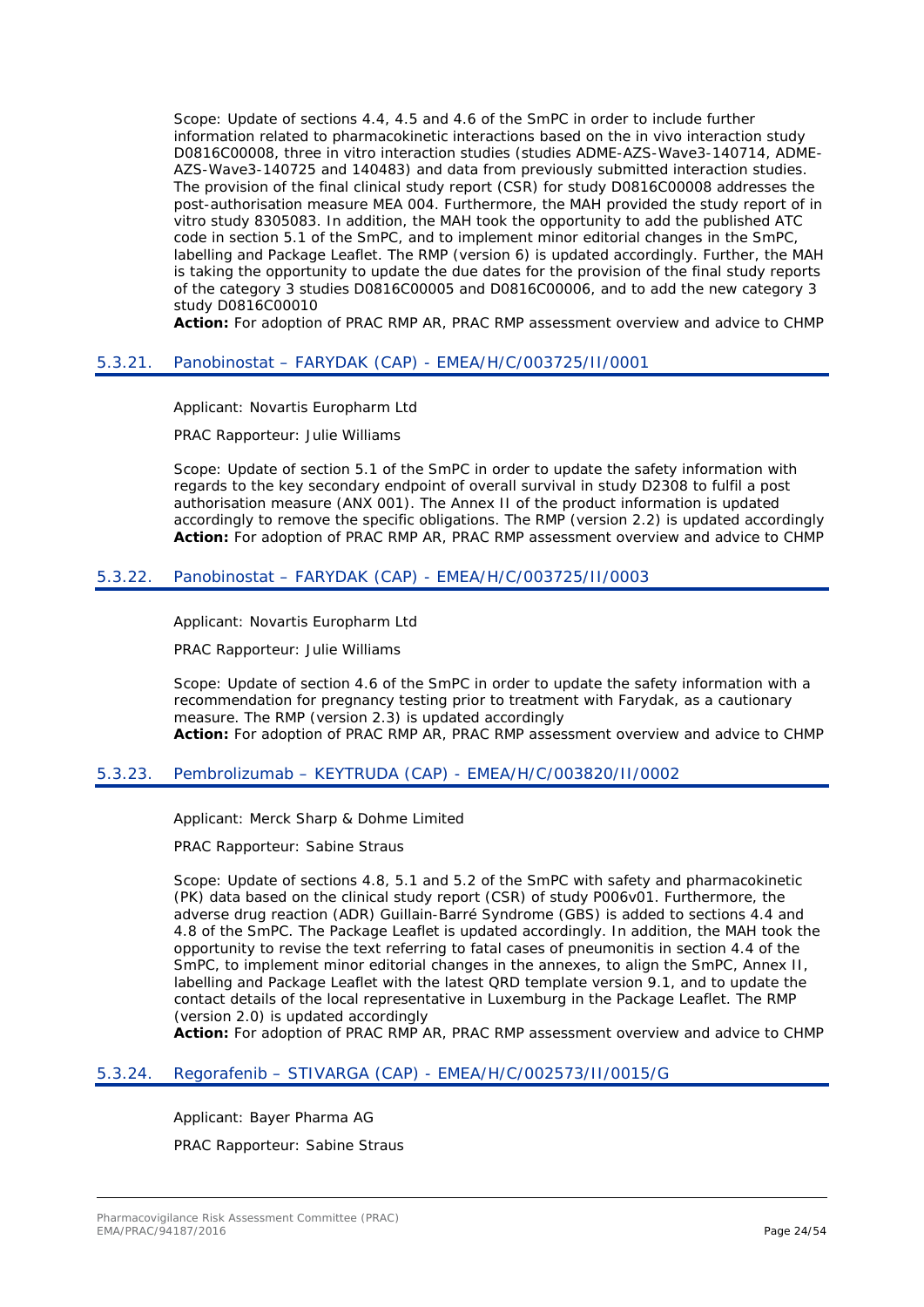Scope: Update of SmPC section 5.1 based on the results from study 15967 (CONSIGN), a phase 3b trial in patients with metastatic colorectal cancer. In addition, the MAH took the opportunity to provide long-term results from study 14874 (GRID addendum clinical study report (CSR)), a pivotal phase 3 trial in patients with gastrointestinal stromal tumour (GIST). The RMP (version 4.0) is updated accordingly

**Action:** For adoption of PRAC RMP AR, PRAC RMP assessment overview and advice to CHMP

#### <span id="page-24-0"></span>5.3.25. Thiotepa – TEPADINA (CAP) - EMEA/H/C/001046/II/0026

Applicant: Adienne S.r.l. S.U.

PRAC Rapporteur: Corinne Fechant

Scope: Update of section 4.8 of the SmPC in order to update the safety information on leukoencephalopathy. The Package Leaflet is updated accordingly. In addition, the MAH took the opportunity to make editorial changes in the PI. **Action:** For adoption of PRAC RMP AR, PRAC RMP assessment overview and advice to CHMP

### <span id="page-24-1"></span>5.3.26. Trastuzumab emtansine – KADCYLA (CAP) - EMEA/H/C/002389/II/0019/G

Applicant: Roche Registration Limited

PRAC Rapporteur: Doris Stenver

Scope: Grouped variation to amend Annex II of the product information to delete the obligation regarding the EMILIA (TDM4370g/BO21977) study (ANX 006). Furthermore, update of section 4.8 of the SmPC in order to update frequency of adverse drug reaction as a result of a pool data analysis from several clinical studies. The RMP is updated accordingly, including also changes related to inclusion and deletion of safety concerns in the RMP (enhanced pregnancy programme, evaluation of cardiac safety in patients with baseline left ventricular ejection fraction and efficacy of monotherapy versus trastuzumab associated to docetaxel). In addition, changes of the final clinical study report (CSR) due dates for the KRISTINE study (study BO28408) and the KAMILLA study (study mo28231) have been introduced. The MAH also took the opportunity to update the RMP following requests from previously assessed procedures (MEA 011.1 and ANX 007) **Action:** For adoption of PRAC RMP AR, PRAC RMP assessment overview and advice to CHMP

## <span id="page-24-2"></span>**6. Periodic safety update reports (PSURs)**

### <span id="page-24-3"></span>**6.1. PSUR procedures including centrally authorised products (CAPs) only**

### <span id="page-24-4"></span>6.1.1. Aclidinium bromide – BRETARIS GENUAIR (CAP); EKLIRA GENUAIR (CAP) - PSUSA/09005/201507

Applicant: AstraZeneca AB

PRAC Rapporteur: Julie Williams

Scope of procedure: Evaluation of a PSUSA procedure **Action:** Adoption of recommendation to CHMP

### <span id="page-24-5"></span>6.1.2. Aflibercept – ZALTRAP (CAP) - PSUSA/10019/201508

Applicant: Sanofi-Aventis Groupe PRAC Rapporteur: Ulla Wändel Liminga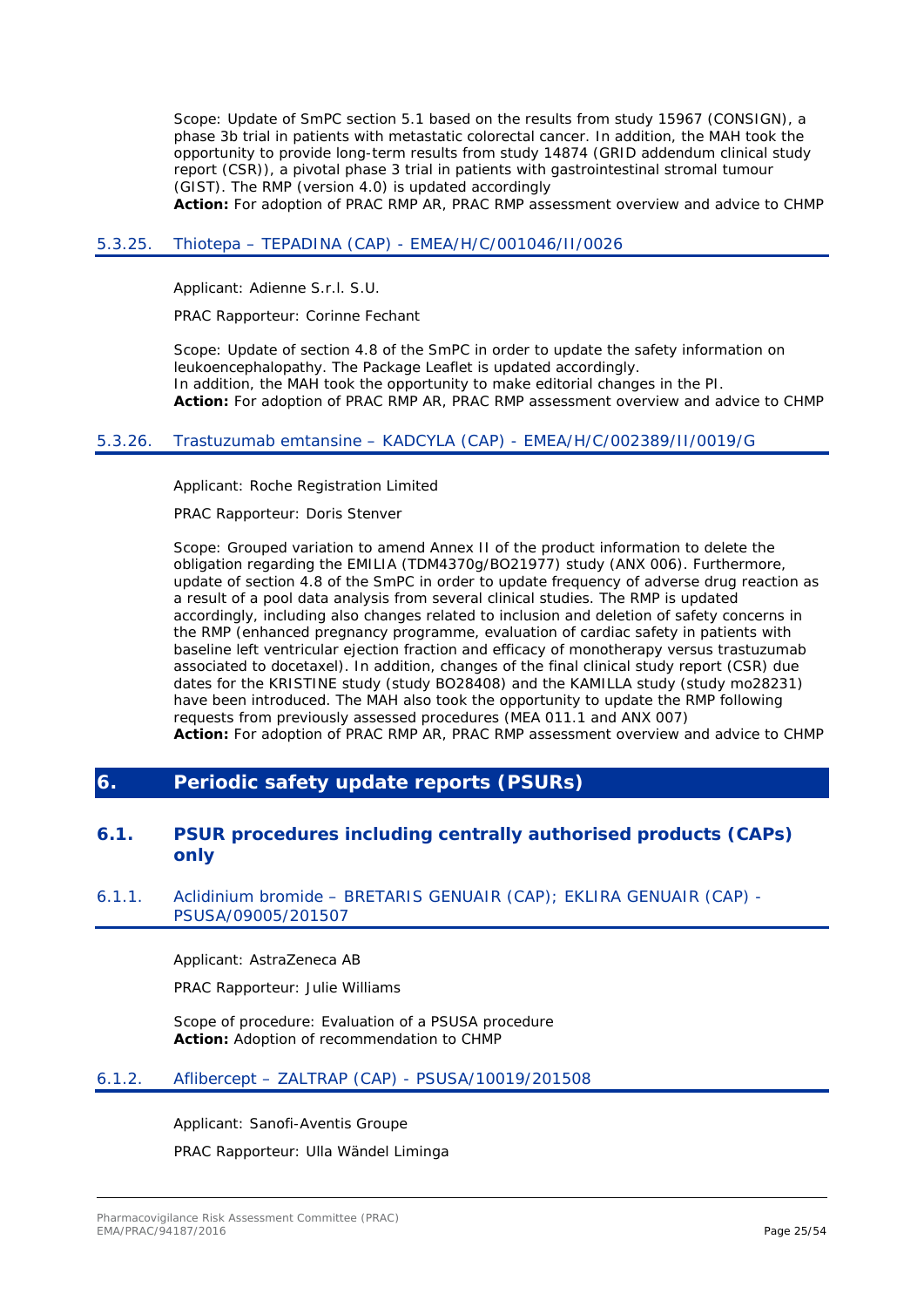Scope of procedure: Evaluation of a PSUSA procedure **Action:** Adoption of recommendation to CHMP

### <span id="page-25-0"></span>6.1.3. Agalsidase alfa – REPLAGAL (CAP) - PSUSA/00069/201508

Applicant: Shire Human Genetic Therapies AB

PRAC Rapporteur: Sabine Straus

Scope of procedure: Evaluation of a PSUSA procedure **Action:** Adoption of recommendation to CHMP

### <span id="page-25-1"></span>6.1.4. Aripiprazole – ABILIFY (CAP); ABILIFY MAINTENA (CAP) - PSUSA/00234/201507

Applicant: Otsuka Pharmaceutical Europe Ltd

PRAC Rapporteur: Leonor Chambel

Scope of procedure: Evaluation of a PSUSA procedure **Action:** Adoption of recommendation to CHMP

### <span id="page-25-2"></span>6.1.5. Ataluren – TRANSLARNA (CAP) - PSUSA/10274/201507

Applicant: PTC Therapeutics International Limited

PRAC Rapporteur: Sabine Straus

Scope of procedure: Evaluation of a PSUSA procedure **Action:** Adoption of recommendation to CHMP

### <span id="page-25-3"></span>6.1.6. Atazanavir – REYATAZ (CAP) - PSUSA/00258/201506

Applicant: Bristol-Myers Squibb Pharma EEIG

PRAC Rapporteur: Isabelle Robine

Scope of procedure: Evaluation of a PSUSA procedure **Action:** Adoption of recommendation to CHMP

### <span id="page-25-4"></span>6.1.7. Catridecacog – NOVOTHIRTEEN (CAP) - PSUSA/10034/201507

Applicant: Novo Nordisk A/S

PRAC Rapporteur: Isabelle Robine

Scope of procedure: Evaluation of a PSUSA procedure **Action:** Adoption of recommendation to CHMP

### <span id="page-25-5"></span>6.1.8. Dapagliflozin, metformin – XIGDUO (CAP) - PSUSA/10294/201507

Applicant: AstraZeneca AB

PRAC Rapporteur: Julie Williams

Scope of procedure: Evaluation of a PSUSA procedure **Action:** Adoption of recommendation to CHMP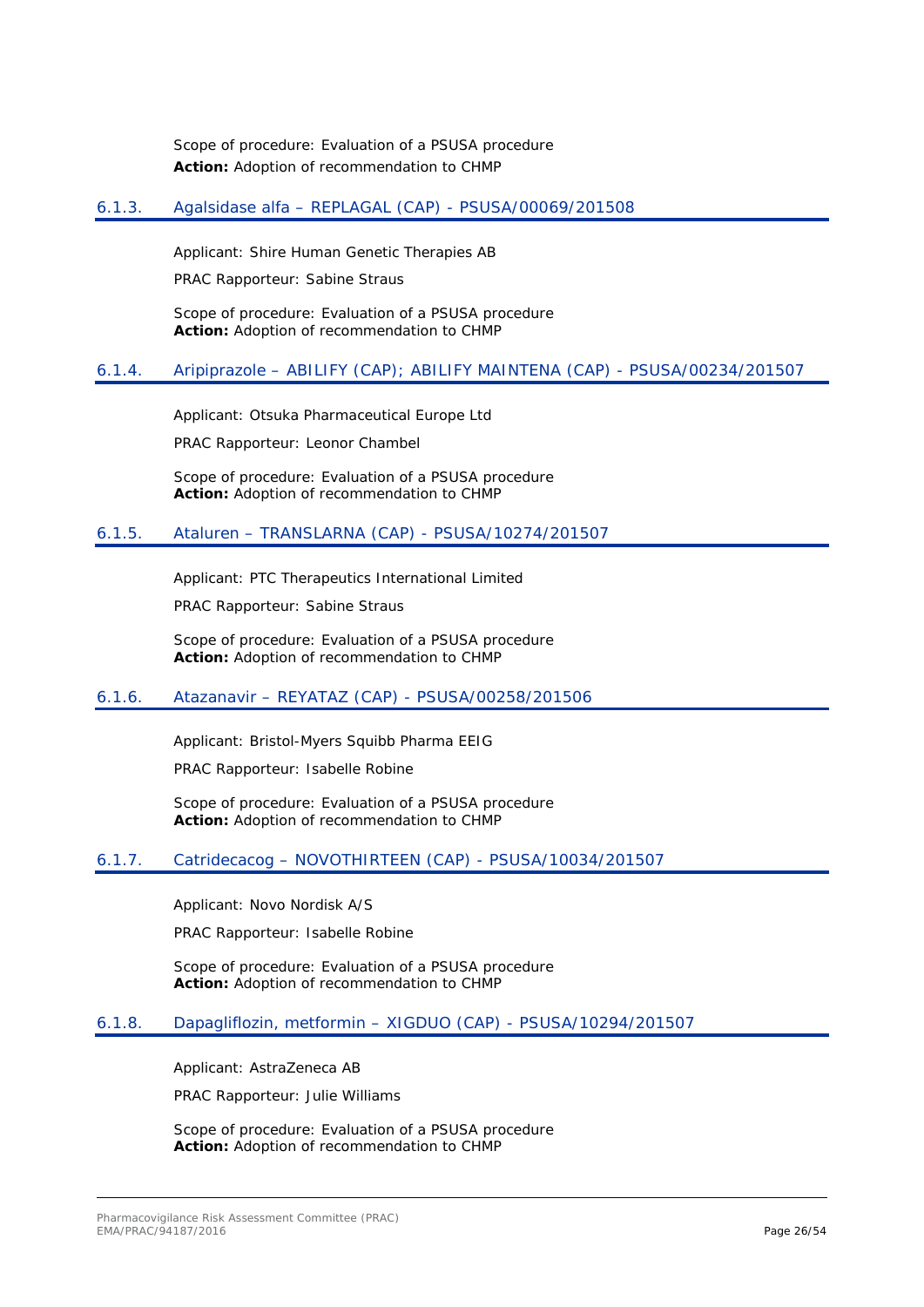<span id="page-26-0"></span>Applicant: AbbVie Ltd.

PRAC Rapporteur: Miguel-Angel Macia

Scope of procedure: Evaluation of a PSUSA procedure **Action:** Adoption of recommendation to CHMP

### <span id="page-26-1"></span>6.1.10. Dolutegravir – TIVICAY (CAP); dolutegravir, abacavir, lamivudine - TRIUMEQ (CAP) - PSUSA/10075/201507

Applicant: ViiV Healthcare (Tivicay), ViiV Healthcare UK Limited (Triumeq)

PRAC Rapporteur: Julie Williams

Scope of procedure: Evaluation of a PSUSA procedure **Action:** Adoption of recommendation to CHMP

### <span id="page-26-2"></span>6.1.11. Efavirenz, emtricitabine, tenofovir – ATRIPLA (CAP) - PSUSA/01201/201507

Applicant: Bristol-Myers Squibb and Gilead Sciences Ltd.

PRAC Rapporteur: Martin Huber

Scope of procedure: Evaluation of a PSUSA procedure **Action:** Adoption of recommendation to CHMP

### <span id="page-26-3"></span>6.1.12. Eliglustat – CERDELGA (CAP) - PSUSA/10351/201507

Applicant: Genzyme Europe BV

PRAC Rapporteur: Dolores Montero Corominas

Scope of procedure: Evaluation of a PSUSA procedure **Action:** Adoption of recommendation to CHMP

#### <span id="page-26-4"></span>6.1.13. Icatibant – FIRAZYR (CAP) - PSUSA/01714/201507

Applicant: Shire Orphan Therapies GmbH

PRAC Rapporteur: Qun-Ying Yue

Scope of procedure: Evaluation of a PSUSA procedure **Action:** Adoption of recommendation to CHMP

### <span id="page-26-5"></span>6.1.14. Idursulfase – ELAPRASE (CAP) - PSUSA/01722/201507

Applicant: Shire Human Genetic Therapies AB

PRAC Rapporteur: Rafe Suvarna

Scope of procedure: Evaluation of a PSUSA procedure **Action:** Adoption of recommendation to CHMP

#### <span id="page-26-6"></span>6.1.15. Infliximab – INFLECTRA (CAP), REMSIMA (CAP) - PSUSA/10106/201507

Applicant: Hospira UK Limited (Inflectra), Celltrion Healthcare Hungary Kft. (Remsima)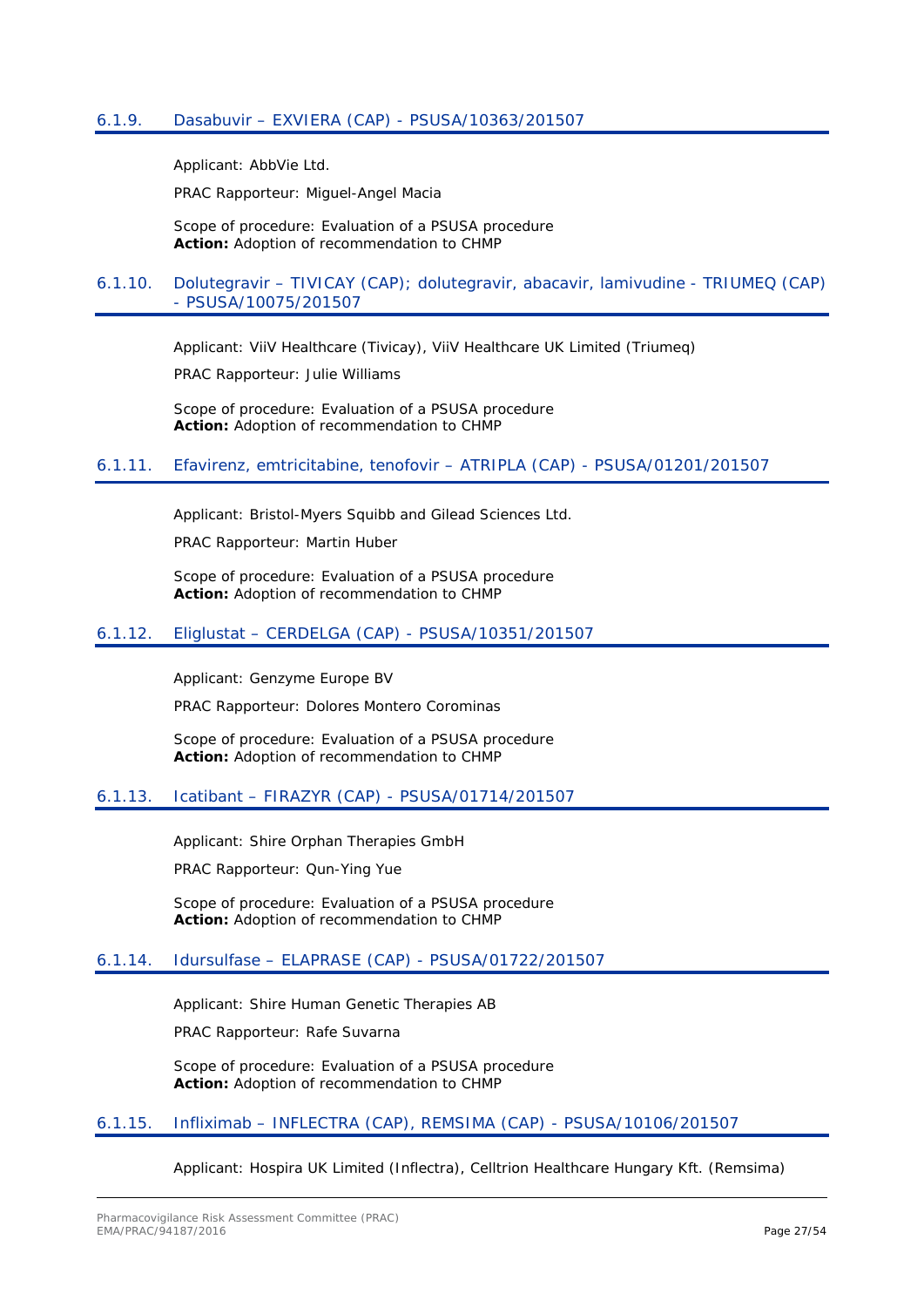PRAC Rapporteur: Rafe Suvarna

Scope of procedure: Evaluation of a PSUSA procedure **Action:** Adoption of recommendation to CHMP

### <span id="page-27-0"></span>6.1.16. Ingenol mebutate – PICATO (CAP) - PSUSA/10035/201507

Applicant: Leo Pharma A/S

PRAC Rapporteur: Julie Williams

Scope of procedure: Evaluation of a PSUSA procedure **Action:** Adoption of recommendation to CHMP

### <span id="page-27-1"></span>6.1.17. Lipegfilgrastim – LONQUEX (CAP) - PSUSA/10111/201507

Applicant: Sicor Biotech UAB

PRAC Rapporteur: Julie Williams

Scope of procedure: Evaluation of a PSUSA procedure **Action:** Adoption of recommendation to CHMP

### <span id="page-27-2"></span>6.1.18. Lomitapide – LOJUXTA (CAP) - PSUSA/10112/201507

Applicant: Aegerion Pharmaceuticals Limited

PRAC Rapporteur: Menno van der Elst

Scope of procedure: Evaluation of a PSUSA procedure **Action:** Adoption of recommendation to CHMP

### <span id="page-27-3"></span>6.1.19. Modified vaccinia ankara virus – IMVANEX (CAP) - PSUSA/10119/201507 (with RMP)

Applicant: Bavarian Nordic A/S

PRAC Rapporteur: Rafe Suvarna

Scope of procedure: Evaluation of a PSUSA procedure **Action:** Adoption of recommendation to CHMP

### <span id="page-27-4"></span>6.1.20. Ombitasvir, paritaprevir, ritonavir – VIEKIRAX (CAP) - PSUSA/10367/201507

Applicant: AbbVie Ltd.

PRAC Rapporteur: Miguel-Angel Macia

Scope of procedure: Evaluation of a PSUSA procedure **Action:** Adoption of recommendation to CHMP

### <span id="page-27-5"></span>6.1.21. Peginterferon beta-1a – PLEGRIDY (CAP) - PSUSA/10275/201507

Applicant: Biogen Idec Ltd

PRAC Rapporteur: Julie Williams

Scope of procedure: Evaluation of a PSUSA procedure **Action:** Adoption of recommendation to CHMP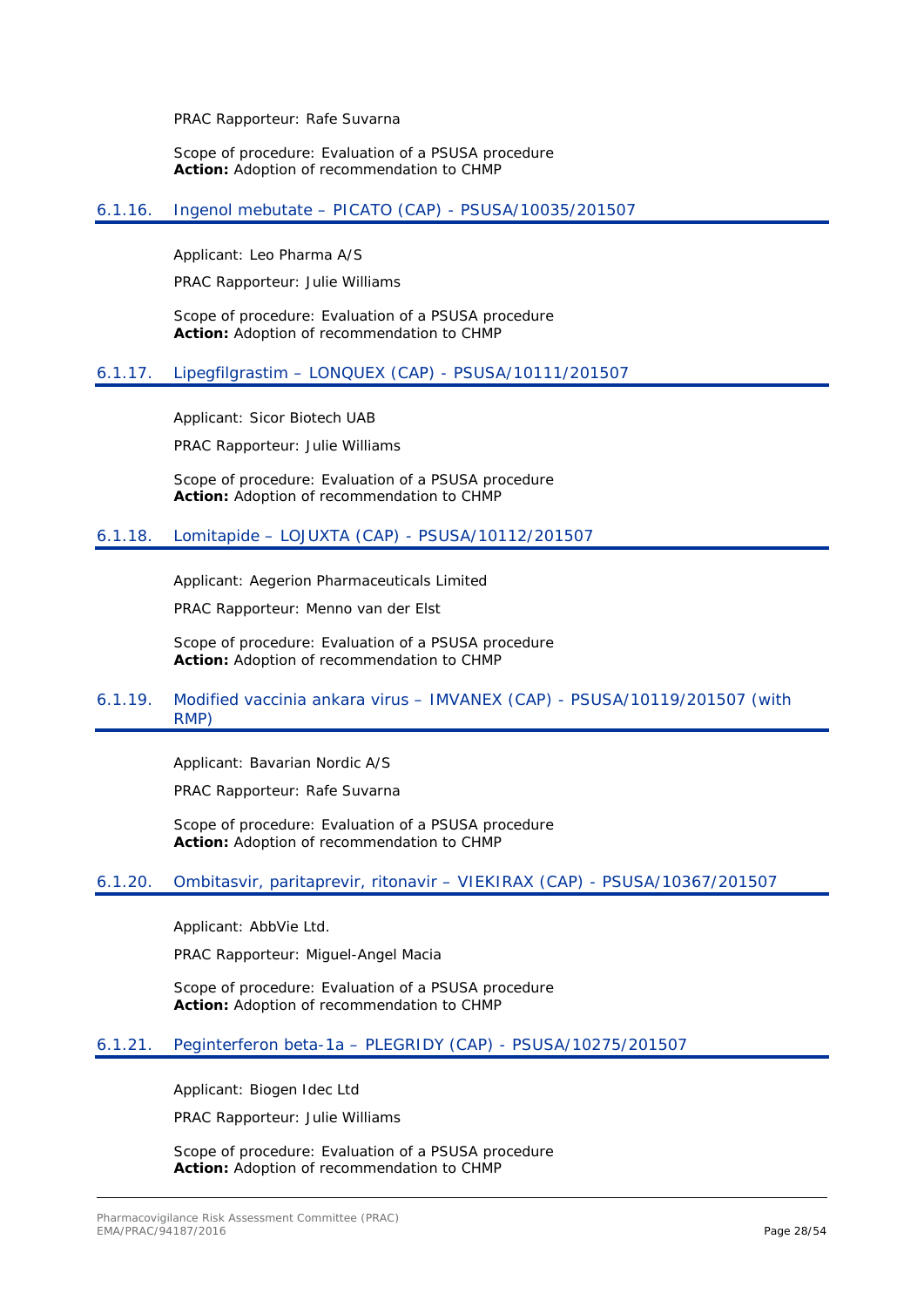<span id="page-28-0"></span>Applicant: Eisai Europe Ltd.

PRAC Rapporteur: Julie Williams

Scope of procedure: Evaluation of a PSUSA procedure **Action:** Adoption of recommendation to CHMP

### <span id="page-28-1"></span>6.1.23. Romiplostim – NPLATE (CAP) - PSUSA/02660/201507

Applicant: Amgen Europe B.V.

PRAC Rapporteur: Dolores Montero Corominas

Scope of procedure: Evaluation of a PSUSA procedure **Action:** Adoption of recommendation to CHMP

### <span id="page-28-2"></span>6.1.24. Rotavirus vaccine live oral monovalent – ROTARIX (CAP) - PSUSA/02665/201507

Applicant: GlaxoSmithKline Biologicals S.A.

PRAC Rapporteur: Jean-Michel Dogné

Scope of procedure: Evaluation of a PSUSA procedure **Action:** Adoption of recommendation to CHMP

### <span id="page-28-3"></span>6.1.25. Simoctocog alfa – NUWIQ (CAP) - PSUSA/10276/201507

Applicant: Octapharma AB

PRAC Rapporteur: Ulla Wändel Liminga

Scope of procedure: Evaluation of a PSUSA procedure **Action:** Adoption of recommendation to CHMP

### <span id="page-28-4"></span>6.1.26. Telithromycin – KETEK (CAP) - PSUSA/02881/201507

Applicant: Aventis Pharma S.A.

PRAC Rapporteur: Qun-Ying Yue

Scope of procedure: Evaluation of a PSUSA procedure **Action:** Adoption of recommendation to CHMP

### <span id="page-28-5"></span>6.1.27. Tocofersolan – VEDROP (CAP) - PSUSA/02981/201507 (with RMP)

Applicant: Orphan Europe S.A.R.L.

PRAC Rapporteur: Julie Williams

Scope of procedure: Evaluation of a PSUSA procedure **Action:** Adoption of recommendation to CHMP

### <span id="page-28-6"></span>6.1.28. Vismodegib – ERIVEDGE (CAP) - PSUSA/10140/201507

#### Applicant: Roche Registration Limited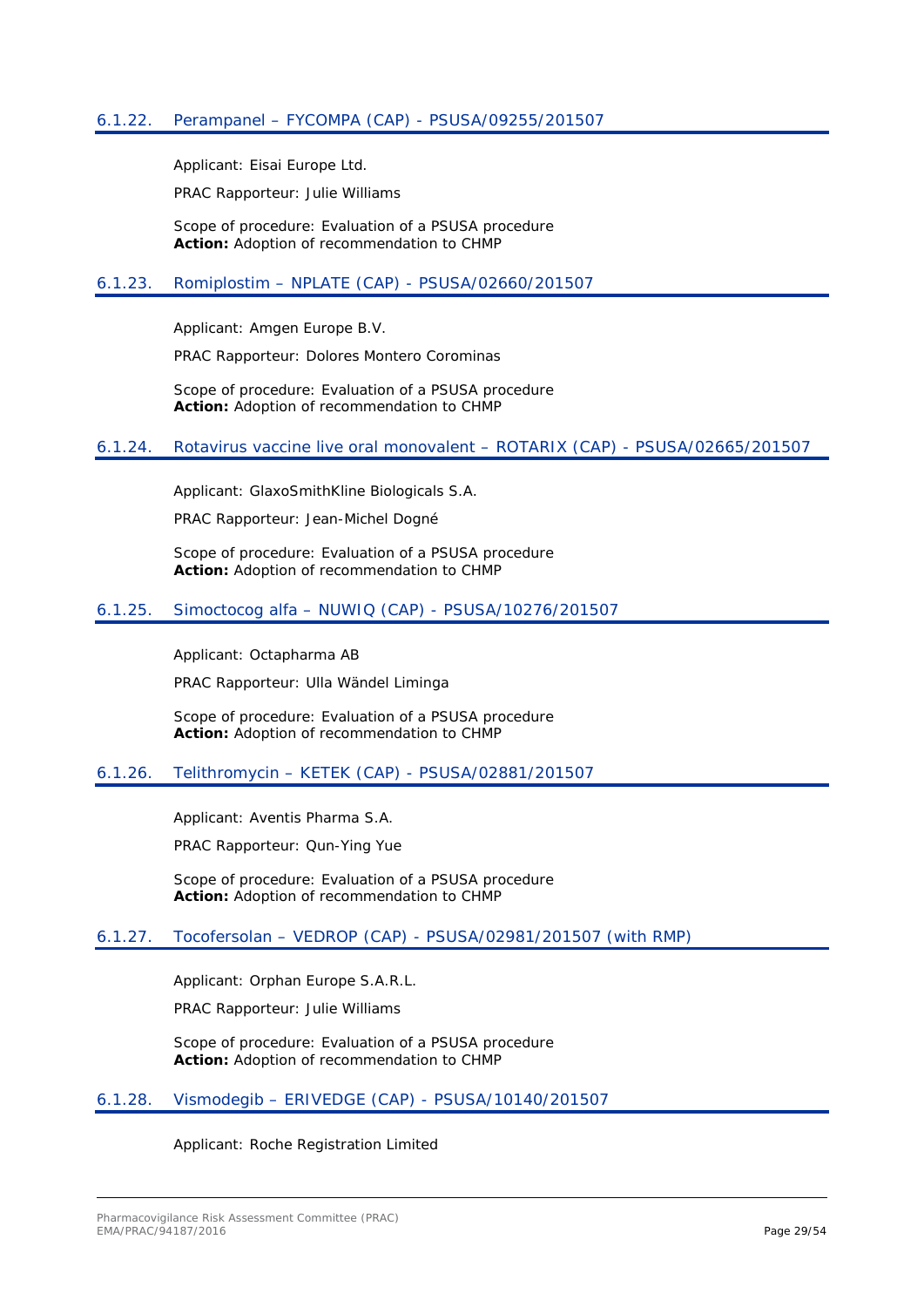PRAC Rapporteur: Ulla Wändel Liminga

Scope of procedure: Evaluation of a PSUSA procedure **Action:** Adoption of recommendation to CHMP

### <span id="page-29-0"></span>6.1.29. Vorapaxar – ZONTIVITY (CAP) - PSUSA/10357/201507

Applicant: Merck Sharp & Dohme Limited

PRAC Rapporteur: Carmela Macchiarulo

Scope of procedure: Evaluation of a PSUSA procedure **Action:** Adoption of recommendation to CHMP

### <span id="page-29-1"></span>**6.2. PSUR procedures including centrally authorised products (CAPs) and nationally authorised products (NAPs)**

<span id="page-29-2"></span>6.2.1. Ibandronic acid monosodium salt, monohydrate – BONDRONAT (CAP); BONVIVA (CAP); NAP - PSUSA/01702/201506

Applicant: Roche Registration Limited, various

PRAC Rapporteur: Doris Stenver

Scope of procedure: Evaluation of a PSUSA procedure **Action:** Adoption of recommendation to CHMP

### <span id="page-29-3"></span>**6.3. PSUR procedures including nationally authorised products (NAPs) only**

### <span id="page-29-4"></span>6.3.1. Aciclovir (NAP) - PSUSA/00000048/201506

Applicant: various

PRAC Lead: Doris Stenver

Scope: Evaluation of a PSUSA procedure **Action:** For adoption of recommendation to CMDh

<span id="page-29-5"></span>6.3.2. Alanine, arginine, aspartic acid, cysteine, glucose anhydrous, glutamic acid, glycine, histidine, isoleucine, leucine, lysine, methionine, olive oil refined, ornithine, phenylalanine, proline, serine, sodium chloride, sodium glycerophosphate hydrated, soya bean oil refined, taurine, threonine, tryptophan, tyrosine, valine, potassium acetate, calcium chloride dihydrate, magnesium acetate tetrahydrate (NAP) - PSUSA/00010190/201506

Applicant: various

PRAC Lead: Ulla Wändel Liminga

Scope: Evaluation of a PSUSA procedure **Action:** For adoption of recommendation to CMDh

#### <span id="page-29-6"></span>6.3.3. Bemetizide, triamterene (NAP) - PSUSA/00009076/201506

Applicant: various

PRAC Lead: Martin Huber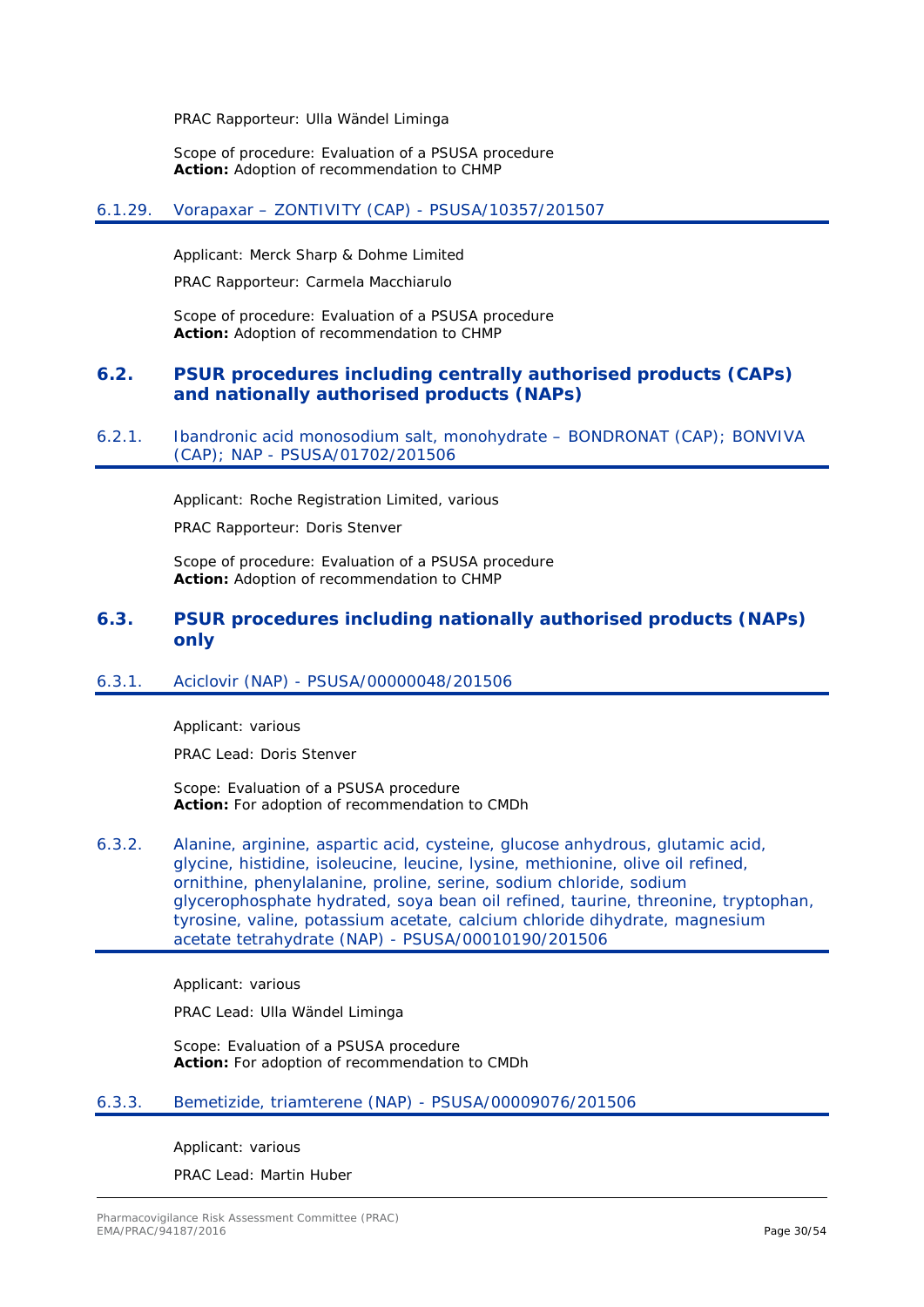Scope: Evaluation of a PSUSA procedure **Action:** For adoption of recommendation to CMDh

#### <span id="page-30-0"></span>6.3.4. Cefepime (NAP) - PSUSA/00000593/201506

Applicant: various

PRAC Lead: Margarida Guimarães

Scope: Evaluation of a PSUSA procedure **Action:** For adoption of recommendation to CMDh

#### <span id="page-30-1"></span>6.3.5. Clonazepam (NAP) - PSUSA/00000812/201506

Applicant: various

PRAC Lead: Maia Uusküla

Scope: Evaluation of a PSUSA procedure **Action:** For adoption of recommendation to CMDh

#### <span id="page-30-2"></span>6.3.6. Daunorubicin (NAP) - PSUSA/00000936/201506

Applicant: various

PRAC Lead: Marianne Lunzer

Scope: Evaluation of a PSUSA procedure **Action:** For adoption of recommendation to CMDh

#### <span id="page-30-3"></span>6.3.7. Dexchlorpheniramine (NAP) - PSUSA/00000989/201506

Applicant: various

PRAC Lead: Leonor Chambel

Scope: Evaluation of a PSUSA procedure **Action:** For adoption of recommendation to CMDh

#### <span id="page-30-4"></span>6.3.8. Dihydroergocryptine (NAP) - PSUSA/00001074/201507

Applicant: various

PRAC Lead: Carmela Macchiarulo

Scope: Evaluation of a PSUSA procedure **Action:** For adoption of recommendation to CMDh

#### <span id="page-30-5"></span>6.3.9. Ethinylestradiol, etonogestrel (NAP) - PSUSA/00001307/201507

Applicant: various

PRAC Lead: Menno van der Elst

Scope: Evaluation of a PSUSA procedure **Action:** For adoption of recommendation to CMDh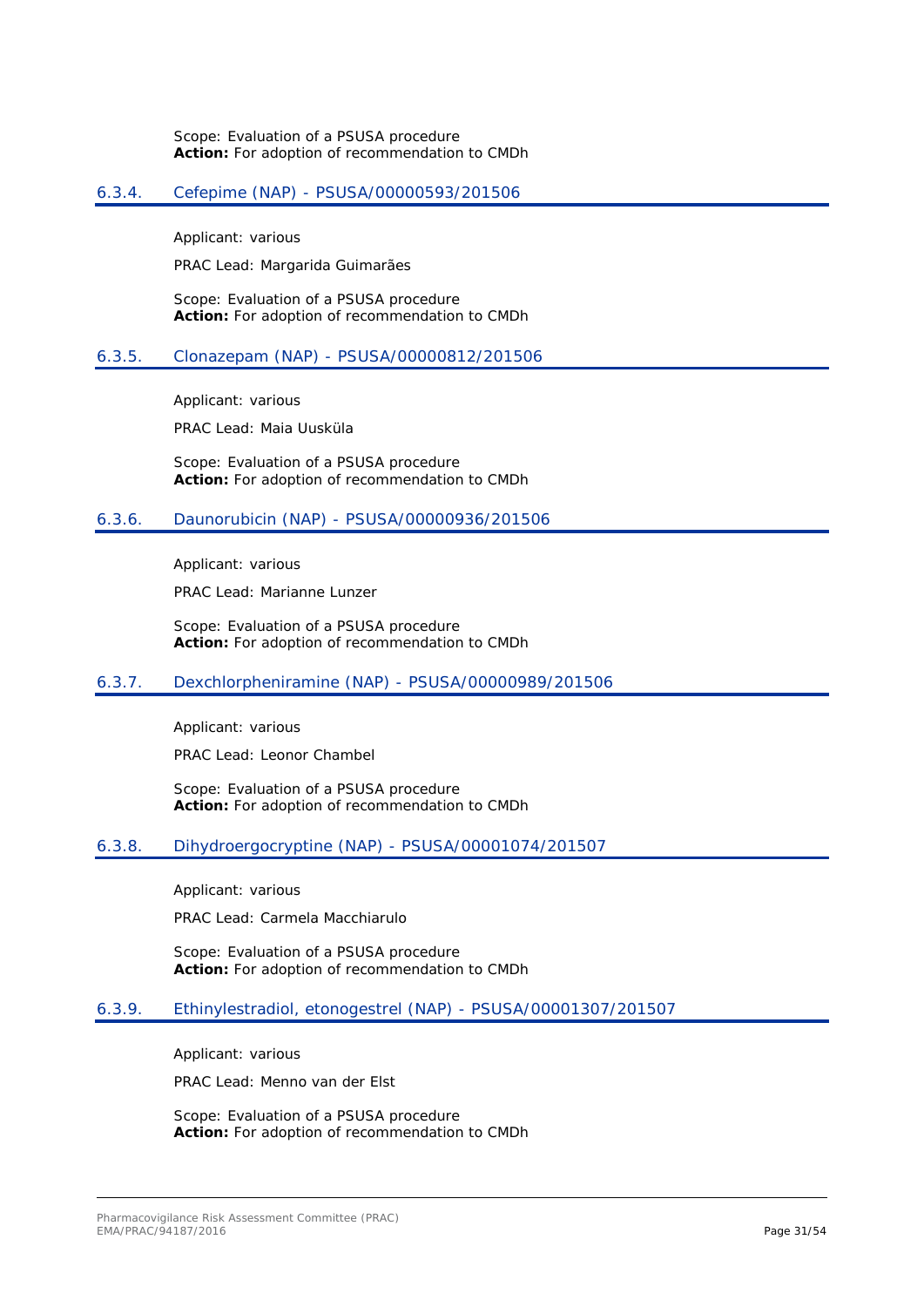### <span id="page-31-0"></span>6.3.10. Glibenclamide, metformin hydrochloride (NAP) - PSUSA/00002002/201506

Applicant: various

PRAC Lead: Corinne Fechant

Scope: Evaluation of a PSUSA procedure **Action:** For adoption of recommendation to CMDh

#### <span id="page-31-1"></span>6.3.11. Human fibrinogen (NAP) - PSUSA/00001624/201506

Applicant: various

PRAC Lead: Brigitte Keller-Stanislawski

Scope: Evaluation of a PSUSA procedure **Action:** For adoption of recommendation to CMDh

#### <span id="page-31-2"></span>6.3.12. Ibuprofen, pseudoephedrine (NAP) - PSUSA/00001711/201507

Applicant: various

PRAC Lead: Isabelle Robine

Scope: Evaluation of a PSUSA procedure **Action:** For adoption of recommendation to CMDh

### <span id="page-31-3"></span>6.3.13. Magnesium sulfate (NAP) - PSUSA/00009225/201506

Applicant: various

PRAC Lead: Doris Stenver

Scope: Evaluation of a PSUSA procedure **Action:** For adoption of recommendation to CMDh

### <span id="page-31-4"></span>6.3.14. Manidipine (NAP) - PSUSA/00001932/201506

Applicant: various

PRAC Lead: Carmela Macchiarulo

Scope: Evaluation of a PSUSA procedure **Action:** For adoption of recommendation to CMDh

#### <span id="page-31-5"></span>6.3.15. Misoprostol (gastrointestinal indication) (NAP) - PSUSA/00010291/201506

Applicant: various

PRAC Lead: Doris Stenver

Scope: Evaluation of a PSUSA procedure **Action:** For adoption of recommendation to CMDh

#### <span id="page-31-6"></span>6.3.16. Nimesulide (systemic formulations) (NAP) - PSUSA/00009236/201506

Applicant: various

PRAC Lead: Amelia Cupelli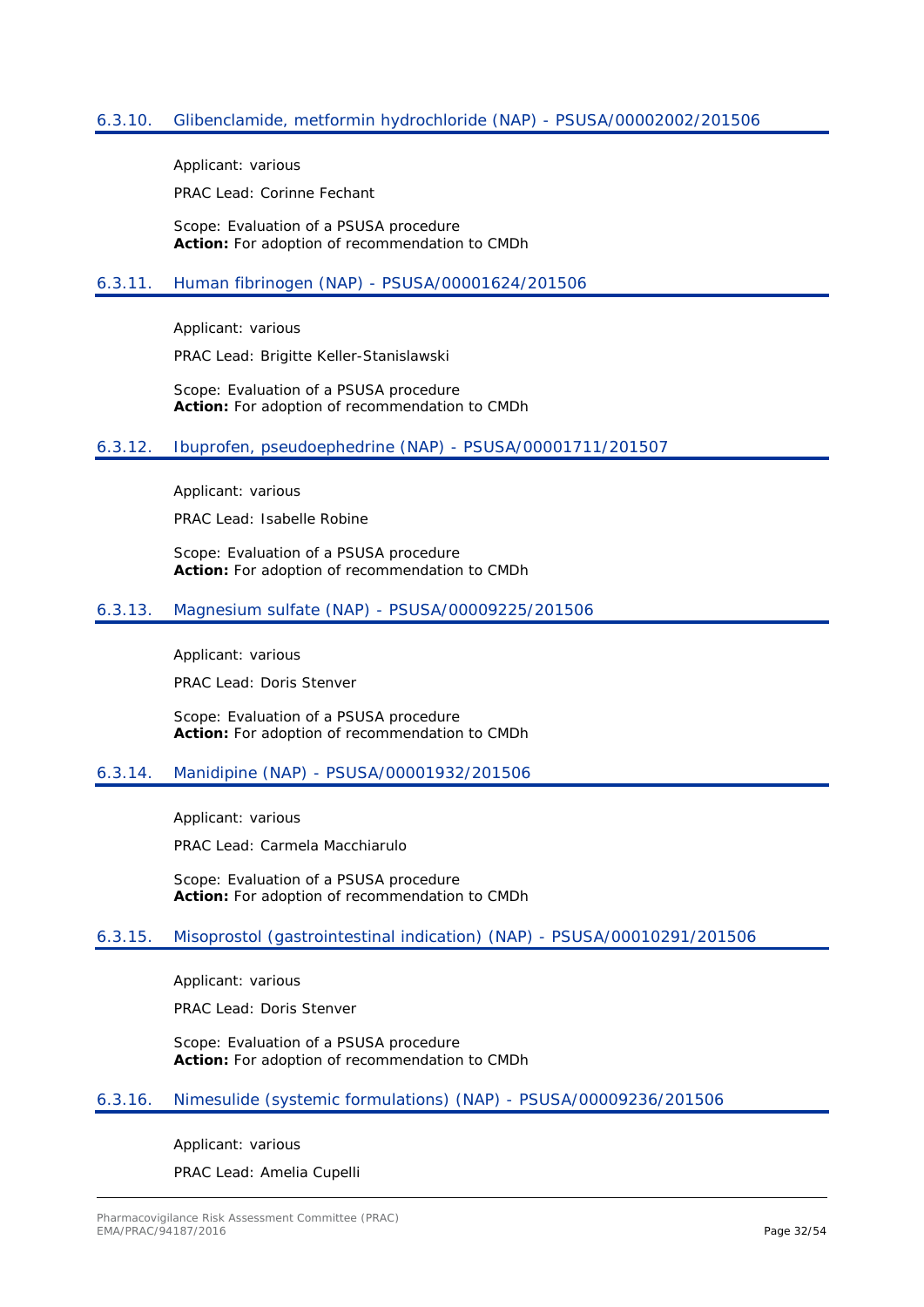Scope: Evaluation of a PSUSA procedure **Action:** For adoption of recommendation to CMDh

### <span id="page-32-0"></span>6.3.17. Nimesulide (topical formulations) (NAP) - PSUSA/00002165/201506

Applicant: various

PRAC Lead: Amelia Cupelli

Scope: Evaluation of a PSUSA procedure **Action:** For adoption of recommendation to CMDh

#### <span id="page-32-1"></span>6.3.18. Rabbit anti-human thymocyte (concentrate for solution for infusion) (NAP) - PSUSA/00010252/201506

Applicant: various

PRAC Lead: Maia Uusküla

Scope: Evaluation of a PSUSA procedure **Action:** For adoption of recommendation to CMDh

### <span id="page-32-2"></span>6.3.19. Rabbit anti-human thymocyte (powder for solution for infusion) (NAP) - PSUSA/00010184/201506

Applicant: various

PRAC Lead: Maia Uusküla

Scope: Evaluation of a PSUSA procedure **Action:** For adoption of recommendation to CMDh

#### <span id="page-32-3"></span>6.3.20. Rupatadine (NAP) - PSUSA/00002673/201506

Applicant: various

PRAC Lead: Miguel-Angel Macia

Scope: Evaluation of a PSUSA procedure **Action:** For adoption of recommendation to CMDh

### <span id="page-32-4"></span>6.3.21. Salmon calcitonin, synthetic analogue of eel calcitonin (NAP) - PSUSA/00000494/201506

Applicant: various

PRAC Lead: Miguel-Angel Macia

Scope: Evaluation of a PSUSA procedure **Action:** For adoption of recommendation to CMDh

### <span id="page-32-5"></span>6.3.22. Sertindole (NAP) - PSUSA/00002695/201507

Applicant: various

PRAC Lead: Julie Williams

Scope: Evaluation of a PSUSA procedure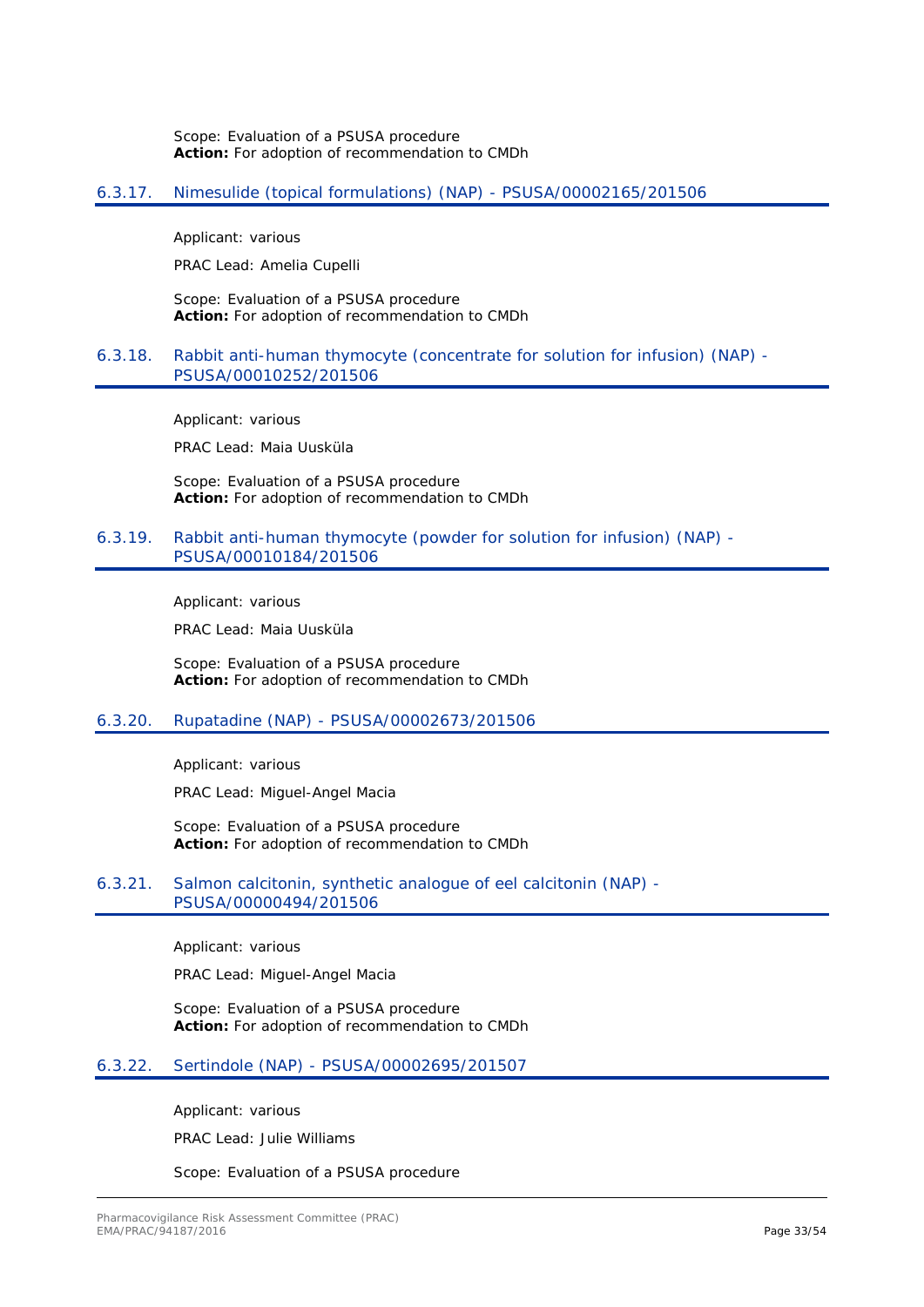**Action:** For adoption of recommendation to CMDh

### <span id="page-33-0"></span>6.3.23. Solifenacin, tamsolusin (NAP) - PSUSA/00010285/201507

Applicant: various

PRAC Lead: Sabine Straus

Scope: Evaluation of a PSUSA procedure **Action:** For adoption of recommendation to CMDh

### <span id="page-33-1"></span>6.3.24. Tiagabine (NAP) - PSUSA/00002942/201506

Applicant: various

PRAC Lead: Isabelle Robine

Scope: Evaluation of a PSUSA procedure **Action:** For adoption of recommendation to CMDh

### <span id="page-33-2"></span>6.3.25. Tianeptine (NAP) - PSUSA/00002943/201506

Applicant: various

PRAC Lead: Isabelle Robine

Scope: Evaluation of a PSUSA procedure **Action:** For adoption of recommendation to CMDh

#### <span id="page-33-3"></span>6.3.26. Urapidil (NAP) - PSUSA/00003078/201507

Applicant: various

PRAC Lead: Eva Jirsová

Scope: Evaluation of a PSUSA procedure **Action:** For adoption of recommendation to CMDh

### <span id="page-33-4"></span>**6.4. Follow-up to PSUR/PSUSA procedures**

### <span id="page-33-5"></span>6.4.1. Botulinum b toxin – NEUROBLOC (CAP) - EMEA/H/C/000301/LEG 062.1

Applicant: Eisai Ltd

PRAC Rapporteur: Leonor Chambel

Scope: MAH's responses to LEG 062 [MAH's response to PSUSA/00000428/201406 following PRAC outcome in February 2015] as adopted in September 2015 **Action:** For adoption of advice to CHMP

#### <span id="page-33-6"></span>6.4.2. Pregabalin – LYRICA (CAP) - EMEA/H/C/000546/LEG 050; PREGABALIN PFIZER (CAP) - EMEA/H/C/003880/LEG 003

Applicant: Pfizer Limited PRAC Rapporteur: Sabine Straus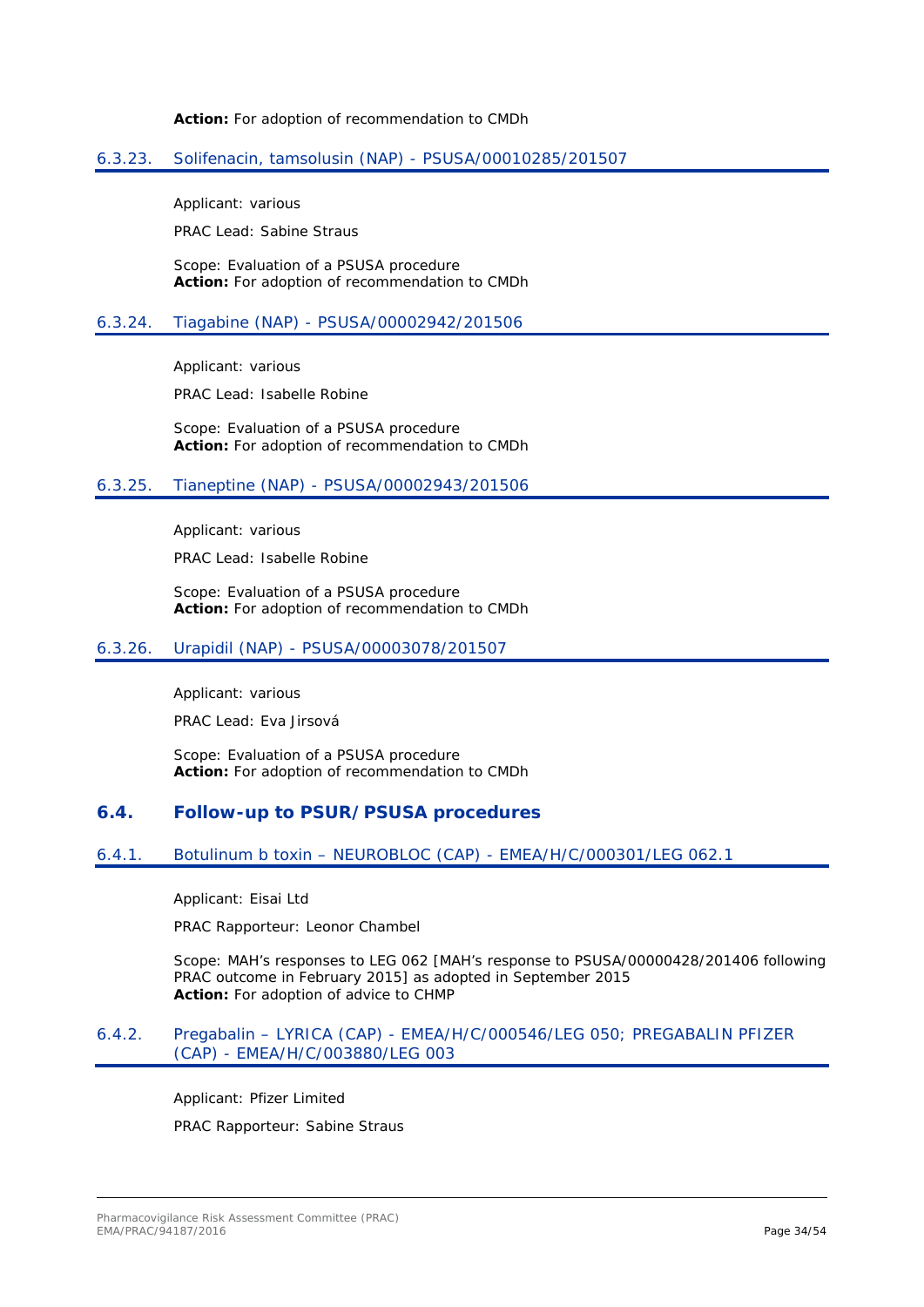Scope: MAH's responses to the request included in the recommendation of PSUSA/00002511/201501 adopted in September 2015: on positive de-challenge or rechallenge and temporal association between pregabalin use and the occurrence of hyponatraemia/syndrome of inappropriate antidiuretic hormone (SIADH) **Action:** For adoption of advice to CHMP

#### <span id="page-34-0"></span>6.4.3. Repaglinide – NOVONORM (CAP) - EMEA/H/C/000187/LEG 018; PRANDIN (CAP) - EMEA/H/C/000362/LEG 018

Applicant: Novo Nordisk A/S

PRAC Rapporteur: Menno van der Elst

Scope: MAH's responses to the request included in the recommendation of PSUSA/00002618/201412 adopted in September 2015 on the interaction between repaglinide and clopidogrel **Action:** For adoption of advice to CHMP

### <span id="page-34-1"></span>**7. Post-authorisation safety studies (PASS)**

### <span id="page-34-2"></span>**7.1. Protocols of PASS imposed in the marketing authorisation(s)[3](#page-34-6)**

### <span id="page-34-3"></span>7.1.1. Dexamfetamine (NAP) - EMEA/H/N/PSP/0018.2

Applicant: Medice Arzneimittel Pütter GmbH & Co. KG.

PRAC Rapporteur: Julie Williams

Scope: Revised protocol for a PASS to evaluate the long-term safety profile of dexamfetamine in children with attention deficit hyperactivity disorder (ADHD), specifically targeting key issues such as cardiovascular events, growth and psychiatric related adverse events

**Action:** For adoption of PRAC Assessment Report, PRAC outcome letter

### <span id="page-34-4"></span>7.1.2. Dinutuximab – UNITUXIN (CAP) - EMEA/H/C/PSP/0035

Applicant: United Therapeutics Europe Limited

PRAC Rapporteur: Sabine Straus

Scope: Protocol for a PASS registry to evaluate the long-term safety outcomes of dinutuximab in high-risk neuroblastoma patients (including central and peripheral nervous system, prevalence of organ dysfunction, long-term effects on growth and endocrine development, hearing loss, cardiac toxicity and survival data) **Action:** For adoption of PRAC Assessment Report, PRAC outcome letter

### <span id="page-34-5"></span>7.1.3. Sebelipase alfa – KANUMA (CAP) - EMEA/H/C/PSP/0036

Applicant: Alexion Europe SAS

PRAC Rapporteur: Qun-Ying Yue

Scope: Protocol for a PASS: a non-interventional, multicentre, prospective disease and clinical outcome registry of patients with lysosomal acid lipase deficiency (LAL-D) to further understand the disease, its progression and any associated complication, and to evaluate the long-term efficacy (normalisation of hepatic function) and safety of Kanuma (in

<span id="page-34-6"></span> <sup>3</sup> In accordance with Article 107n of Directive 2001/83/EC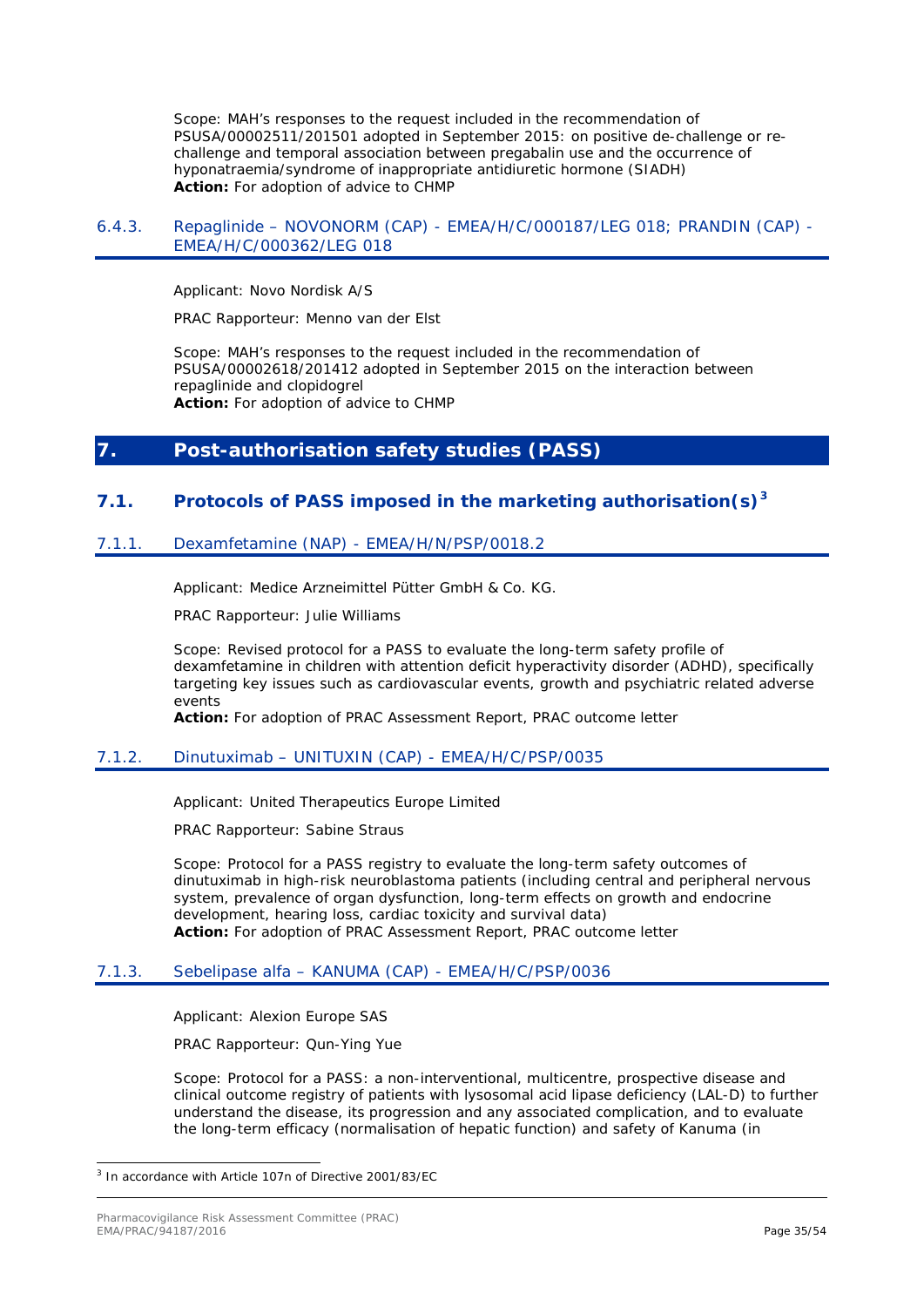particular hypersensitivity reactions, including anaphylaxis, and anti-drug antibodies development potentially impacting response to drug) **Action:** For adoption of PRAC Assessment Report, PRAC outcome letter

### <span id="page-35-0"></span>**7.2. Protocols of PASS non-imposed in the marketing authorisation(s)[4](#page-35-6)**

### <span id="page-35-1"></span>7.2.1. Alemtuzumab – LEMTRADA (CAP) - EMEA/H/C/003718/MEA/005.1

Applicant: Genzyme Therapeutics Ltd

PRAC Rapporteur: Torbjorn Callreus

Scope: Updated PASS protocol for a knowledge survey to assess the effectiveness of educational materials among healthcare professionals who prescribe alemtuzumab **Action:** For adoption of advice to CHMP

### <span id="page-35-2"></span>7.2.2. Alglucosidase alfa – MYOZYME (CAP) - EMEA/H/C/000636/MEA/053.2

Applicant: Genzyme Europe BV

PRAC Rapporteur: Isabelle Robine

Scope: MAH's responses to MEA 053.1 [PASS study ALGMYC07390 protocol 'prevalence of immunology testing in patients treated with alglucosidase alfa with significant hypersensitivity/anaphylactic reaction'] as per the request for supplementary information (RSI) as adopted in December 2015 **Action:** For adoption of advice to CHMP

### <span id="page-35-3"></span>7.2.3. Apremilast – OTEZLA (CAP) - EMEA/H/C/003746/MEA/006.1

Applicant: Celgene Europe Limited

PRAC Rapporteur: Dolores Montero Corominas

Scope: MAH's response to MEA 006 [revised PASS protocol for CPRD (UK) data analysis for PsA and psoriasis] as per the request for supplementary information (RSI) as adopted in September 2015 **Action:** For adoption of advice to CHMP

### <span id="page-35-4"></span>7.2.4. Eliglustat – CERDELGA (CAP) - EMEA/H/C/003724/MEA/005.2

Applicant: Genzyme Europe BV

PRAC Rapporteur: Dolores Montero Corominas

Scope: MAH's revised protocol and responses to MEA 005.1 [PASS protocol for the drug utilisation study (DUS) of eliglustat for the treatment of Gaucher disease in Europe using electronic healthcare records] to address the PRAC's request for supplementary information (RSI) adopted in September 2015 **Action:** For adoption of advice to CHMP

### <span id="page-35-5"></span>7.2.5. Eliglustat – CERDELGA (CAP) - EMEA/H/C/003724/MEA/006.1

Applicant: Genzyme Europe BV

PRAC Rapporteur: Dolores Montero Corominas

<span id="page-35-6"></span> <sup>4</sup> In accordance with Article 107m of Directive 2001/83/EC, supervised by PRAC in accordance with Article 61a (6) of Regulation (EC) No 726/2004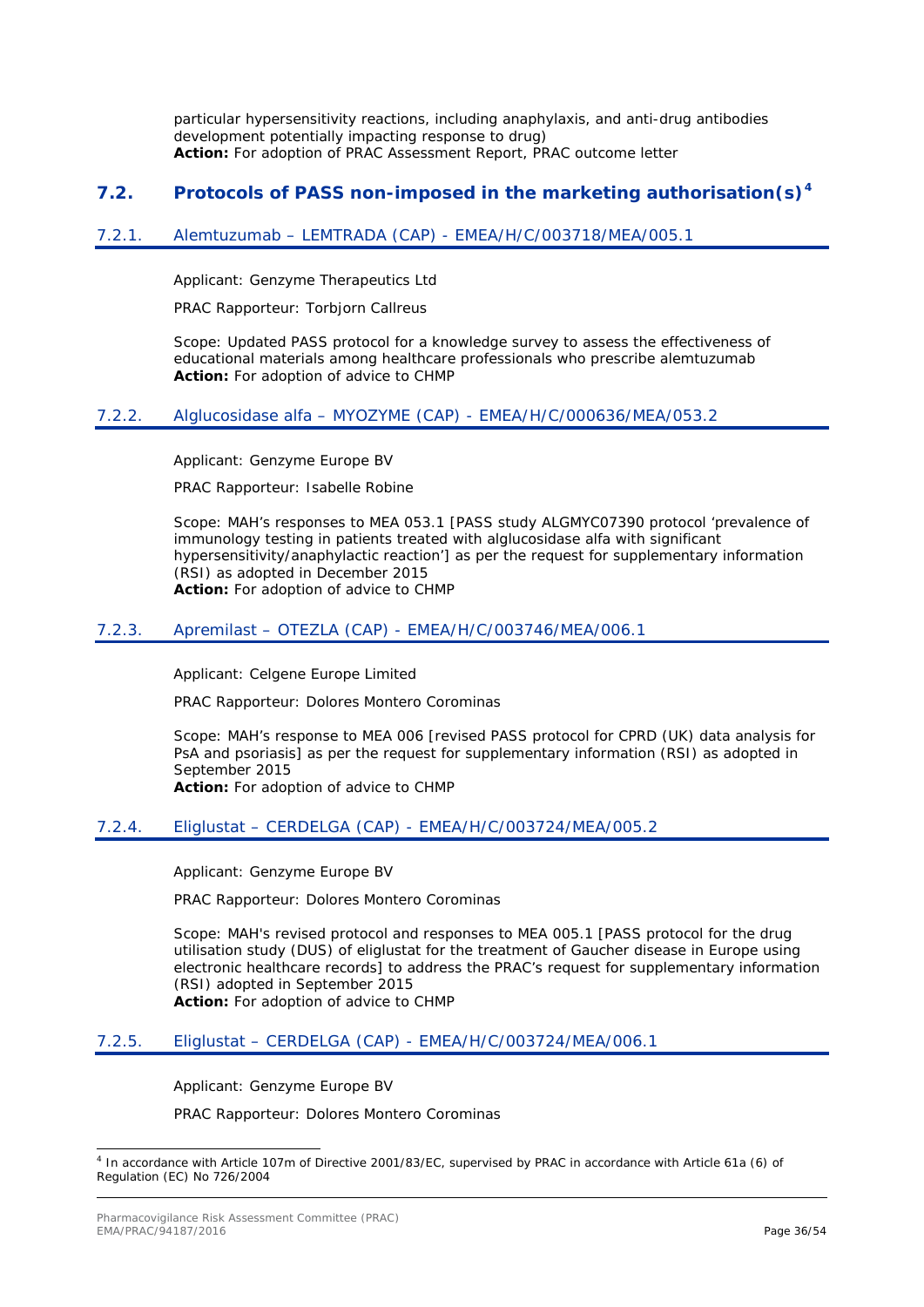Scope: MAH's revised protocol and responses to MEA 006 [PASS protocol for the drug utilisation study (DUS) of eliglustat for the treatment of Gaucher disease in the US population using MarketScan database] to address the PRAC's request for supplementary information (RSI) adopted in September 2015 **Action:** For adoption of advice to CHMP

### <span id="page-36-0"></span>7.2.6. Fenofibrate, simvastatin – CHOLIB (CAP) - EMEA/H/C/002559/MEA/002.2

Applicant: BGP Products Ltd

PRAC Rapporteur: Julie Williams

Scope: MAH's responses to MEA 002.1 [revised PASS protocol for study ABT285.E.001: a drug utilisation research (DUR) study on the use of fenofibrate and simvastatin fixed combination: a European multinational study using secondary health records databases], as per the request for supplementary information (RSI) as adopted in October 2014 **Action:** For adoption of advice to CHMP

### <span id="page-36-1"></span>7.2.7. Human normal immunoglobulin – HYQVIA (CAP) - EMEA/H/C/002491/MEA/004.2

Applicant: Baxalta Innovations GmbH

PRAC Rapporteur: Brigitte Keller-Stanislawski

Scope: MAH's responses to MEA 004 [Pregnancy registry PASS protocol (study 161301)] as per the request for supplementary information (RSI) as adopted in September 2013 **Action:** For adoption of advice to CHMP

### <span id="page-36-2"></span>7.2.8. Hydrocortisone – PLENADREN (CAP) - EMEA/H/C/002185/MEA/005.2

Applicant: Shire Services BVBA

PRAC Rapporteur: Qun-Ying Yue

Scope: MAH's responses to MEA 005.1 [PASS protocol for study SWE-DUS, study no.: 10918 -404 (SHP617-404): a Swedish, retrospective, study progress reports to be provided on a yearly basis evaluating the pattern of Plenadren use from as part of the PSURs Swedish quality registries], as per the request for supplementary information (RSI) as adopted in September 2015 **Action:** For adoption of advice to CHMP

### <span id="page-36-3"></span>7.2.9. Liraglutide – SAXENDA (CAP) - EMEA/H/C/003780/MEA/014.1

Applicant: Novo Nordisk A/S

PRAC Rapporteur: Menno van der Elst

Scope: MAH's responses to MEA 014 [Drug utilisation study (DUS) protocol (study NN8022- 4241): in-market utilisation of liraglutide used for weight management in Europe: a retrospective medical record review study], as per the request for supplementary information (RSI) as adopted in September 2015 **Action:** For adoption of advice to CHMP

### <span id="page-36-4"></span>7.2.10. Liraglutide – SAXENDA (CAP) - EMEA/H/C/003780/MEA/015.1

Applicant: Novo Nordisk A/S

PRAC Rapporteur: Menno van der Elst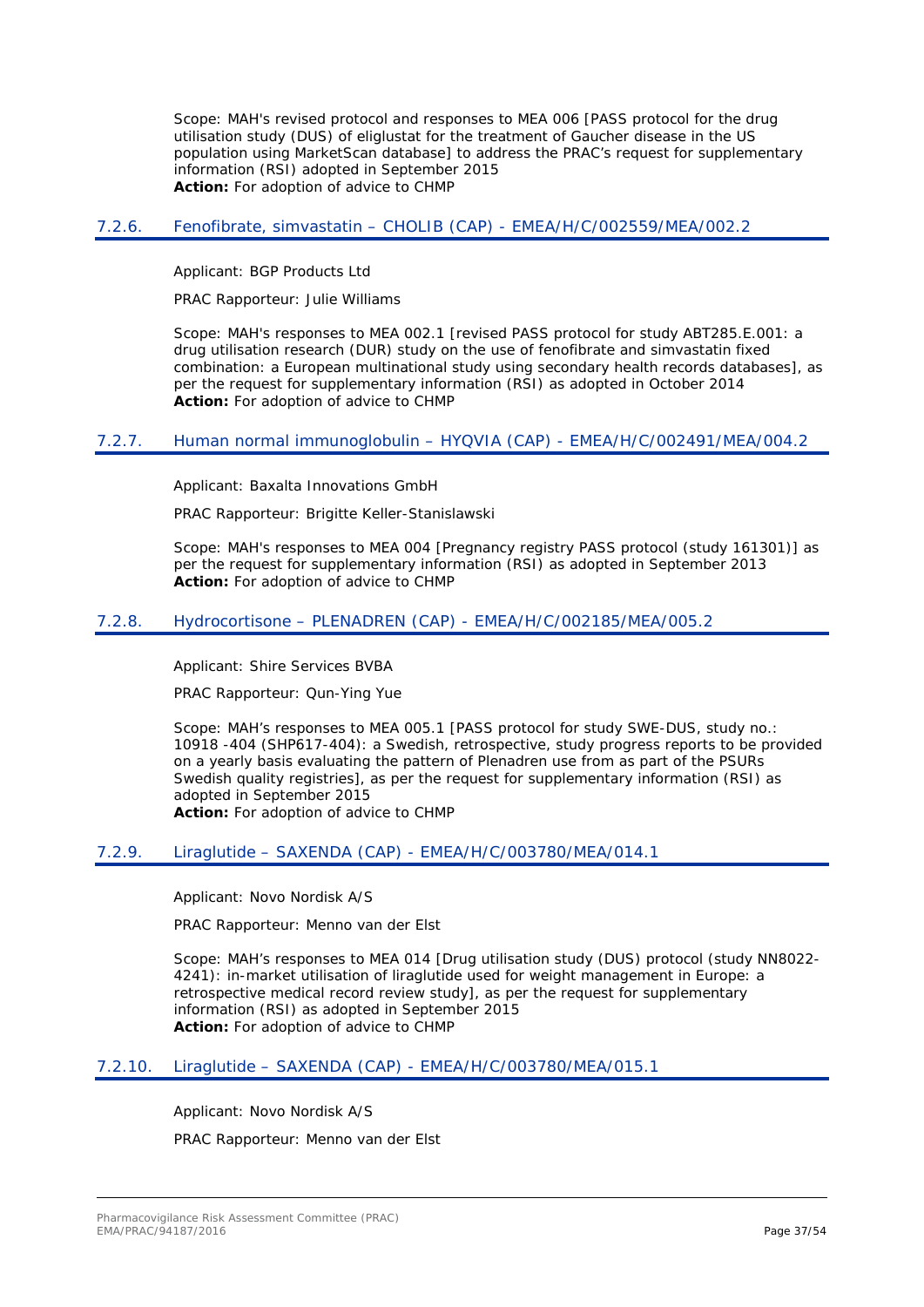Scope: MAH's responses to MEA 015 [Drug utilisation study (DUS) protocol (study NN8022- 4246): in-market utilisation of liraglutide used for weight management in the UK: a study in the CPRD primary care database], as per the request for supplementary information (RSI) as adopted in September 2015 **Action:** For adoption of advice to CHMP

### <span id="page-37-0"></span>7.2.11. Olaparib – LYNPARZA (CAP) - EMEA/H/C/003726/MEA/011.2

Applicant: AstraZeneca AB

PRAC Rapporteur: Carmela Macchiarulo

Scope: Revised protocol for a PASS to collect and/or retrieve prospective data from sizeable patient cohorts with ovarian cancer] following MAH's responses to MEA 011.1 request for supplementary information (RSI) as adopted in November 2015 **Action:** For adoption of advice to CHMP

### <span id="page-37-1"></span>7.2.12. Rituximab – MABTHERA (CAP) - EMEA/H/C/000165/MEA/093.1

Applicant: Roche Registration Limited

PRAC Rapporteur: Doris Stenver

Scope: Revised PASS registry protocol for a long-term surveillance study of rituximab (Mabthera)-treated patients with granulomatosis with polyangiitis (GPA) or microscopic polyangiitis (MPA) following MAH's responses to MEA 093 request for supplementary information (RSI)

**Action:** For adoption of advice to CHMP

#### <span id="page-37-2"></span>7.2.13. Sonidegib – ODOMZO (CAP) - EMEA/H/C/002839/MEA/021

Applicant: Novartis Europharm Ltd

PRAC Rapporteur: Julie Williams

Scope: Protocol for study CLDE225A2404: a non-interventional, multi-national, multi-centre PASS to assess the long-term safety and tolerability of Odomzo (sonidegib) administered in patients with locally advanced basal cell carcinoma (laBCC) **Action:** For adoption of advice to CHMP

#### <span id="page-37-3"></span>7.2.14. Tenofovir disoproxil– VIREAD (CAP) - EMEA/H/C/000419/MEA/273.1

Applicant: Gilead Sciences International Ltd

PRAC Rapporteur: Isabelle Robine

Scope: MAH's responses to MEA 0273 [draft protocol for PASS study GS-EU-174-1846: a multicentre, non-interventional, retrospective cohort study of patients with chronic hepatitis B and with moderate or severe renal impairment treated with Viread], as per the request for supplementary information (RSI) as adopted in December 2015 **Action:** For adoption of advice to CHMP

## <span id="page-37-4"></span>**7.3. Results of PASS imposed in the marketing authorisation(s)[5](#page-37-6)**

### <span id="page-37-5"></span>7.3.1. Trimetazidine (NAP) - EMEA/H/N/PSR/0001

Applicant: Les Laboratoires Servier

<span id="page-37-6"></span>5 In accordance with Article 107p-q of Directive 2001/83/EC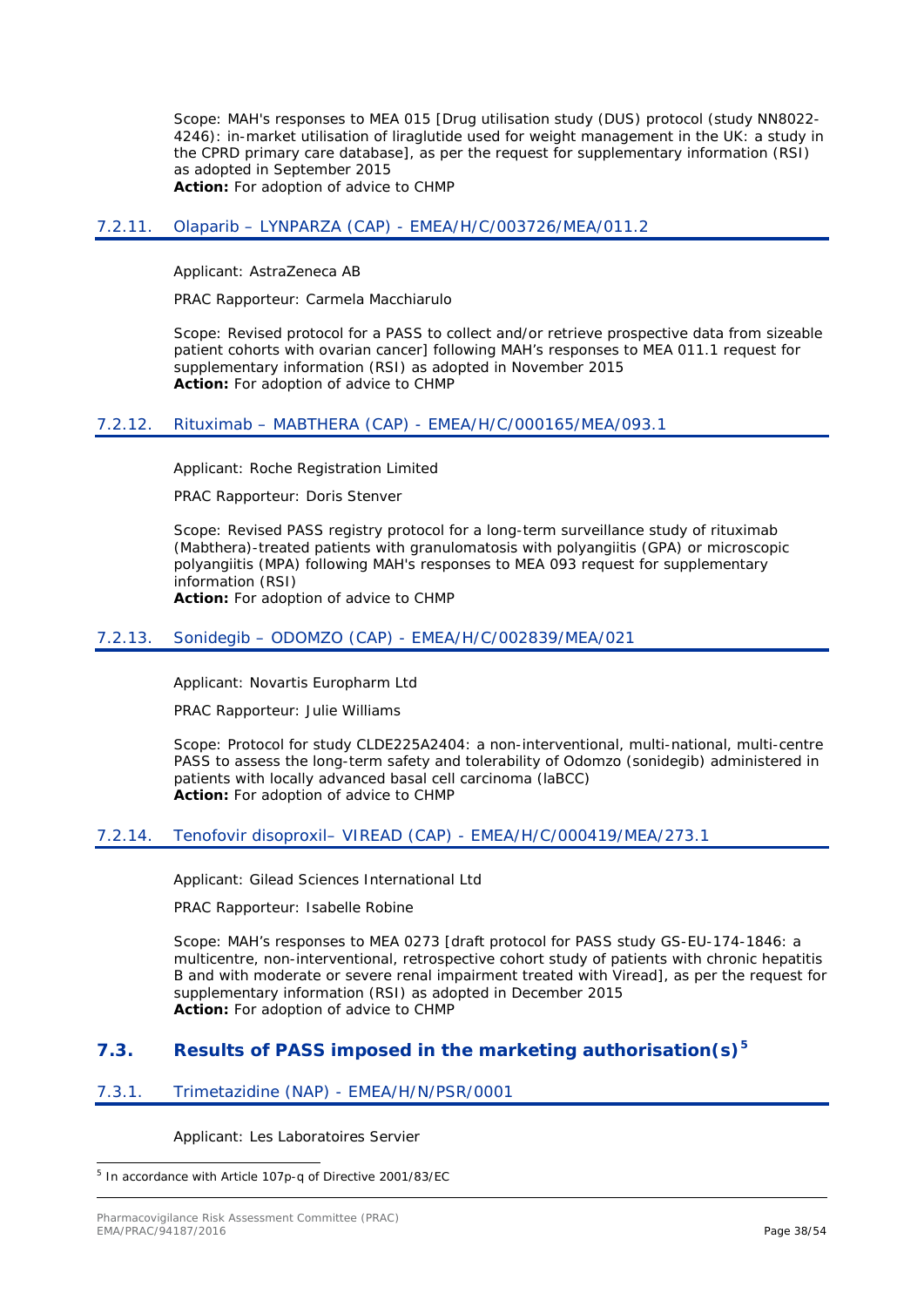PRAC Rapporteur: Dolores Montero Corominas

Scope: Results of a drug utilisation study (DUS) in five European countries, using cross sectional analysis, to assess the extent of prescriptions of trimetazidine for its withdrawn ophthalmological and/or ear, nose and throat (ENT) indications among general practitioners, ophthalmologists and ENT specialists **Action:** For adoption of a recommendation to CMDh

### <span id="page-38-0"></span>7.3.2. Trimetazidine (NAP) - EMEA/H/N/PSR/0002

Applicant: Lupin (Europe) Limited

PRAC Rapporteur: Dolores Montero Corominas

Scope: Results of a drug utilisation study (DUS): a joint PASS survey among healthcare professionals to assess knowledge and attitudes on prescribing conditions of trimetazidine in Bulgaria, Czech Republic, Estonia, France, Hungary, Latvia, Lithuania, Poland, Portugal, Romania, Slovakia, and Spain; results of a database DUS: trimetazidine drug utilization study in European countries using databases – analysis for France, Hungary, Romania and **Spain** 

**Action:** For adoption of a recommendation to CMDh

### <span id="page-38-1"></span>**7.4. Results of PASS non-imposed in the marketing authorisation(s)[6](#page-38-5)**

### <span id="page-38-2"></span>7.4.1. Agomelatine – THYMANAX (CAP) - EMEA/H/C/000916/II/0028

Applicant: Servier (Ireland) Industries Ltd.

PRAC Rapporteur: Kristin Thorseng Kvande

Scope: Submission of the final report of PASS study CLE-20098- 068: an 'observational cohort study to evaluate the safety of agomelatine in standard medical practice in depressed patients: a prospective, observational (non-interventional), international, multicentre cohort study' to fulfil a post-authorisation measure (MEA 06) **Action:** For adoption of PRAC Assessment Report

### <span id="page-38-3"></span>7.4.2. Agomelatine – VALDOXAN (CAP) - EMEA/H/C/000915/II/0030

Applicant: Les Laboratoires Servier

PRAC Rapporteur: Kristin Thorseng Kvande

Scope: Submission of results from an observational cohort study to evaluate the safety of agomelatine in standard medical practice in depressed patients, to fulfil a post-authorisation measure agreed in the RMP (MEA 006) **Action:** For adoption of PRAC Assessment Report

### <span id="page-38-4"></span>7.4.3. Anidulafungin – ECALTA (CAP) - EMEA/H/C/000788/II/0030

Applicant: Pfizer Limited

PRAC Rapporteur: Sabine Straus

Scope: Submission of final results of study A8851030: a retrospective cohort study of the risk of severe hepatic injury in hospitalised patients treated with echinocandins for candida infections, to fulfil a post-authorisation measure (MEA 023.10) **Action:** For adoption of PRAC Assessment Report

<span id="page-38-5"></span> <sup>6</sup> In accordance with Article 61a (6) of Regulation (EC) No 726/2004, in line with the revised variations regulation for any submission as of 4 August 2013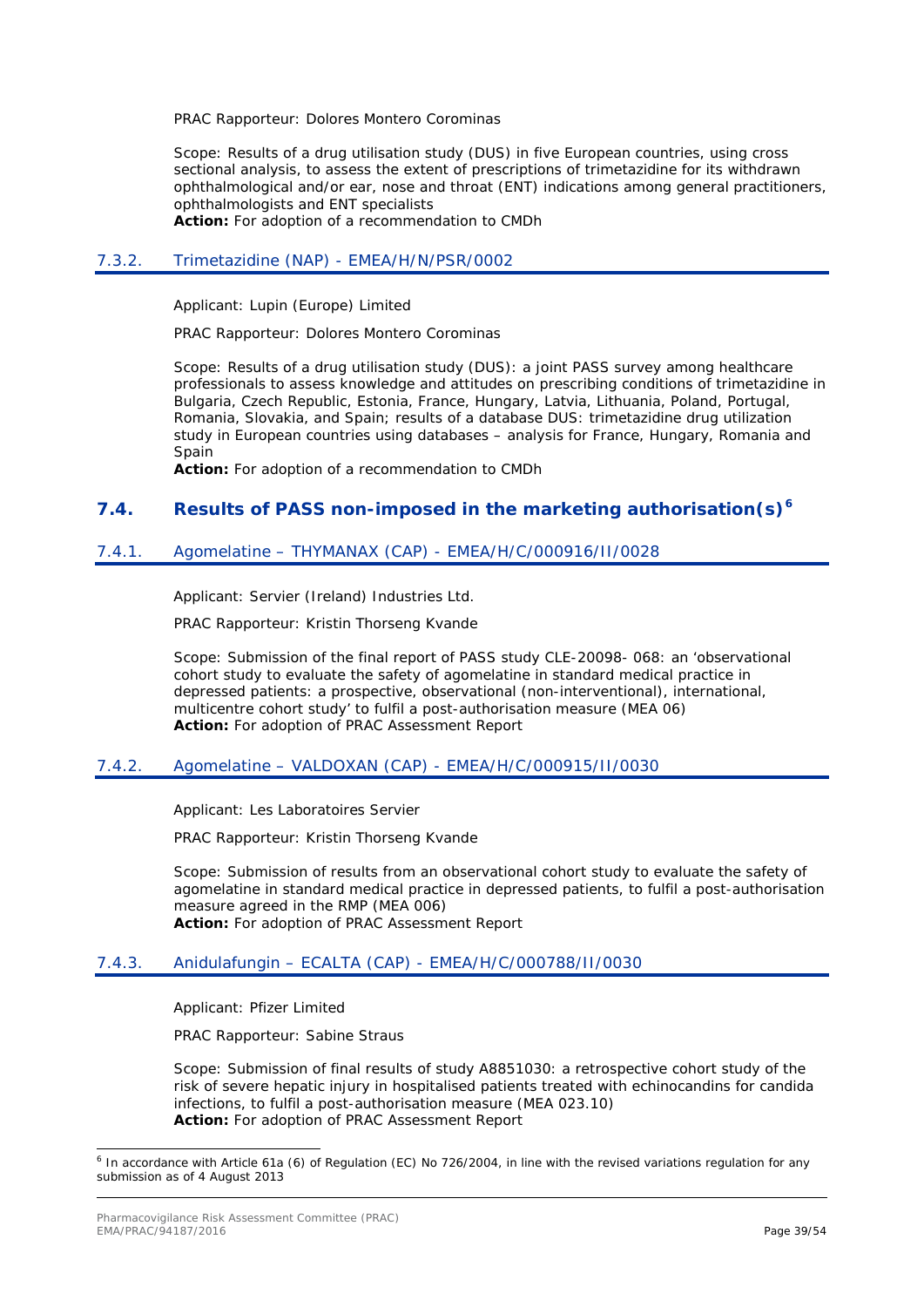### <span id="page-39-0"></span>7.4.4. Dabigatran etexilate – PRADAXA (CAP) - EMEA/H/C/000829/II/0091/G

Applicant: Boehringer Ingelheim International GmbH

PRAC Rapporteur: Torbjorn Callreus

Scope: Submission of a group of variations containing 1) the final clinical study report (CSR) for 1160.118: an 'observational cohort study to evaluate the safety and efficacy of switching from Lovenox (enoxaparin) 40 mg to Pradaxa (dabigatran etexilate) 220 mg in patients undergoing elective total hip or knee replacement surgery' and consequent update of the RMP and 2) update of the timeline for availability of study 1160.144 report **Action:** For adoption of PRAC Assessment Report

#### <span id="page-39-1"></span>7.4.5. Ipilimumab – YERVOY (CAP) - EMEA/H/C/002213/II/0038

Applicant: Bristol-Myers Squibb Pharma EEIG

PRAC Rapporteur: Sabine Straus

Scope: Submission of the final study report for study CA184242: risk minimisation tool effectiveness evaluation survey. The RMP (version 12) is updated accordingly **Action:** For adoption of PRAC Assessment Report

### <span id="page-39-2"></span>7.4.6. Memantine – AXURA (CAP) - EMEA/H/C/000378/WS/0804; EBIXA (CAP) - EMEA/H/C/000463/WS/0804; MEMANTINE MERZ (CAP) - EMEA/H/C/002711/WS/0804

Applicant: Merz Pharmaceuticals GmbH (Axura, Memantine Herz), H. Lundbeck A/S (Ebixa)

PRAC Rapporteur: Dolores Montero Corominas

Scope: Submission of the final results of a non-interventional PASS to examine the use of memantine and risk of prostate cancer (nationwide case-control studies in Denmark and Sweden) in order to fulfil MEA 031.5. The RMP (version 8.0) has been updated to: 1) delete the important potential risk 'prostate cancer' based on the results of case control studies, 2) delete the important identified risk 'overdose with pump device' based on the PSUR#16 PRAC outcome and 3) update clinical trial exposure and post-authorisation experience **Action:** For adoption of PRAC Assessment Report

### <span id="page-39-3"></span>7.4.7. Pioglitazone – ACTOS (CAP) - EMEA/H/C/000285/WS/0827; GLUSTIN (CAP) - EMEA/H/C/000286/WS/0827 pioglitazone, glimepiride – TANDEMACT (CAP) - EMEA/H/C/000680/WS/0827 pioglitazone, metformin – COMPETACT (CAP) - EMEA/H/C/000655/WS/0827; GLUBRAVA (CAP) - EMEA/H/C/000893/WS/0827

Applicant: Takeda Pharma A/S

PRAC Rapporteur: Almath Spooner

Scope: Submission of the final results from observational study PROactive together with post-hoc analysis of Kaiser Permanente Northern California (KPNC) and comprehensive review of the data on prostate cancer risk. The RMP is updated accordingly **Action:** For adoption of PRAC Assessment Report

### <span id="page-39-4"></span>7.4.8. Temozolomide – TEMODAL (CAP) - EMEA/H/C/000229/II/0075

Applicant: Merck Sharp & Dohme Limited

PRAC Rapporteur: Martin Huber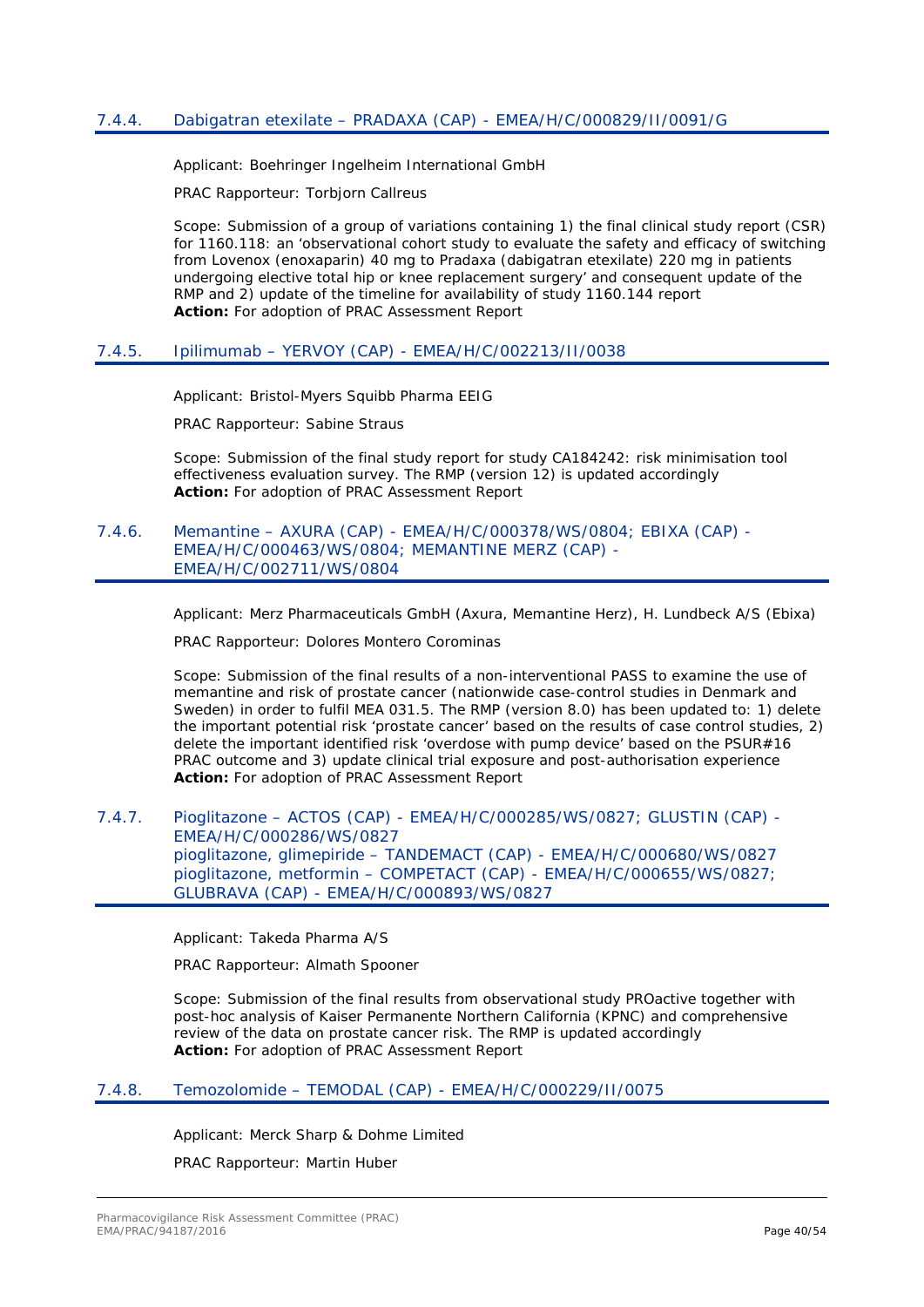Scope: Submission of the final results from study MK 7365-295: an observational PASS regarding Temodal and severe acute liver injury in brain cancer patient **Action:** For adoption of PRAC Assessment Report

### <span id="page-40-0"></span>7.4.9. Ticagrelor – BRILIQUE (CAP) - EMEA/H/C/001241/II/0031

Applicant: AstraZeneca AB

PRAC Rapporteur: Menno van der Elst

Scope: Submission of a final study report for a drug utilisation study (DUS) to fulfil a postauthorisation measure (MEA 008): detailed description of patients who are prescribed ticagrelor for the first time and comparison with patients who are prescribed clopidogrel and prasugrel for the first time, with an estimation of the potential off-label use of ticagrelor. The study also aims to ascertain incident cases and estimate the crude incidence rate of selected safety outcomes among new users in the three cohorts of ticagrelor, clopidogrel and prasugrel

**Action:** For adoption of PRAC Assessment Report

### <span id="page-40-1"></span>**7.5. Interim results of imposed and non-imposed PASS submitted before the entry into force of the revised variation regulation[7](#page-40-5)**

### <span id="page-40-2"></span>7.5.1. Aflibercept – ZALTRAP (CAP) - EMEA/H/C/002532/MEA/003.3

Applicant: Sanofi-Aventis Groupe

PRAC Rapporteur: Ulla Wändel Liminga

Scope: Second status report of PASS study AFLIBC06660: a drug utilisation study (DUS) to address potential for off-label use and particularly intravitreal off-label use using European databases

**Action:** For adoption of advice to CHMP

### <span id="page-40-3"></span>7.5.2. Apixaban – ELIQUIS (CAP) - EMEA/H/C/002148/MEA/012.4

Applicant: Bristol-Myers Squibb / Pfizer EEIG

PRAC Rapporteur: Menno van der Elst

Scope: MAH's response to MEA 012.3 [second interim report on a drug utilisation study (DUS) to monitor the potential off label use with apixaban: study of the utilisation patterns in Sweden (study B066017) and in the Netherlands (study B066018)] as per the request for supplementary information (RSI) as adopted at CHMP in September 2015 **Action:** For adoption of advice to CHMP

### <span id="page-40-4"></span>7.5.3. Canagliflozin – INVOKANA (CAP) - EMEA/H/C/002649/MEA/005.4

Applicant: Janssen-Cilag International N.V.

PRAC Rapporteur: Valerie Strassmann

Scope: MAH's responses to MEA 005.2 [canagliflozin independent data monitoring committee (IDMC) status reports for the DIA3008 CANVAS study], as per the request for supplementary information (RSI) as adopted in September 2015 **Action:** For adoption of advice to CHMP

<span id="page-40-5"></span> $<sup>7</sup>$  In line with the revised variations regulation for any submission before 4 August 2013</sup>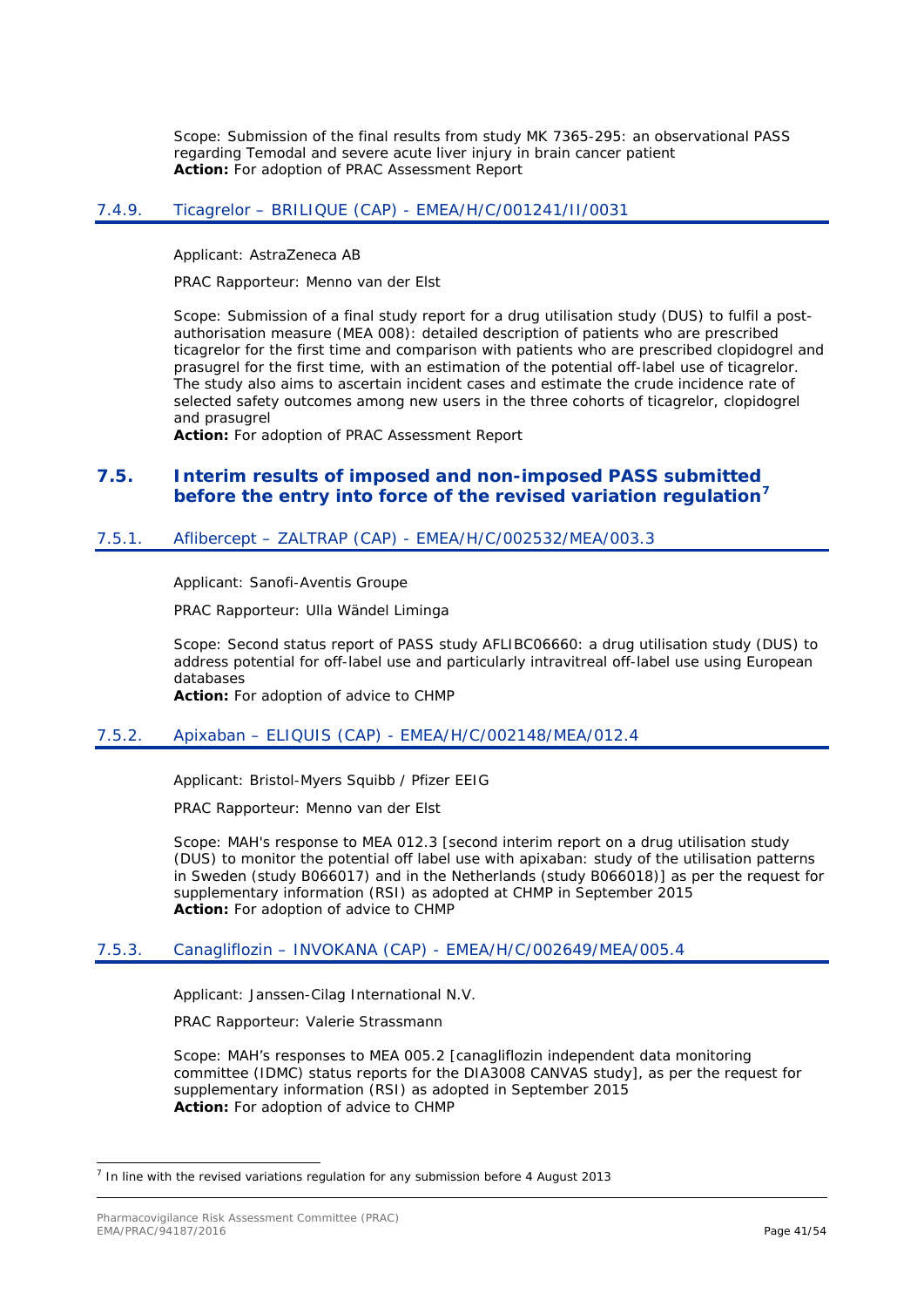<span id="page-41-0"></span>Applicant: Janssen-Cilag International N.V.

PRAC Rapporteur: Valerie Strassmann

Scope: MAH's responses to MEA 005.3 [six-monthly status report of the canagliflozin independent data monitoring committee (IDMC) for the DIA3008 CANVAS study as requested in the RMP additional pharmacovigilance activity], as per the request for supplementary information (RSI) adopted in September 2015 **Action:** For adoption of advice to CHMP

### <span id="page-41-1"></span>7.5.5. Canagliflozin – INVOKANA (CAP) - EMEA/H/C/002649/MEA/006.1

Applicant: Janssen-Cilag International N.V.

PRAC Rapporteur: Valerie Strassmann

Scope: MAH's responses to MEA 006 [first status report of the canagliflozin independent data monitoring committee (IDMC) for the NE-3001 CREDENCE study as requested in the RMP additional pharmacovigilance activity], as per the request for supplementary information (RSI) adopted in September 2015 **Action:** For adoption of advice to CHMP

### <span id="page-41-2"></span>7.5.6. Canagliflozin, metformin – VOKANAMET (CAP) - EMEA/H/C/002656/MEA/004.4

Applicant: Janssen-Cilag International N.V.

PRAC Rapporteur: Menno van der Elst

Scope: MAH's responses to MEA 004.2 [canagliflozin independent data monitoring committee (IDMC) status reports for the DIA3008 CANVAS study], as per the request for supplementary information (RSI) adopted in September 2015 **Action:** For adoption of advice to CHMP

### <span id="page-41-3"></span>7.5.7. Canagliflozin, metformin – VOKANAMET (CAP) - EMEA/H/C/002656/MEA/004.5

Applicant: Janssen-Cilag International N.V.

PRAC Rapporteur: Menno van der Elst

Scope: MAH's responses to MEA 004.3 [Six-monthly status report of the canagliflozin independent data monitoring committee (IDMC) for the DIA3008 CANVAS study as requested in the RMP additional pharmacovigilance activity], as per the request for supplementary information (RSI) adopted in September 2015 **Action:** For adoption of advice to CHMP

### <span id="page-41-4"></span>7.5.8. Canagliflozin, metformin – VOKANAMET (CAP) - EMEA/H/C/002656/MEA/005.1

Applicant: Janssen-Cilag International N.V.

PRAC Rapporteur: Menno van der Elst

Scope: MAH's responses to MEA 005 [first status report of the canagliflozin independent data monitoring committee (IDMC) for the NE-3001 CREDENCE study as requested in the RMP additional pharmacovigilance activity], as per request for supplementary information (RSI) as adopted in September 2015 **Action:** For adoption of advice to CHMP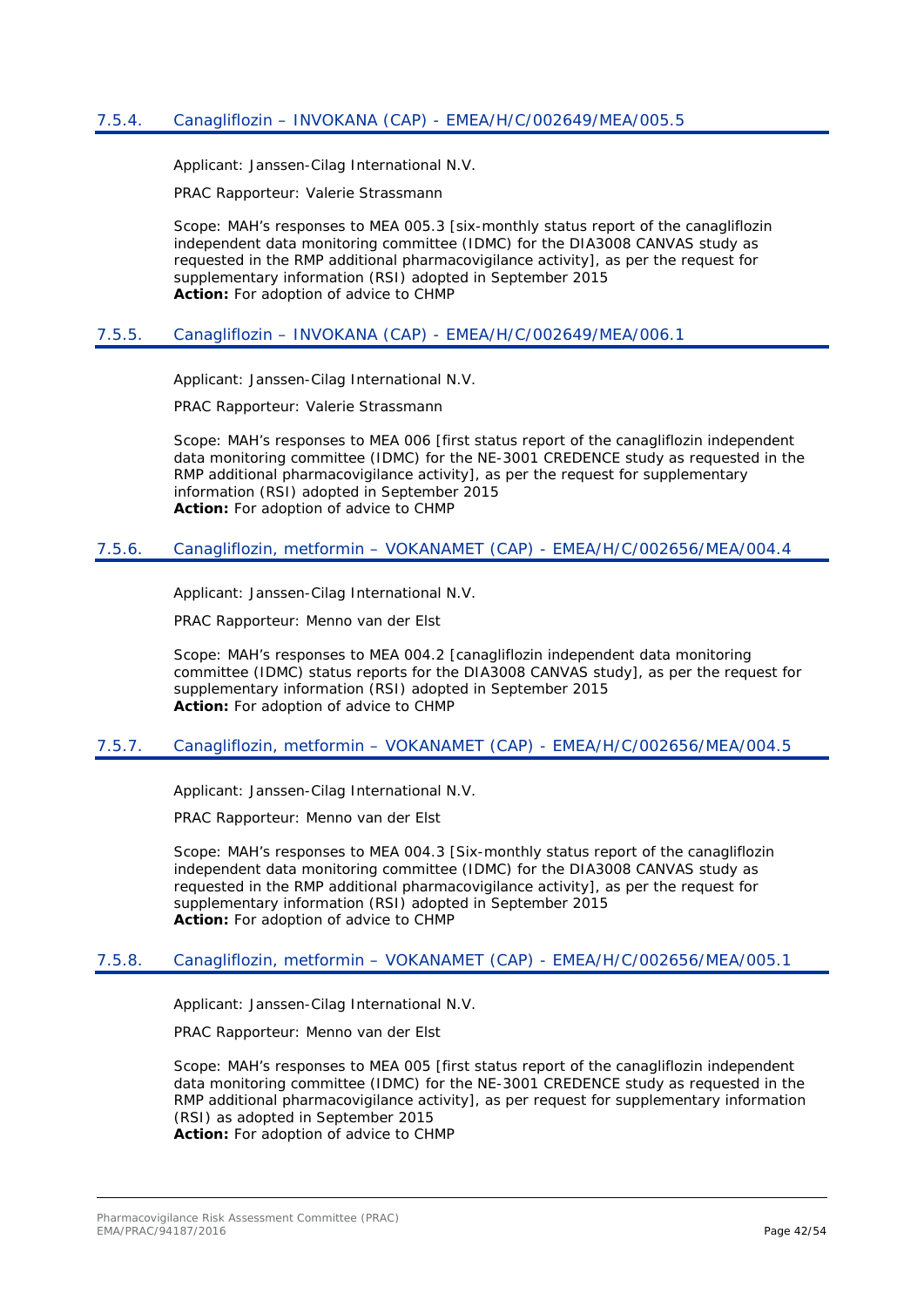<span id="page-42-0"></span>Applicant: Bristol-Myers Squibb Pharma EEIG

PRAC Rapporteur: Margarida Guimarães

Scope: MAH's responses to MEA 079.2 [second annual report for malignant events associated with efavirenz: diagnostic consulting network (DCN) report dated June 2015] as per the request for supplementary information (RSI) as adopted in September 2015 **Action:** For adoption of advice to CHMP

#### <span id="page-42-1"></span>7.5.10. Efavirenz, emtricitabine, tenofovir disoproxil – ATRIPLA (CAP) - EMEA/H/C/000797/MEA/039.3

Applicant: Bristol-Myers Squibb and Gilead Sciences Ltd.

PRAC Rapporteur: Martin Huber

Scope: MAH's responses to MEA 039.2 [second annual report for malignant events associated with efavirenz: diagnostic consulting network (DCN) report dated June 2015] as per the request for supplementary information (RSI) as adopted in September 2015 **Action:** For adoption of advice to CHMP

### <span id="page-42-2"></span>7.5.11. Etanercept – ENBREL (CAP) - EMEA/H/C/000262/MEA/166

Applicant: Pfizer Limited

PRAC Rapporteur: Rafe Suvarna

Scope: Interim analysis report of study B1801023: an open-label extension study to assess the long-term safety and clinical benefit of etanercept in children and adolescents with extended oligoarticular juvenile idiopathic arthritis, enthesitis-related arthritis, or psoriatic arthritis who were previously enrolled in protocol 0881A1-3338-WW (B1801014) **Action:** For adoption of advice to CHMP

#### <span id="page-42-3"></span>7.5.12. Filgrastim – FILGRASTIM HEXAL (CAP) - EMEA/H/C/000918/MEA/007.1; ZARZIO (CAP) - EMEA/H/C/000917/MEA/007.1

Applicant: Sandoz GmbH

PRAC Rapporteur: Julie Williams

Scope: MAH's responses to MEA 007 [Submission of fourth interim report of study EP06-501 after four years of treatment: a non-interventional, prospective, long-term observational study to assess the safety and effectiveness of Zarzio/Filgrastim Hexal administered to healthy unrelated stem cell donors for peripheral blood progenitor cell mobilisation], as per the request for supplementary information (RSI) as adopted in September 2015 **Action:** For adoption of advice to CHMP

### <span id="page-42-4"></span>7.5.13. Filgrastim – RATIOGRASTIM (CAP) - EMEA/H/C/000825/MEA/019.2

Applicant: Ratiopharm GmbH

PRAC Rapporteur: Kirsti Villikka

Scope: Third annual report on safety data concerning suspected cases of immunogenicity including adverse drug reaction data from all sources including spontaneous reports and reports from the severe chronic neutropenia international registry (SCNIR) **Action:** For adoption of advice to CHMP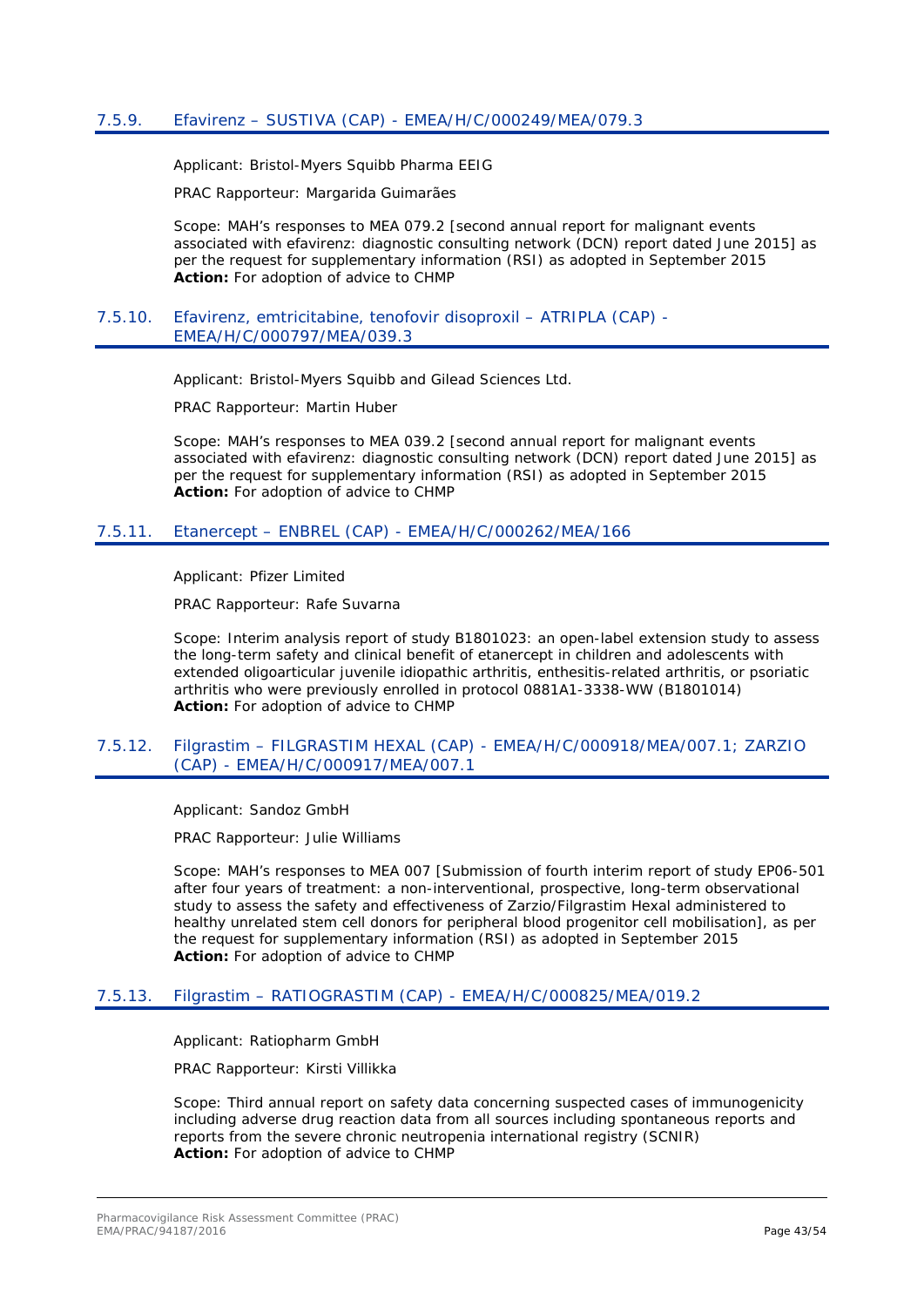<span id="page-43-0"></span>Applicant: Teva GmbH

PRAC Rapporteur: Kirsti Villikka

Scope: Third annual report on safety data concerning suspected cases of immunogenicity including adverse drug reaction data from all sources including spontaneous reports and reports from the severe chronic neutropenia international registry (SCNIR) **Action:** For adoption of advice to CHMP

### <span id="page-43-1"></span>7.5.15. Somatropin – OMNITROPE (CAP) - EMEA/H/C/000607/MEA/012.1

Applicant: Sandoz GmbH

PRAC Rapporteur: Sabine Straus

Scope: Interim report for study EP00-502 – PATRO Adults: a non-interventional postmarketing surveillance in adult patients with growth hormone deficiency treated with Omnitrope within routine clinical practice in Europe **Action:** For adoption of advice to CHMP

#### <span id="page-43-2"></span>7.5.16. Strontium ranelate – OSSEOR (CAP) - EMEA/H/C/000561/ANX/039; PROTELOS (CAP) - EMEA/H/C/000560/ANX/039

Applicant: Les Laboratoires Servier

PRAC Rapporteur: Ulla Wändel Liminga

Scope: First annual report for an imposed non-interventional safety study to evaluate the effectiveness of the applied risk minimisation measures, including a description of the treated patient population in everyday clinical practice (reference to EMEA/H/C/PSP/j/0013.1 – ANX 034) **Action:** For adoption of advice to CHMP

### <span id="page-43-3"></span>**7.6. Others**

### <span id="page-43-4"></span>7.6.1. Pegaptanib sodium – MACUGEN (CAP) - EMEA/H/C/000620/LEG 049

Applicant: PharmaSwiss Ceska Republika s.r.o

PRAC Rapporteur: Jean-Michel Dogné

Scope: Cumulative review of the available data for systemic exposure and adverse events with Macugen [from R/62] **Action:** For adoption of advice to CHMP

### <span id="page-43-5"></span>7.6.2. Vernakalant – BRINAVESS (CAP) - EMEA/H/C/001215/LEG 025.1

Applicant: Cardiome UK Limited

PRAC Rapporteur: Menno van der Elst

Scope: MAH's responses to LEG 025 [From II/09: requirement to promptly inform the CHMP of any future serious cases of hypotension, with or without fatal outcome. Such case reports will be accompanied by a causality assessment. With this LEG the MAH provides the details including the causality assessment of a hypotension case related to Brinavess], request for supplementary information (RSI) as adopted in July 2015 **Action:** For adoption of advice to CHMP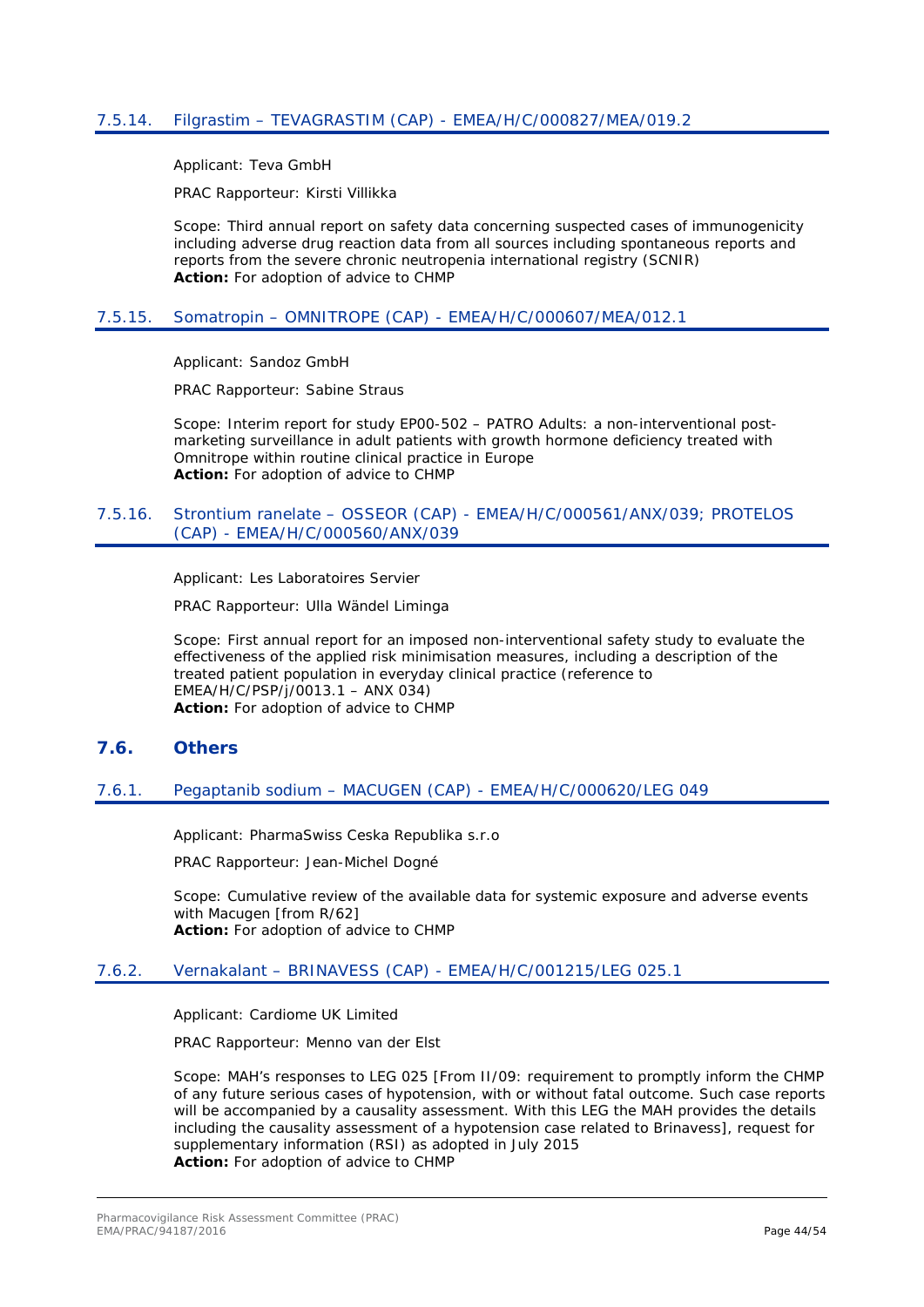### <span id="page-44-0"></span>**7.7. New Scientific Advice**

Disclosure of information related to this section cannot be released at the present time as it is deemed to contain commercially confidential information.

### <span id="page-44-1"></span>**7.8. Ongoing Scientific Advice**

Disclosure of information related to this section cannot be released at the present time as it is deemed to contain commercially confidential information.

### <span id="page-44-2"></span>**7.9. Final Scientific Advice (Reports and Scientific Advice letters)**

Disclosure of information related to this section cannot be released at the present time as it is deemed to contain commercially confidential information.

# <span id="page-44-3"></span>**8. Renewals of the marketing authorisation, conditional renewal and annual reassessments**

### <span id="page-44-4"></span>**8.1. Annual reassessments of the marketing authorisation**

### <span id="page-44-5"></span>8.1.1. Anagrelide – XAGRID (CAP) - EMEA/H/C/000480/S/0072 (without RMP)

Applicant: Shire Pharmaceutical Contracts Ltd

PRAC Rapporteur: Corinne Fechant

Scope: Annual reassessment of the marketing authorisation **Action:** For adoption of advice to CHMP

### <span id="page-44-6"></span>8.1.2. Antithrombin alfa – ATRYN (CAP) - EMEA/H/C/000587/S/00026 (without RMP)

Applicant: GTC Biotherapeutics UK Limited

PRAC Rapporteur: Isabelle Robine

Scope: Annual reassessment of the marketing authorisation **Action:** For adoption of advice to CHMP

### <span id="page-44-7"></span>8.1.3. Histamine dihydrochloride – CEPLENE (CAP) - EMEA/H/C/000796/S/0026 (without RMP)

Applicant: Meda AB

PRAC Rapporteur: Almath Spooner

Scope: Annual reassessment of the marketing authorisation **Action:** For adoption of advice to CHMP

### <span id="page-44-8"></span>**8.2. Conditional renewals of the marketing authorisation**

None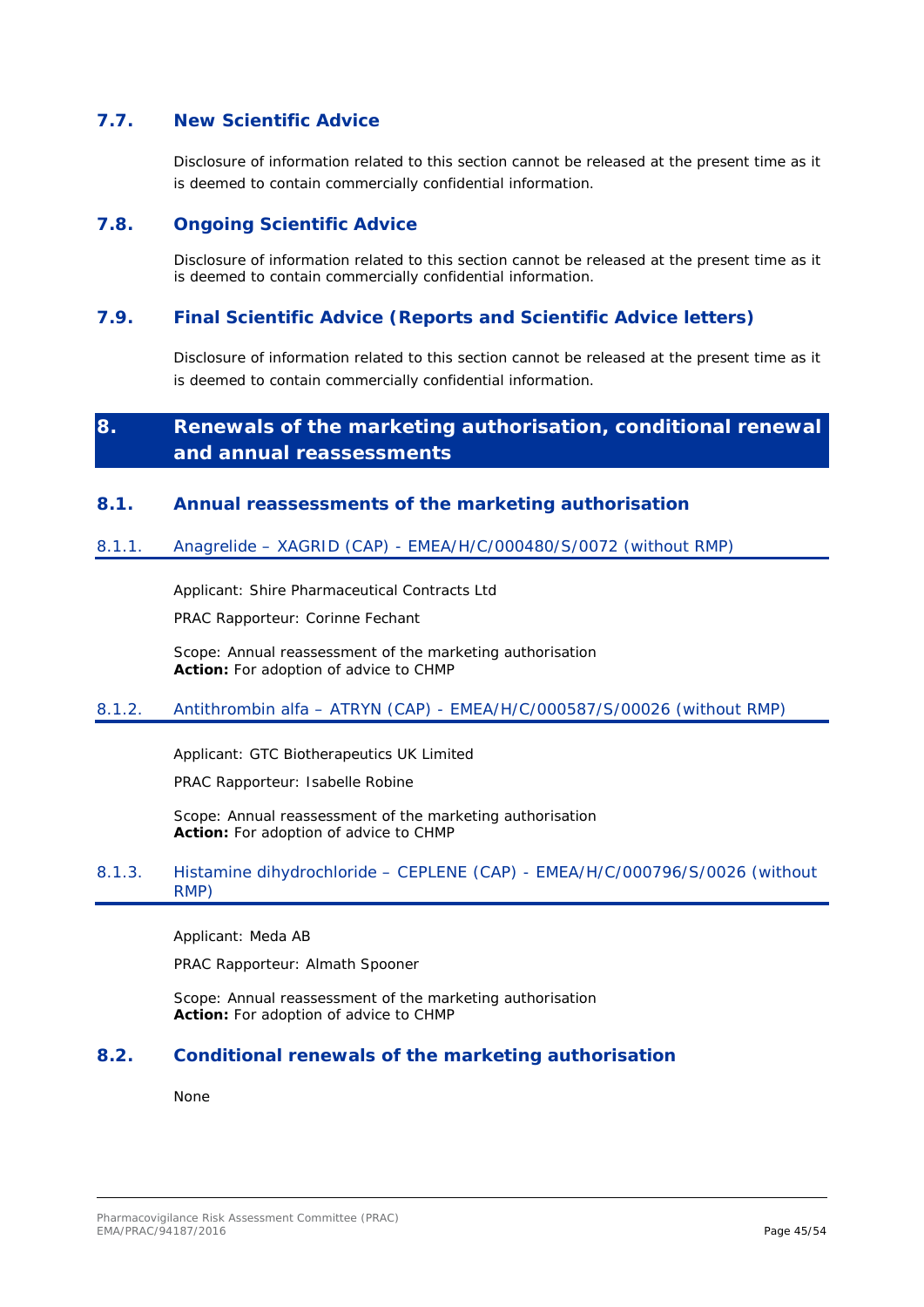### <span id="page-45-0"></span>**8.3. Renewals of the marketing authorisation**

#### <span id="page-45-1"></span>8.3.1. Antithrombin alfa – ATRYN (CAP) - EMEA/H/C/000587/R/0024 (without RMP)

Applicant: GTC Biotherapeutics UK Limited

PRAC Rapporteur: Isabelle Robine

Scope: 5-year renewal of the marketing authorisation **Action:** For adoption of advice to CHMP

#### <span id="page-45-2"></span>8.3.2. Deferasirox – EXJADE (CAP) - EMEA/H/C/000670/R/0047 (without RMP)

Applicant: Novartis Europharm Ltd

PRAC Rapporteur: Corinne Fechant

Scope: 5-year renewal of the marketing authorisation **Action:** For adoption of advice to CHMP

### <span id="page-45-3"></span>8.3.3. Entacapone – ENTACAPONE ORION (CAP) - EMEA/H/C/002440/R/00011 (without RMP)

Applicant: Orion Corporation

PRAC Rapporteur: Kirsti Villikka

Scope: 5-year renewal of the marketing authorisation **Action:** For adoption of advice to CHMP

### <span id="page-45-4"></span>8.3.4. Ibandronic acid – IBANDRONIC ACID SANDOZ (CAP) - EMEA/H/C/002367/R/0017 (with RMP)

Applicant: Sandoz GmbH

PRAC Rapporteur: Doris Stenver

Scope: 5-year renewal of the marketing authorisation **Action:** For adoption of advice to CHMP

#### <span id="page-45-5"></span>8.3.5. Ipilimumab – YERVOY (CAP) - EMEA/H/C/002213/R/0035 (with/without RMP)

Applicant: Bristol-Myers Squibb Pharma EEIG

PRAC Rapporteur: Sabine Straus

Scope: 5-year renewal of the marketing authorisation **Action:** For adoption of advice to CHMP

### <span id="page-45-6"></span>8.3.6. Levetiracetam – LEVETIRACETAM RATIOPHARM (CAP) - EMEA/H/C/002244/R/0014 (without RMP)

Applicant: Ratiopharm GmbH

PRAC Rapporteur: Veerle Verlinden

Scope: 5-year renewal of the marketing authorisation **Action:** For adoption of advice to CHMP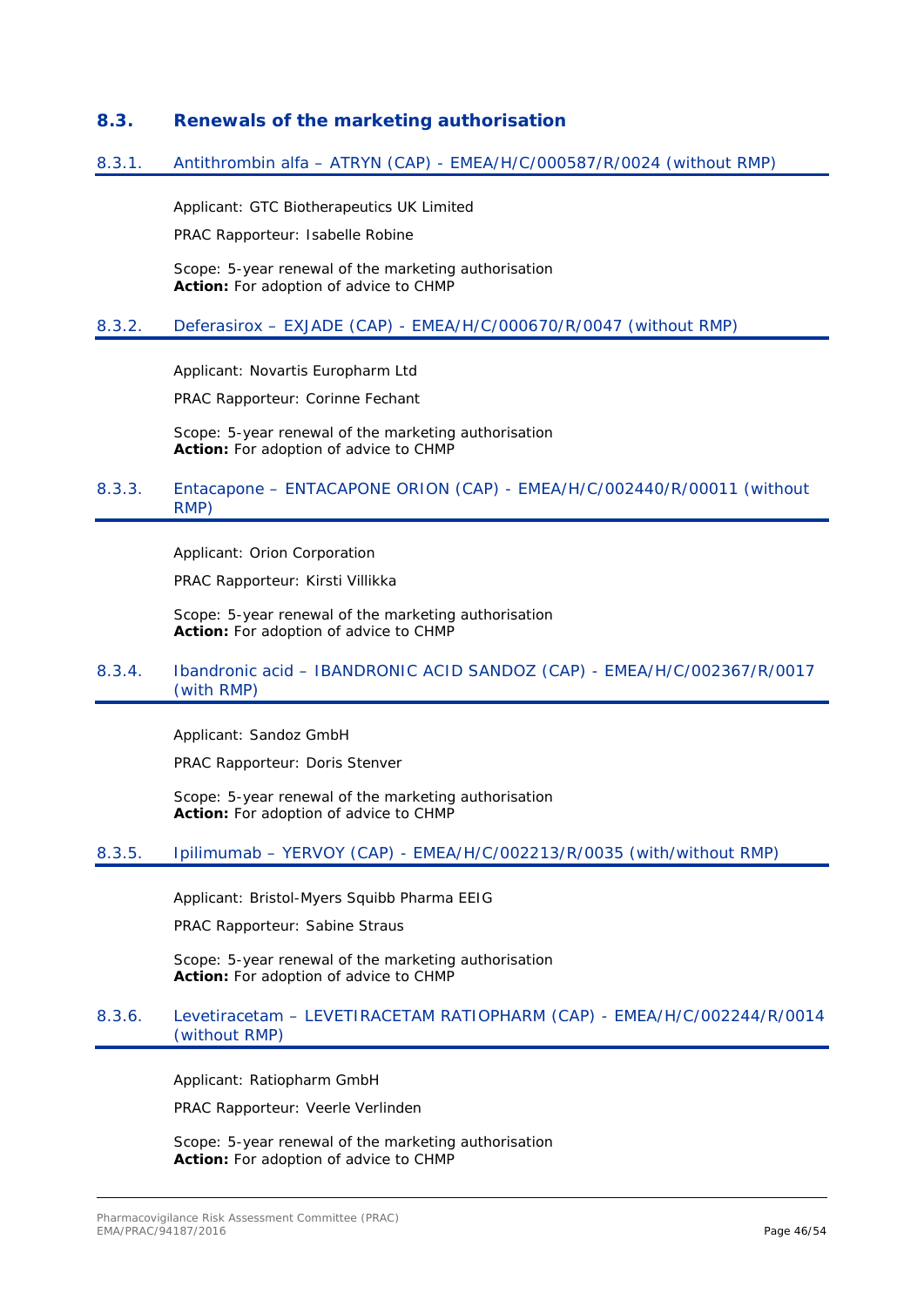<span id="page-46-0"></span>Applicant: Biogen Idec Ltd

PRAC Rapporteur: Brigitte Keller-Stanislawski

Scope: 5-year renewal of the marketing authorisation **Action:** For adoption of advice to CHMP

### <span id="page-46-1"></span>8.3.8. Nomegestrol, estradiol – ZOELY (CAP) - EMEA/H/C/001213/R/0032 (without RMP)

Applicant: Teva B.V.

PRAC Rapporteur: Corinne Fechant

Scope: 5-year renewal of the marketing authorisation **Action:** For adoption of advice to CHMP

#### <span id="page-46-2"></span>8.3.9. Pioglitazone, metformin – COMPETACT (CAP) - EMEA/H/C/000655/R/0057 (without RMP)

Applicant: Takeda Pharma A/S

PRAC Rapporteur: Almath Spooner

Scope: 5-year renewal of the marketing authorisation **Action:** For adoption of advice to CHMP

### <span id="page-46-3"></span>8.3.10. Temozolomide – TEMOZOLOMIDE SUN (CAP) - EMEA/H/C/002198/R/0019 (without RMP)

Applicant: Sun Pharmaceutical Industries Europe B.V.

PRAC Rapporteur: Martin Huber

Scope: 5-year renewal of the marketing authorisation **Action:** For adoption of advice to CHMP

## <span id="page-46-4"></span>**9. Product related pharmacovigilance inspections**

### <span id="page-46-5"></span>**9.1. List of planned pharmacovigilance inspections**

None

### <span id="page-46-6"></span>**9.2. Ongoing or concluded pharmacovigilance inspections**

Disclosure of information on results of pharmacovigilance inspections could undermine the protection of the purpose of these inspections, investigations and audits. Therefore such information is not reported in the agenda.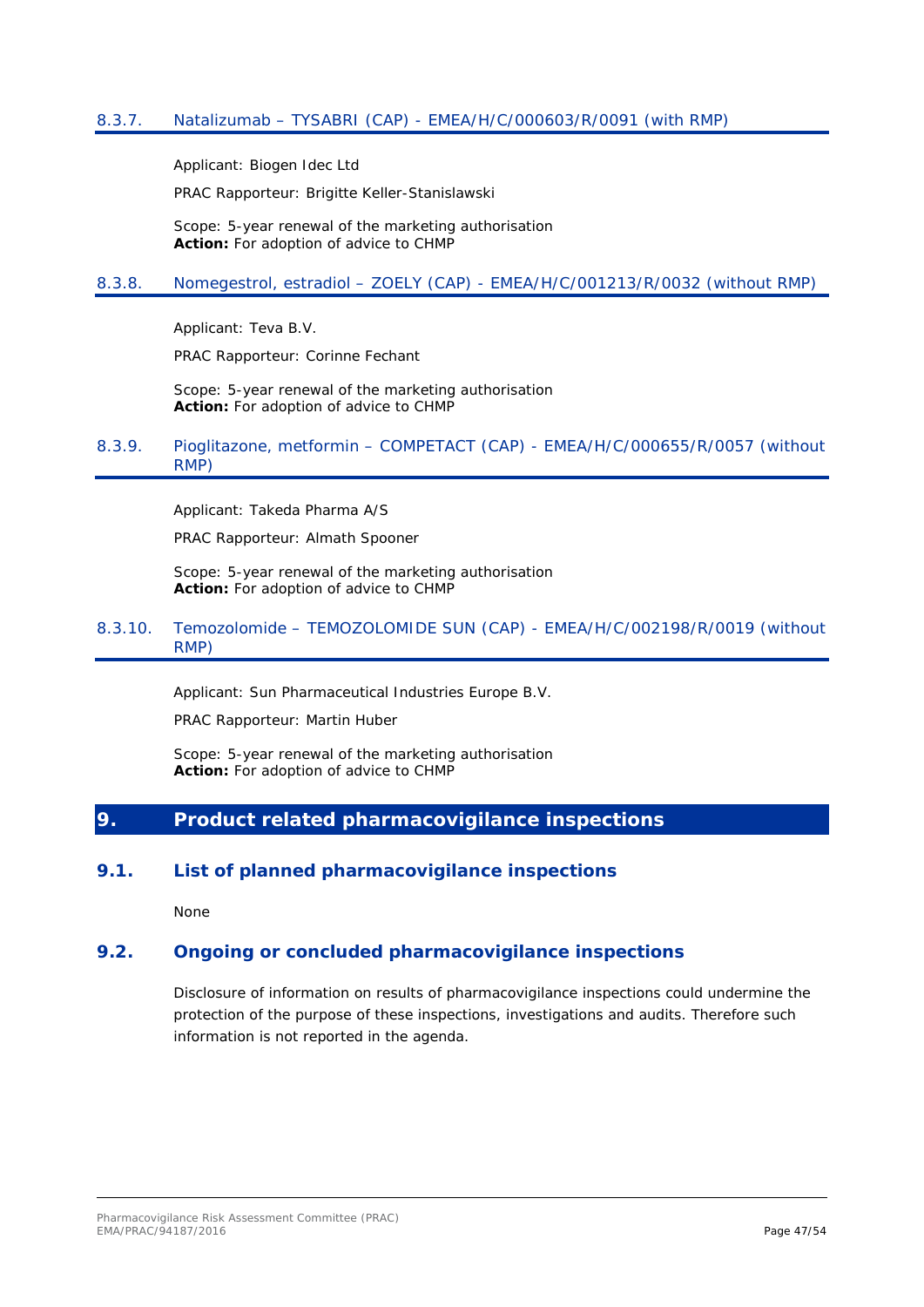# <span id="page-47-0"></span>**10. Other safety issues for discussion requested by the CHMP or the EMA**

### <span id="page-47-1"></span>**10.1. Safety related variations of the marketing authorisation**

None

### <span id="page-47-2"></span>**10.2. Timing and message content in relation to Member States' safety announcements**

None

### <span id="page-47-3"></span>**10.3. Other requests**

None

# <span id="page-47-4"></span>**11. Other safety issues for discussion requested by the Member States**

### <span id="page-47-5"></span>**11.1. Safety related variations of the marketing authorisation**

None

### <span id="page-47-6"></span>**11.2. Other requests**

### <span id="page-47-7"></span>11.2.1. Bosentan - NL/H/3407/001-2/DC, NL/H/3421/001-2/DC, NL/H/3422/001-2/DC

Applicant: Welding GmbH & Co

PRAC Lead: Menno van der Elst

Scope: PRAC consultation on the evaluation of initial marketing authorisation applications under the decentralised procedure for a generic medicinal product in order to consider the need for additional pharmacovigilance activities to reduce the number of new digital ulcers in patients with systemic sclerosis and ongoing digital ulcer disease **Action:** For adoption of advice to Member States

#### <span id="page-47-8"></span>11.2.2. Iron for intravenous (IV) use (NAP)

Applicant: various

PRAC Lead: Corinne Fechant

Scope: PRAC consultation on the evaluation of a PASS feasibility study: evaluation of European databases for studies evaluating the risk of hypersensitivity reactions in users of intravenous iron compounds (database feasibility evaluation report), literature review of ferumoxytol and other IV iron containing medicinal products and hypersensitivity reactions, annual cumulative reviews of hypersensitivity reactions for IV iron-containing medicinal products

**Action:** For adoption of advice to Member States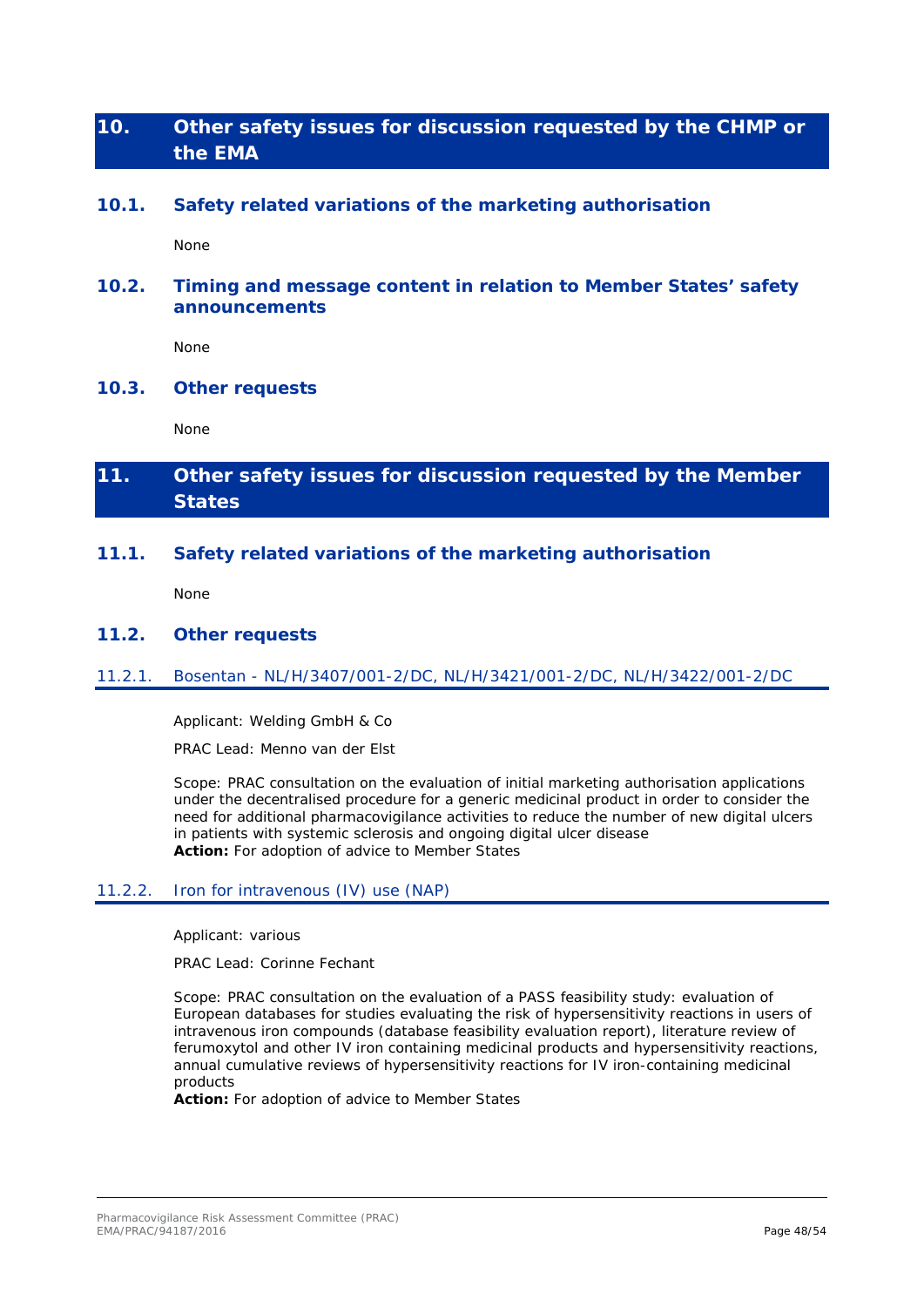### <span id="page-48-0"></span>11.2.3. Trimetazidine (NAP)

Applicant: Les Laboratoires Servier (Vastarel)

PRAC Lead: Dolores Montero Corominas

Scope: PRAC consultation on the: 1) evaluation of interim study results for a nested casecontrol study based on data from the registry of the European Society of Cardiology to evaluate of the risk of extra-pyramidal syndrome (EPS) in patients with a chronic ischemic cardiovascular disease (CICD) taking trimetazidine; 2) feasibility study report using the SIDIAP<sup>[8](#page-48-10)</sup> database to assess the feasibility for a PASS on the potential association of extrapiramidal symptoms with trimetazidine

**Action:** For adoption of advice to Member States

### <span id="page-48-1"></span>**12. Organisational, regulatory and methodological matters**

### <span id="page-48-2"></span>**12.1. Mandate and organisation of the PRAC**

None

### <span id="page-48-3"></span>**12.2. Coordination with EMA Scientific Committees or CMDh**

None

### <span id="page-48-4"></span>**12.3. Coordination with EMA Working Parties/Working Groups/Drafting Groups**

<span id="page-48-5"></span>12.3.1. EMA workshop on the role of pharmacokinetic and pharmacodynamic measurements in the use of direct oral anticoagulants (DOAC) held on 23 November 2015 – feedback

> PRAC lead: Jean-Michel Dogné **Action:** For discussion

<span id="page-48-6"></span>12.3.2. Enhanced early dialogue to foster development and facilitate accelerated assessment: PRIME project

**Action:** For discussion

<span id="page-48-7"></span>12.3.3. Scientific Advice Working Party (SAWP) – consultation procedure: criteria and process

**Action:** For discussion

### <span id="page-48-8"></span>**12.4. Cooperation within the EU regulatory network**

None

### <span id="page-48-9"></span>**12.5. Cooperation with International Regulators**

None

<span id="page-48-10"></span><sup>&</sup>lt;sup>8</sup> Information system for the development of primary care research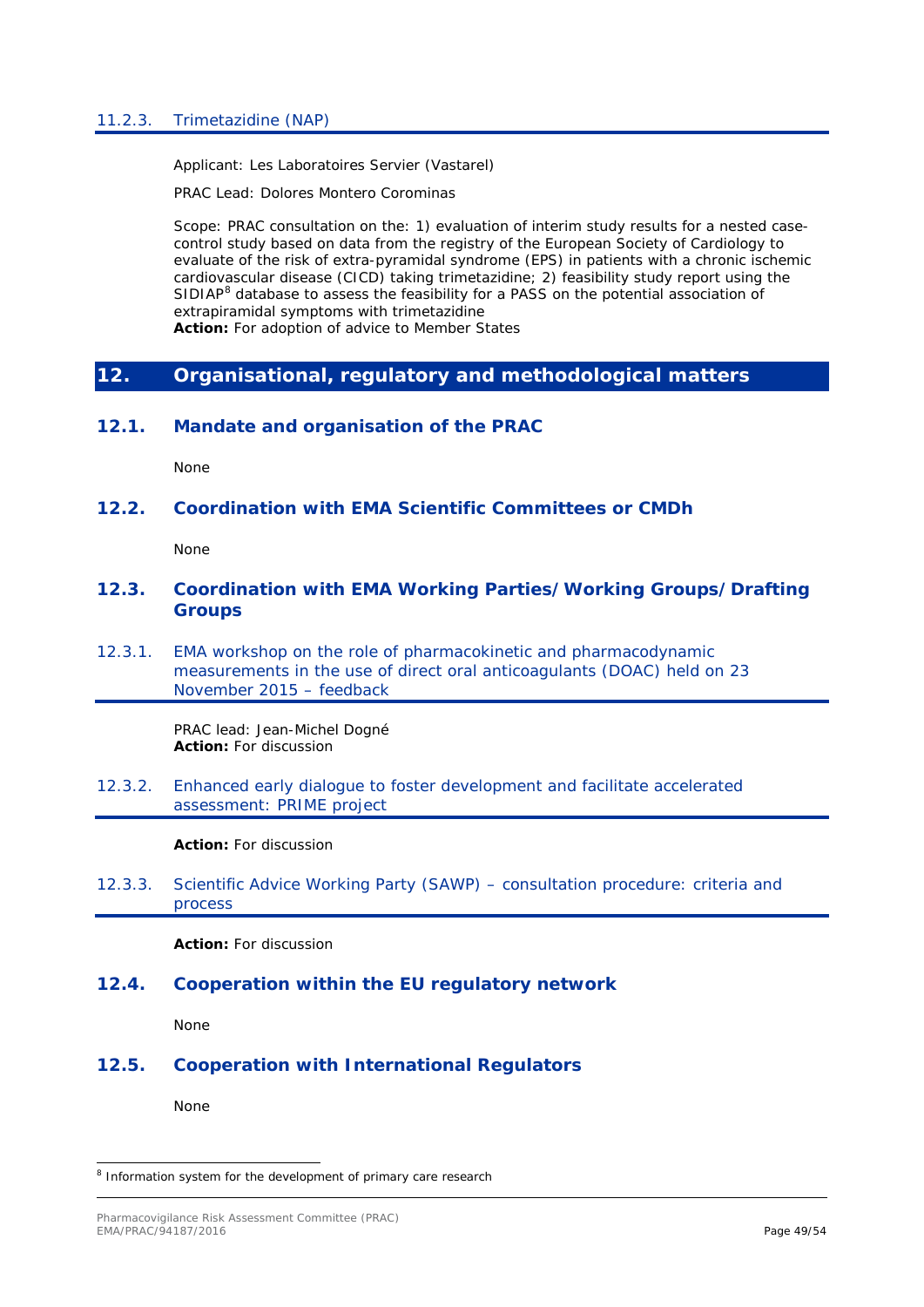### <span id="page-49-0"></span>**12.6. Contacts of the PRAC with external parties and interaction with the Interested Parties to the Committee**

<span id="page-49-1"></span>12.6.1. Innovative Medicines Initiative (IMI)2 Patient Preferences in benefit risk assessment during the life cycle – potential for PRAC participation

**Action:** For discussion

### <span id="page-49-2"></span>**12.7. PRAC work plan**

### <span id="page-49-3"></span>12.7.1. PRAC work plan 2016

**Action:** For adoption

### <span id="page-49-4"></span>**12.8. Planning and reporting**

None

### <span id="page-49-5"></span>**12.9. Pharmacovigilance audits and inspections**

<span id="page-49-6"></span>12.9.1. Pharmacovigilance systems and their quality systems

None

### <span id="page-49-7"></span>12.9.2. Pharmacovigilance inspections

None

<span id="page-49-8"></span>12.9.3. Pharmacovigilance audits

None

### <span id="page-49-9"></span>**12.10. Periodic safety update reports (PSURs) & Union reference date (EURD) list**

<span id="page-49-10"></span>12.10.1. Periodic safety update reports

None

### <span id="page-49-11"></span>12.10.2. Granularity and Periodicity Advisory Group (GPAG)

PRAC lead: Menno van der Elst; Margarida Guimarães **Action:** For discussion

### <span id="page-49-12"></span>12.10.3. PSURs repository

None

#### <span id="page-49-13"></span>12.10.4. Union reference date list – consultation on the draft list

#### **Action:** For adoption of the revised list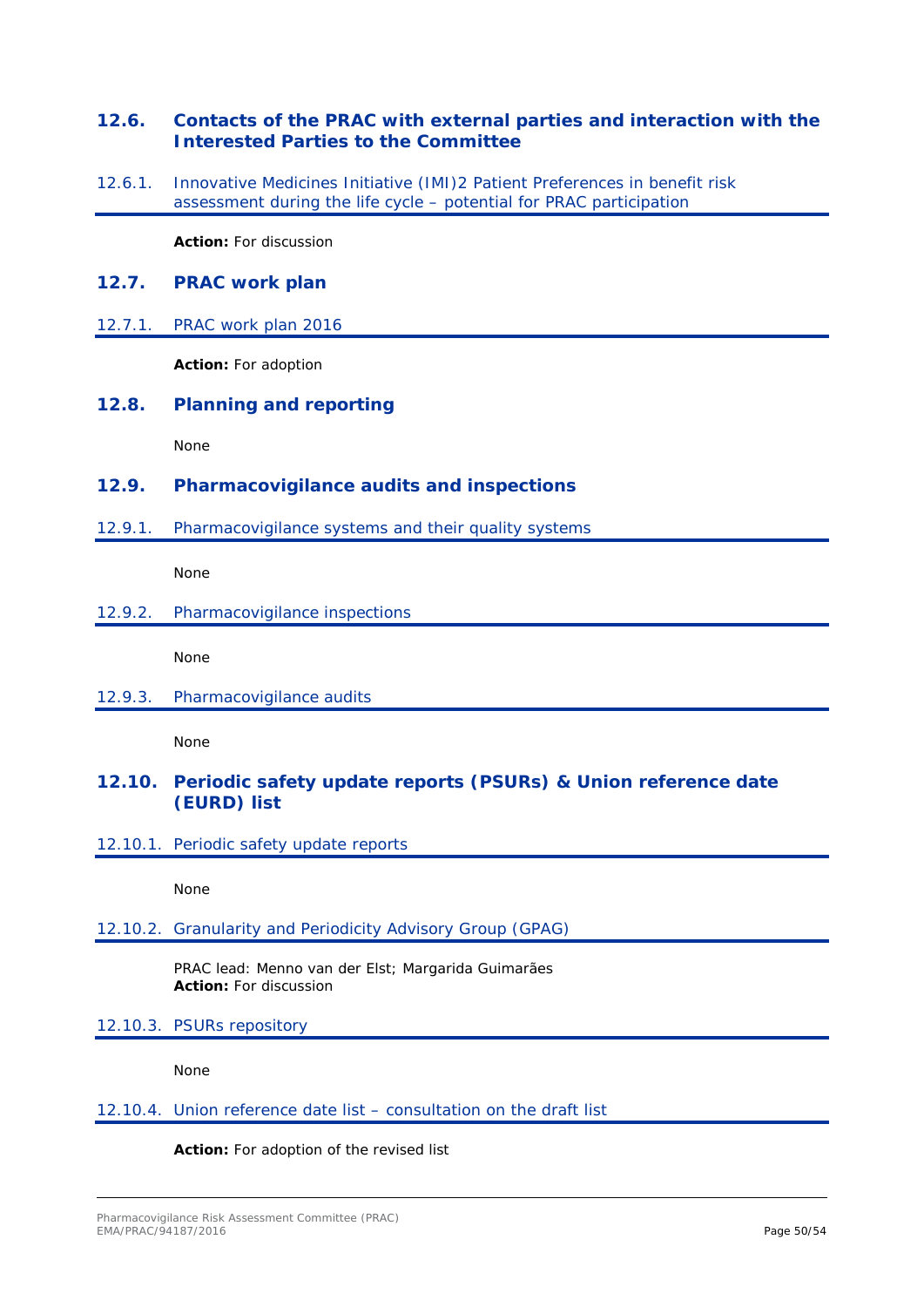<span id="page-50-0"></span>12.10.5. Project and Maintenance Group (PMG) 2 - common understanding on EU PSUR single assessment: Joint PRAC/CMDh recommendation paper - draft

> PRAC lead: Margarida Guimarães; Menno van der Elst; Jolanta Gulbinovic **Action:** For discussion

### <span id="page-50-1"></span>**12.11. Signal management**

<span id="page-50-2"></span>12.11.1. Signal management – feedback from Signal Management Review Technical (SMART) Working Group

> PRAC lead: Sabine Straus **Action:** For discussion

### <span id="page-50-3"></span>**12.12. Adverse drug reactions reporting and additional reporting**

<span id="page-50-4"></span>12.12.1. Management and reporting of adverse reactions to medicinal products

None

<span id="page-50-5"></span>12.12.2. Additional monitoring

None

<span id="page-50-6"></span>12.12.3. List of products under additional monitoring – consultation on the draft list

**Action:** For adoption of the list

### <span id="page-50-7"></span>**12.13. EudraVigilance database**

<span id="page-50-8"></span>12.13.1. Activities related to the confirmation of full functionality - EudraVigilance auditable requirement project update – external testing plan

**Action:** For adoption

<span id="page-50-9"></span>12.13.1. EudraVigilance – annual report 2015

**Action:** For discussion

### <span id="page-50-10"></span>**12.14. Risk management plans and effectiveness of risk minimisations**

<span id="page-50-11"></span>12.14.1. Risk management systems

None

<span id="page-50-12"></span>12.14.2. Risk Management Plan (RMP) revised assessment process for initial marketing authorisation(s) - performance indicators

**Action:** For discussion

<span id="page-50-13"></span>12.14.3. Tools, educational materials and effectiveness measurement of risk minimisations

None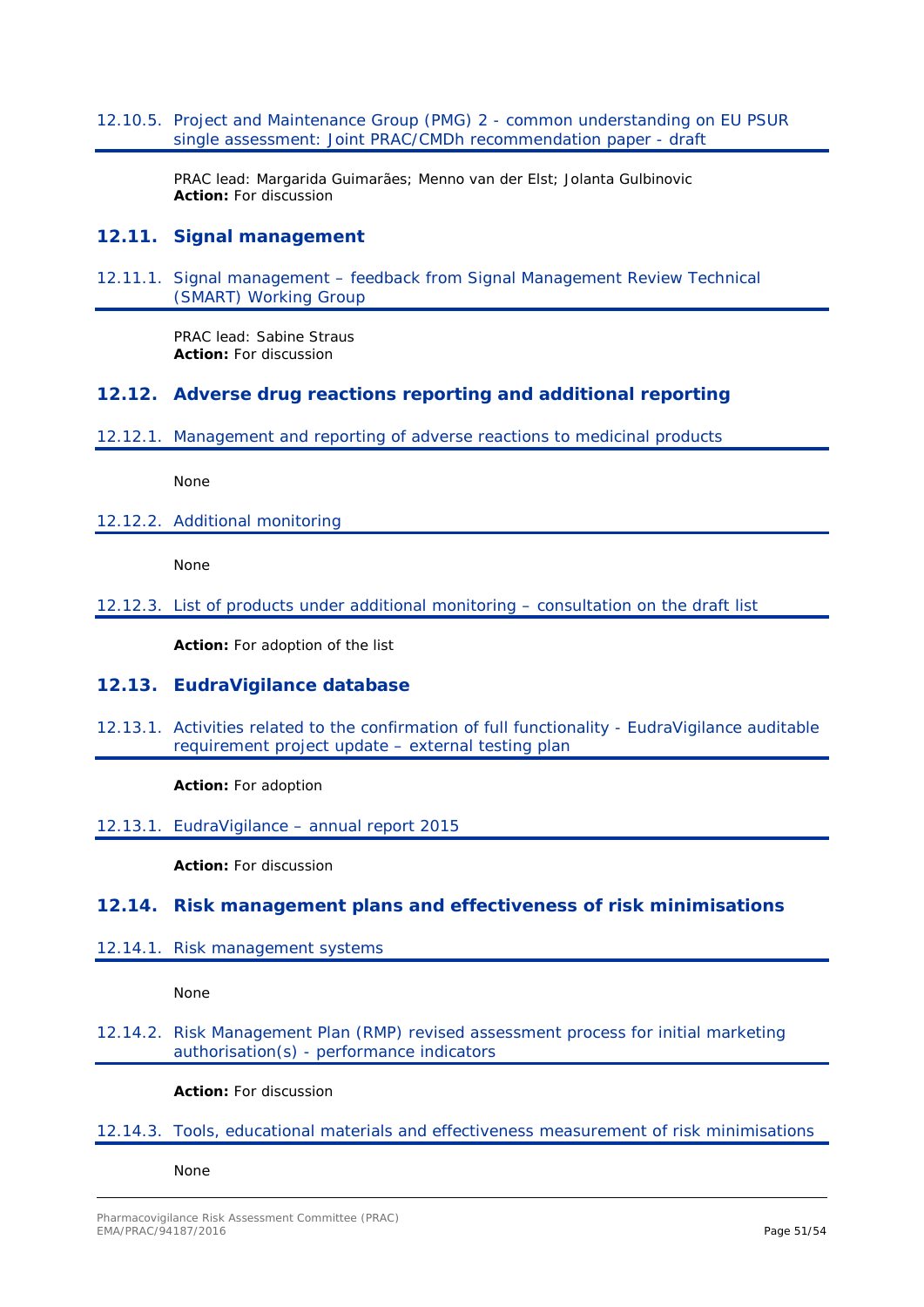### <span id="page-51-0"></span>**12.15. Post-authorisation safety studies (PASS)**

<span id="page-51-1"></span>12.15.1. Direct oral anticoagulants (DOACs) – proposal for an EMA funded study on the risk of major bleeding

**Action:** For discussion

See also under [12.3.1.](#page-48-5) 

<span id="page-51-2"></span>12.15.2. Post-authorisation Safety Studies – imposed PASS

None

<span id="page-51-3"></span>12.15.3. Post-authorisation Safety Studies – non-imposed PASS

None

### <span id="page-51-4"></span>**12.16. Community procedures**

<span id="page-51-5"></span>12.16.1. Referral procedures for safety reasons

None

#### <span id="page-51-6"></span>**12.17. Renewals, conditional renewals, annual reassessments**

None

### <span id="page-51-7"></span>**12.18. Risk communication and transparency**

<span id="page-51-8"></span>12.18.1. Public participation in pharmacovigilance

None

<span id="page-51-9"></span>12.18.2. Safety communication

None

### <span id="page-51-10"></span>**12.19. Continuous pharmacovigilance**

<span id="page-51-11"></span>12.19.1. Effects tables in selected important benefit/risk reviews

PRAC lead: Rafe Suvarna **Action:** For discussion

### <span id="page-51-12"></span>12.19.2. Incident management

None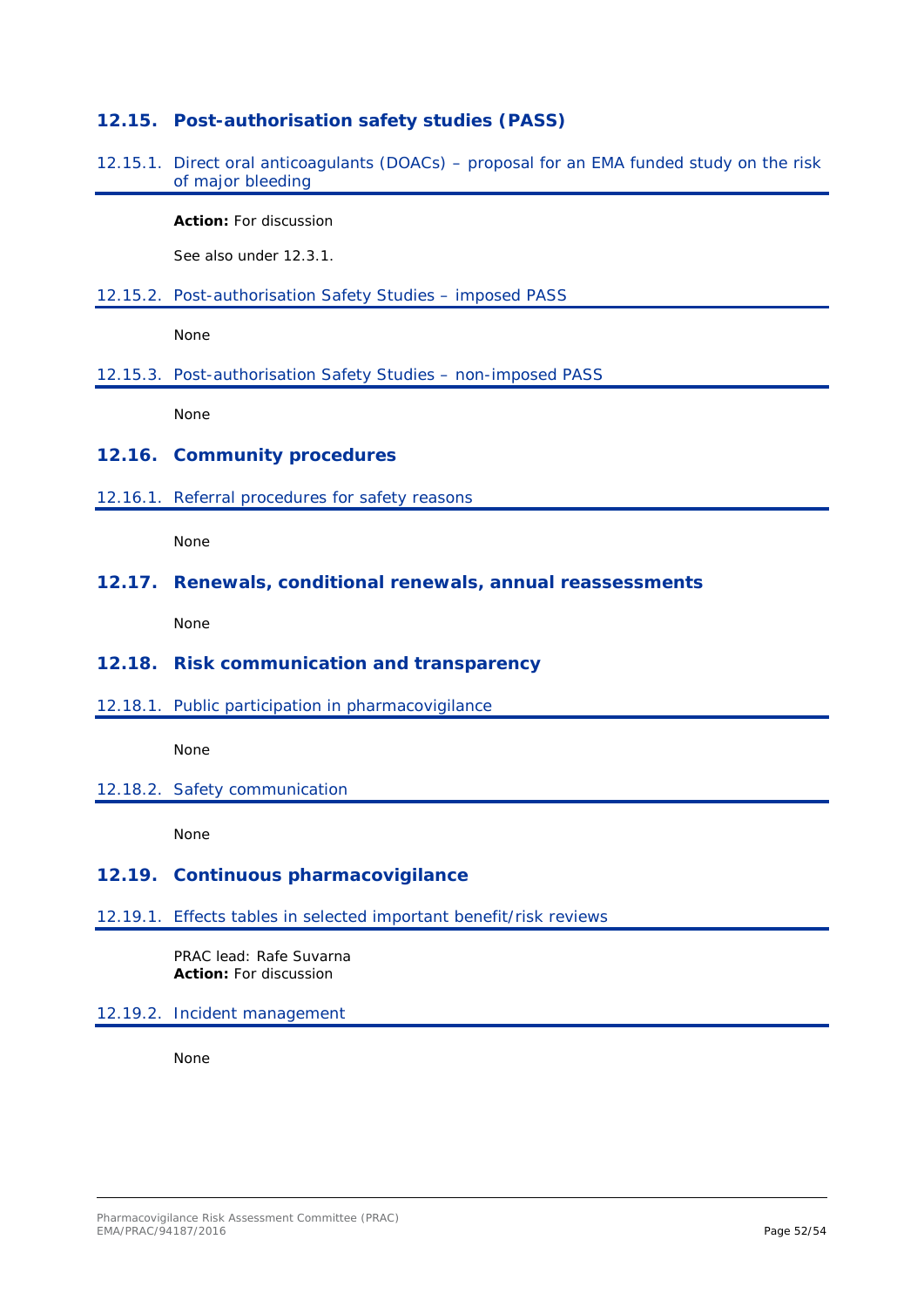### <span id="page-52-0"></span>**12.20. Others**

<span id="page-52-1"></span>12.20.1. Initial marketing authorisation(s) - revised accelerated assessment procedural timetables – follow up

> PRAC lead: Ulla Wändel Liminga **Action:** For discussion

<span id="page-52-2"></span>12.20.2. Pharmacovigilance operation and implementation - streamlined governance structure - finalisation

**Action:** For adoption

<span id="page-52-3"></span>12.20.3. Strategy on impact of pharmacovigilance - PRAC interest group (IG) mandate

**Action:** For adoption

## <span id="page-52-4"></span>**13. Any other business**